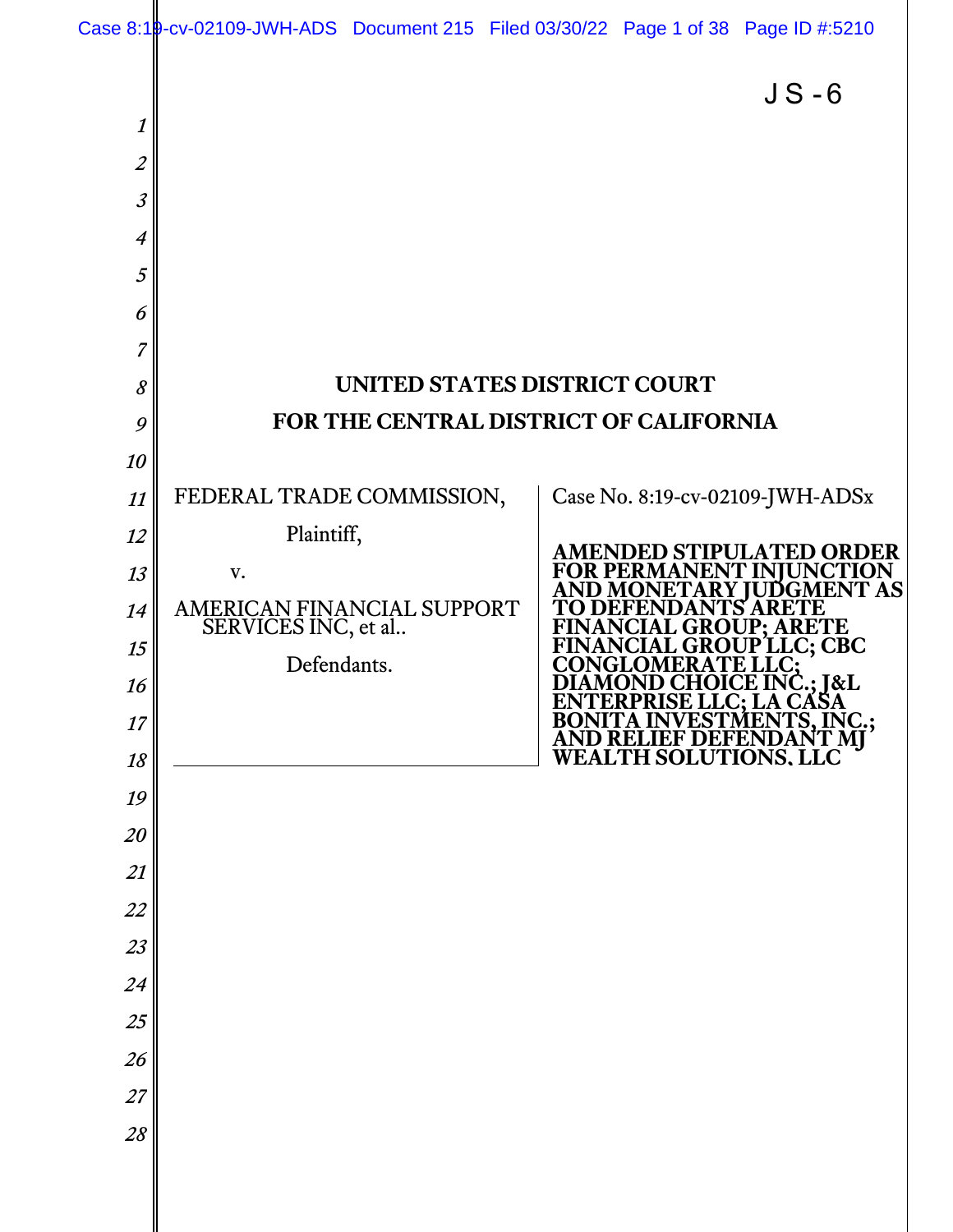$\mathbb{I}$ 

| $\boldsymbol{\it 1}$     | Plaintiff the Federal Trade Commission ("Commission" or "FTC")                      |  |  |
|--------------------------|-------------------------------------------------------------------------------------|--|--|
| $\overline{2}$           | filed its Complaint for Permanent Injunction and Other Equitable Relief, for a      |  |  |
| $\mathfrak{Z}$           | permanent injunction and other relief in this matter, pursuant to Sections 13(b)    |  |  |
| $\overline{\mathcal{A}}$ | and 19 of the Federal Trade Commission Act (the "FTC Act"), 15 U.S.C.               |  |  |
| $\mathfrak{s}$           | §§ 53(b) & 57b. The Commission and Defendants Arete Financial Group; Arete          |  |  |
| 6                        | Financial Group LLC; CBC Conglomerate LLC; Diamond Choice Inc.; J&L                 |  |  |
| $\overline{7}$           | Enterprise LLC; La Casa Bonita Investments, Inc.; and Relief Defendant MJ           |  |  |
| 8                        | Wealth Solutions, LLC (each a "Stipulating Defendant" and, collectively, the        |  |  |
| 9                        | "Stipulating Defendants") stipulate to the entry of this Stipulated Order for       |  |  |
| 10                       | Permanent Injunction and Monetary Judgment to resolve all matters in dispute        |  |  |
| 11                       | in this action between them.                                                        |  |  |
| 12                       | Therefore, it is hereby <b>ORDERED</b> as follows:                                  |  |  |
| 13                       | I. FINDINGS                                                                         |  |  |
| 14                       | This Court has jurisdiction over this matter.<br>1.                                 |  |  |
| 15                       | The Complaint charges that Defendants participated in deceptive<br>2.               |  |  |
| 16                       | acts or practices in violation of Section 5 of the FTC Act, 15 U.S.C. § 45, and     |  |  |
| 17                       | the Telemarketing Sales Rule, 16 C.F.R. pt. 310, in the marketing and sale of       |  |  |
| 18                       | student loan debt relief services.                                                  |  |  |
| 19                       | Stipulating Defendants neither admit nor deny any of the<br>3.                      |  |  |
| 20                       | allegations in the Complaint, except as specifically stated in this Order. Only for |  |  |
| 21                       | purposes of this action, Stipulating Defendants admit the facts necessary to        |  |  |
| 22                       | establish jurisdiction.                                                             |  |  |
| 23                       | Stipulating Defendants waive and release any claim that they may<br>4.              |  |  |
| 24                       | have under the Equal Access to Justice Act, 28 U.S.C. § 2412, concerning the        |  |  |
| 25                       | prosecution of this action through the date of this Order, and agree to bear their  |  |  |
| 26                       | own costs and attorney fees. Furthermore, Stipulating Defendants waive and          |  |  |
| 27                       | release any claims that they may have against the Commission, the Receiver, and     |  |  |
| 28                       | their agents that relate to this action.                                            |  |  |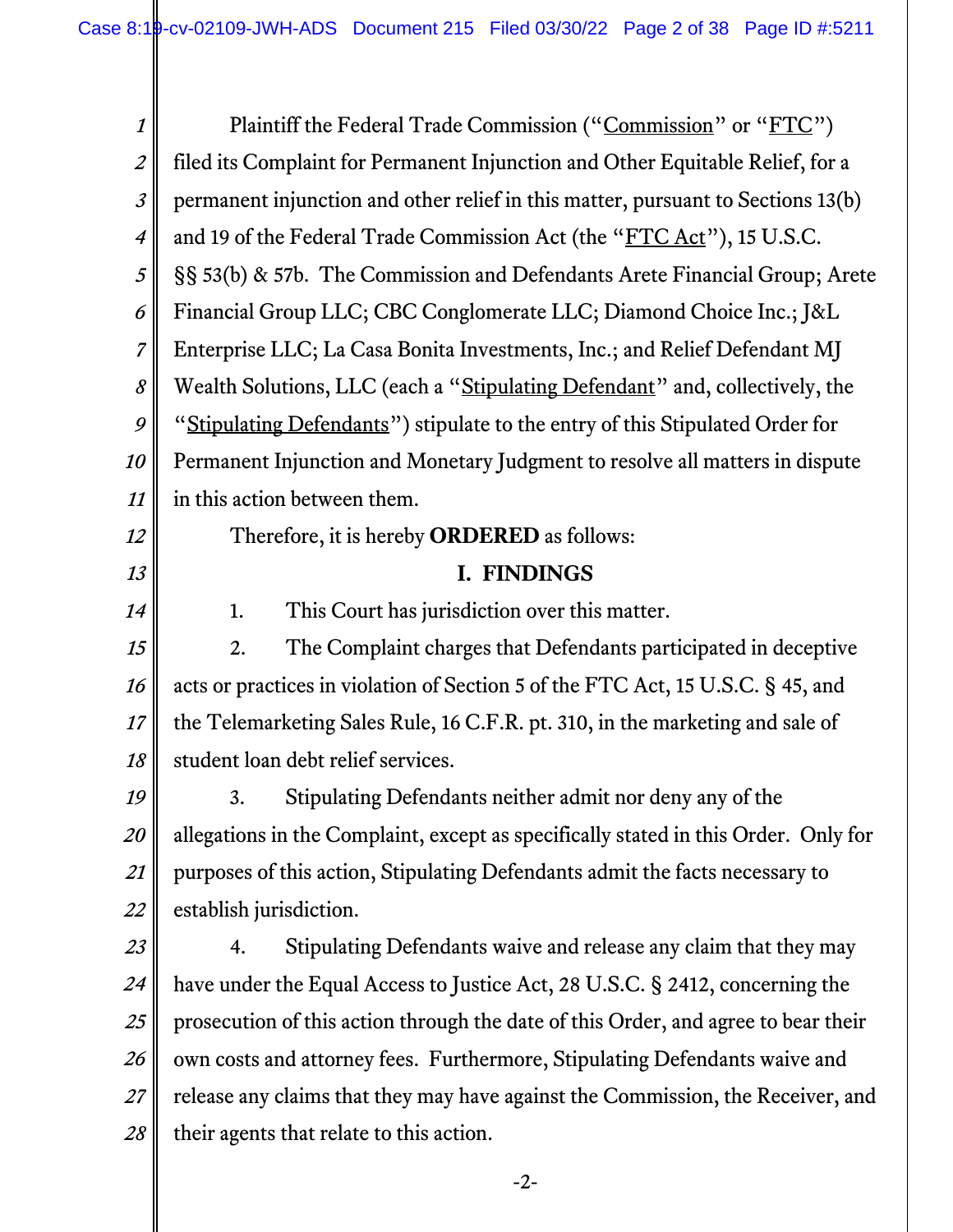| $\boldsymbol{\it 1}$        | Stipulating Defendants and the Commission waive all rights to<br>5.              |  |  |  |
|-----------------------------|----------------------------------------------------------------------------------|--|--|--|
| $\mathcal{Z}_{\mathcal{C}}$ | appeal or otherwise challenge or contest the validity of this Order.             |  |  |  |
| $\mathfrak{Z}$              | <b>II. DEFINITIONS</b>                                                           |  |  |  |
| $\boldsymbol{4}$            | For the purpose of this Order, the following definitions apply:                  |  |  |  |
| 5                           | "Assisting Others" includes:<br>A.                                               |  |  |  |
| 6                           | performing customer service functions, including receiving<br>1.                 |  |  |  |
| $\overline{7}$              | or responding to consumer complaints;                                            |  |  |  |
| 8                           | formulating or providing, or arranging for the formulation or<br>2.              |  |  |  |
| 9                           | provision of, any advertising or marketing material, including any               |  |  |  |
| 10                          | telephone sales script, direct mail solicitation, or the design, text, or use of |  |  |  |
| 11                          | images of any Internet website, email, or other electronic communication;        |  |  |  |
| 12                          | formulating or providing, or arranging for the formulation or<br>3.              |  |  |  |
| 13                          | provision of, any marketing support material or service, including web or        |  |  |  |
| 14                          | Internet Protocol addresses or domain name registration for any Internet         |  |  |  |
| 15                          | websites, affiliate marketing services, or media placement services;             |  |  |  |
| 16                          | providing names of, or assisting in the generation of,<br>4.                     |  |  |  |
| 17                          | potential customers; or                                                          |  |  |  |
| 18                          | performing marketing, billing, or payment services of any<br>5.                  |  |  |  |
| 19                          | kind.                                                                            |  |  |  |
| <i>20</i>                   | "Debt Relief Product or Service" means:<br><b>B.</b>                             |  |  |  |
| 21                          | With respect to any mortgage, loan, debt, or obligation<br>1.                    |  |  |  |
| 22                          | between a Person and one or more creditors or debt collectors of                 |  |  |  |
| 23                          | (a) secured loans or (b) unsecured student loans, any Product or Service         |  |  |  |
| 24                          | represented, expressly or by implication, to:                                    |  |  |  |
| 25                          | stop, prevent, or postpone any mortgage or deed of<br>a.                         |  |  |  |
| 26                          | foreclosure sale for a Person's dwelling, any other sale of collateral,          |  |  |  |
| 27                          | any repossession of a Person's dwelling or other collateral, or                  |  |  |  |
| 28                          |                                                                                  |  |  |  |
|                             | $-3-$                                                                            |  |  |  |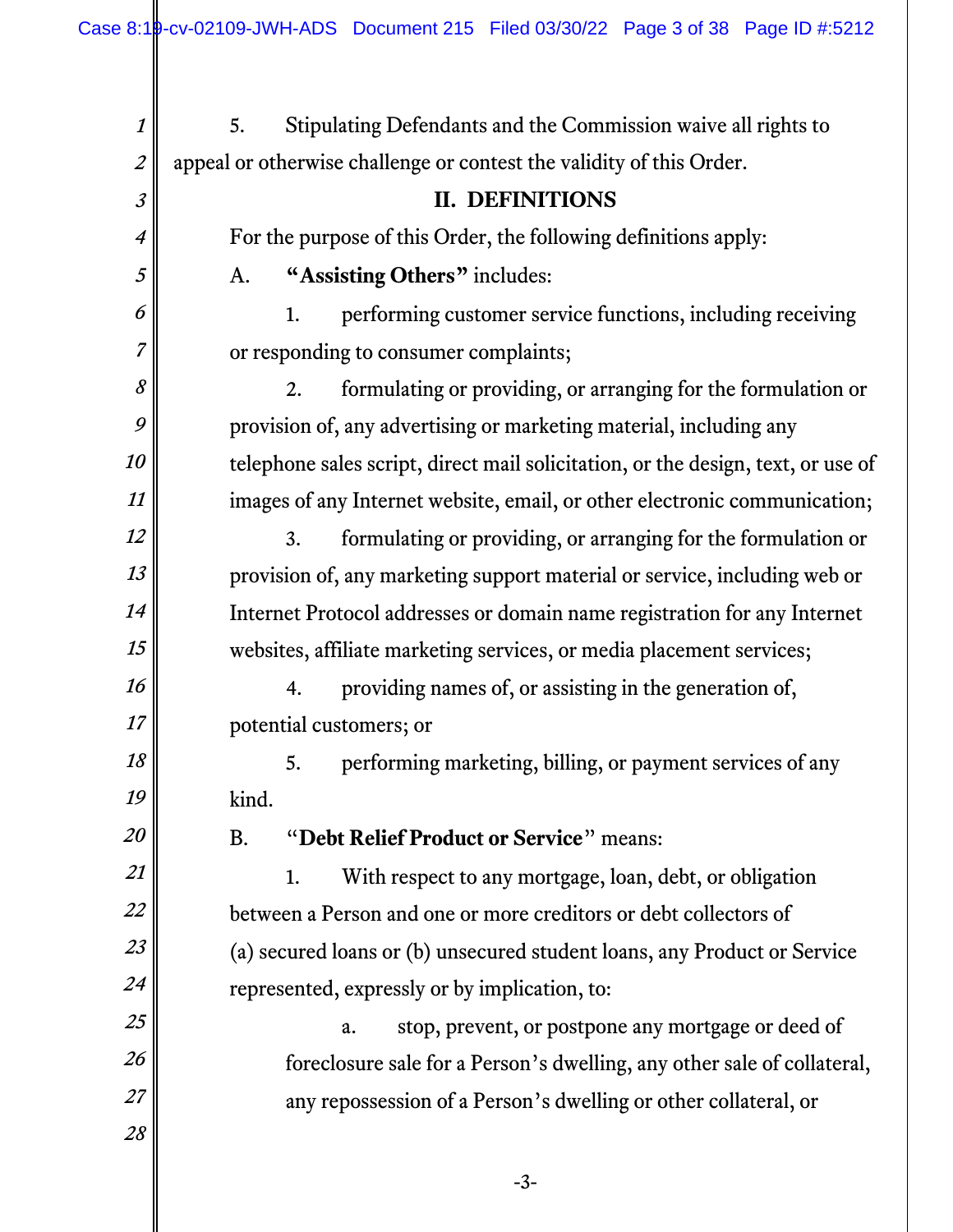II

║

| 1              | otherwise save a Person's dwelling or other collateral from          |  |  |  |
|----------------|----------------------------------------------------------------------|--|--|--|
| $\overline{2}$ | foreclosure or repossession;                                         |  |  |  |
| $\mathfrak{Z}$ | $\mathbf b$ .<br>negotiate, obtain, or arrange a modification, or    |  |  |  |
| $\overline{4}$ | renegotiate, settle, or in any way alter any terms of the mortgage,  |  |  |  |
| 5              | loan, debt, or obligation, including a reduction in the amount of    |  |  |  |
| 6              | interest, principal balance, monthly payments, or fees owed by a     |  |  |  |
| 7              | Person to a creditor or debt collector of secured loans or unsecured |  |  |  |
| 8              | student loans;                                                       |  |  |  |
| 9              | obtain any forbearance or modification in the timing of<br>c.        |  |  |  |
| 10             | payments from any secured, or unsecured student loan, holder or      |  |  |  |
| 11             | servicer of any mortgage, loan, debt, or obligation;                 |  |  |  |
| 12             | negotiate, obtain, or arrange any extension of the<br>$\mathbf{d}$ . |  |  |  |
| 13             | period of time within which a Person may                             |  |  |  |
| 14             | cure his or her default on the mortgage, loan,<br>i.                 |  |  |  |
| 15             | debt, or obligation;                                                 |  |  |  |
| 16             | ii.<br>reinstate his or her mortgage, loan, debt, or                 |  |  |  |
| 17             | obligation;                                                          |  |  |  |
| 18             | iii.<br>redeem a dwelling or other collateral; or                    |  |  |  |
| 19             | exercise any right to reinstate the mortgage,<br>iv.                 |  |  |  |
| 20             | loan, debt, or obligation or redeem a dwelling or other              |  |  |  |
| 21             | collateral;                                                          |  |  |  |
| 22             | obtain any waiver of an acceleration clause or balloon<br>e.         |  |  |  |
| 23             | payment contained in any promissory note or contract secured by      |  |  |  |
| 24             | any dwelling or other collateral; or                                 |  |  |  |
| 25             | f.<br>negotiate, obtain, or arrange                                  |  |  |  |
| 26             | i.<br>a short sale of a dwelling or other collateral;                |  |  |  |
| 27             | ii.<br>a deed-in-lieu of foreclosure; or                             |  |  |  |
| 28             |                                                                      |  |  |  |
|                | $-4-$                                                                |  |  |  |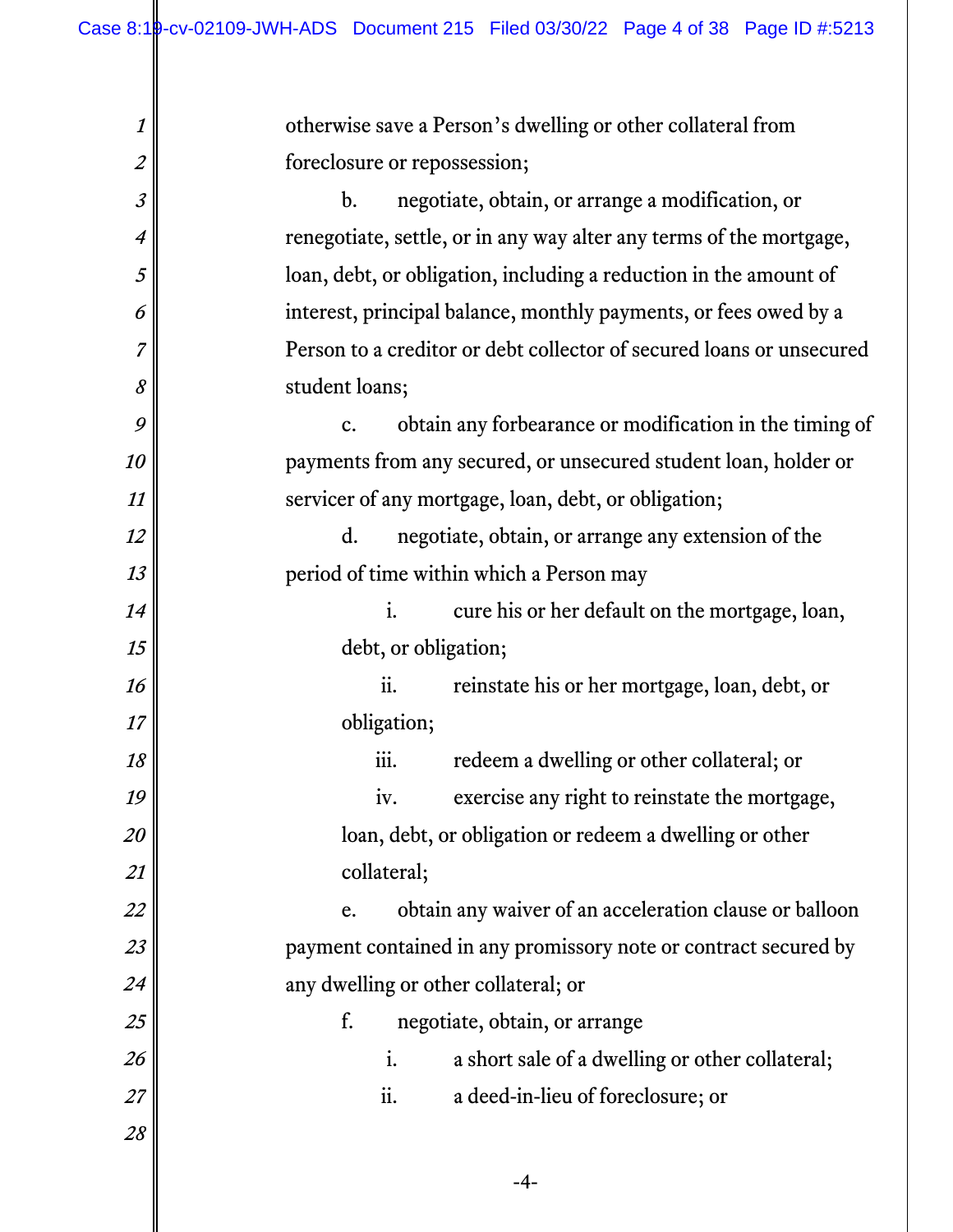*5 10 15 20 25 1 2 3 4 6 7 8 9 11 12 13 14 16 17 18 19 21 22 23 24 26 27 28*  iii. any other disposition of a mortgage, loan, debt, or obligation other than a sale to a third party that is not the secured, or unsecured student loan, holder. The foregoing shall include any manner of claimed assistance, including auditing or examining a Person's application for the mortgage, loan, debt, or obligation. 2. With respect to any loan, debt, or obligation between a Person and one or more creditors or debt collectors of unsecured student loans, any Product or Service represented, expressly or by implication, to: a. repay one or more unsecured student loans, debts, or obligations; or b. combine unsecured student loans, debts, or obligations into one or more new loans, debts, or obligations. C. "**Person**" means any individual, group, unincorporated association, limited or general partnership, corporation, or other business entity. D. "**Product or Service**" means any good or service, including any plan or program. E. "**Stipulating Defendants**" means Defendants Arete Financial Group, also d/b/a Arete Financial Freedom; Arete Financial Group LLC; CBC Conglomerate LLC, also d/b/a [1file.org](https://1file.org); Diamond Choice Inc., also d/b/a Interest Rate Solutions; J&L Enterprise LLC, also d/b/a Premier Solutions Servicing; La Casa Bonita Investments, Inc., f/k/a La Casa Bonita Investments LLC, also d/b/a Education Loan Network, also d/b/a Edunet; and Relief Defendant MJ Wealth Solutions, LLC, and any other names by which they might be known, individually, collectively, or in any combination, and their successors and assigns.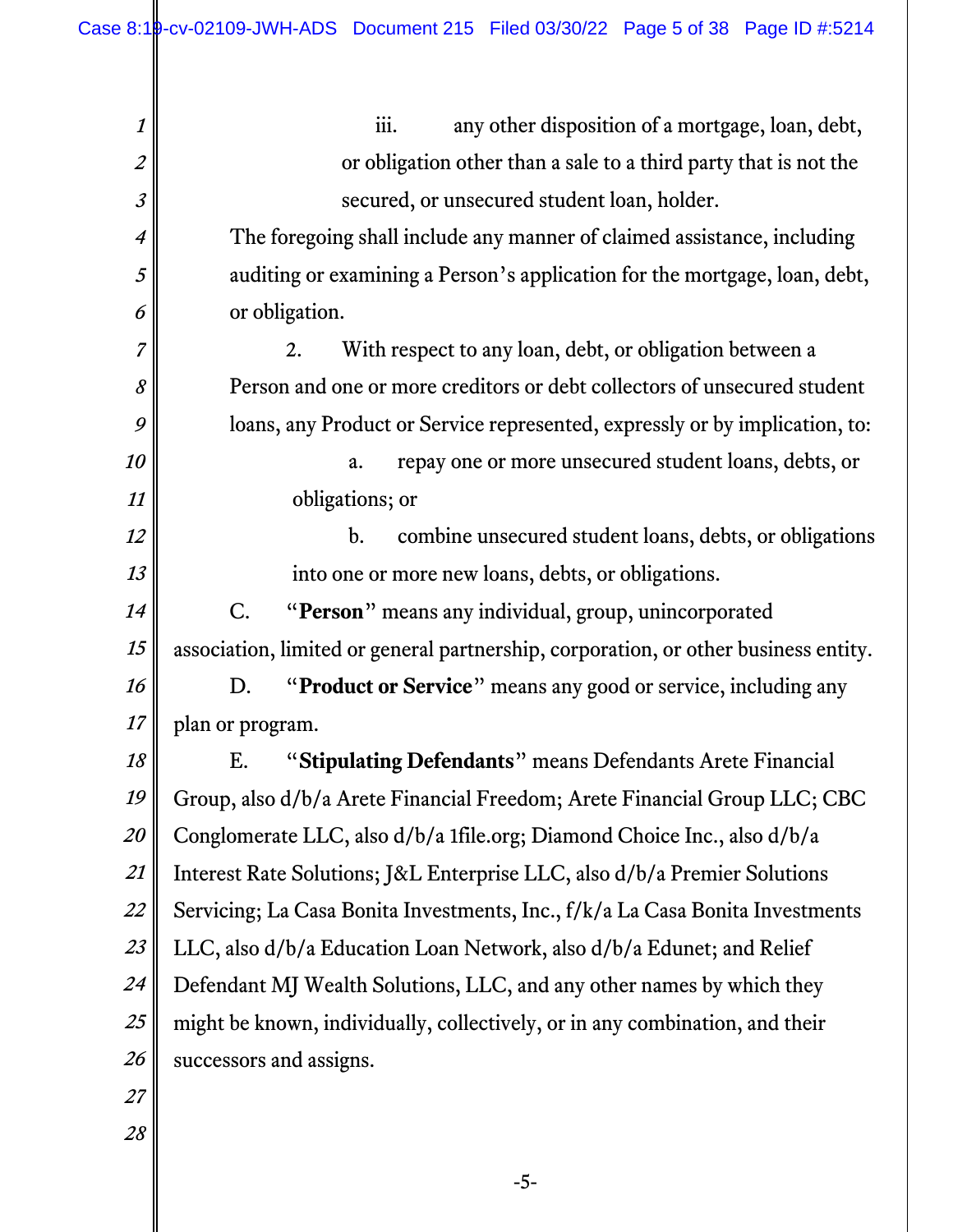### **III. BAN ON DEBT RELIEF PRODUCTS AND SERVICES**

*5 2 3 4 6*  **IT IS ORDERED** that Stipulating Defendants are permanently restrained and enjoined, whether acting directly or through an intermediary, from advertising, marketing, promoting, offering for sale, or selling, or Assisting Others in the advertising, marketing, promoting, offering for sale, or selling, of any Debt Relief Product or Service.

*7* 

*1* 

### **IV. PROHIBITION AGAINST MISREPRESENTATIONS**

*10 8 9 11 12 13 14*  **IT IS FURTHER ORDERED** that Stipulating Defendants, Stipulating Defendants' officers, agents, employees, and attorneys, and all other Persons in active concert or participation with any of them, who receive actual notice of this Order, whether acting directly or indirectly, in connection with the advertising, marketing, promoting, offering for sale, or selling of any Product or Service, are permanently restrained and enjoined from misrepresenting, or Assisting Others in misrepresenting, expressly or by implication:

*15 16 17 18*  A. any material aspect of the nature or terms of any refund, cancellation, exchange, or repurchase policy, including the likelihood of a consumer obtaining a full or partial refund, or the circumstances in which a full or partial refund will be granted to the consumer;

*20 19 21*  B. that any Person is affiliated with, endorsed or approved by, or otherwise connected to any other Person; government entity; public, non-profit, or other non-commercial program; or any other program;

*22 23*  C. the nature, expertise, position, or job title of any Person who provides any Product or Service;

*25 24*  D. that any Person providing a testimonial has purchased, received, or used the Product or Service;

*26 27*  E. that the experience represented in a testimonial of the product, service, plan, or program represents the Person's actual experience resulting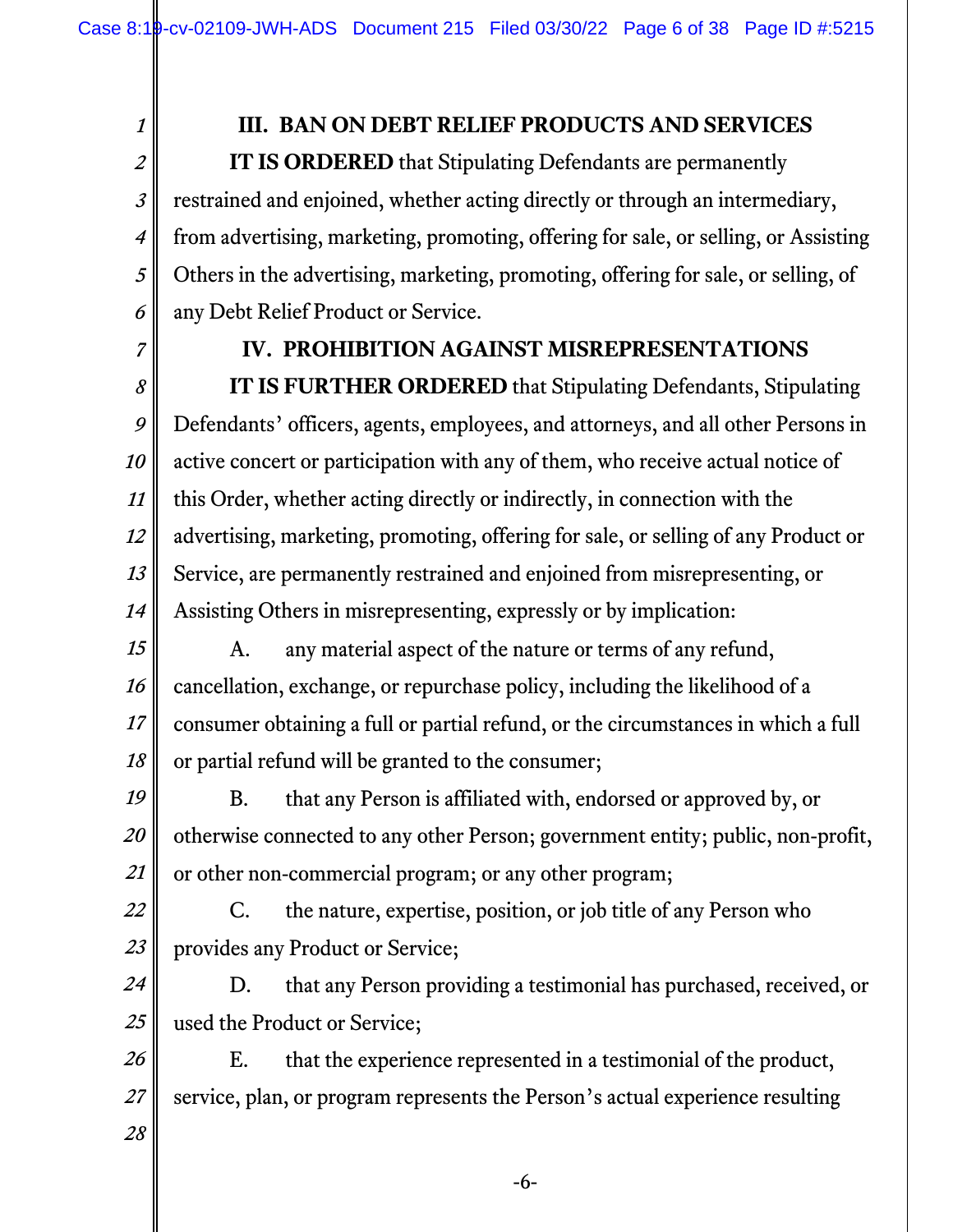*1 2*  from the use of the product, service, plan, or program under the circumstances depicted in the advertisement; or

*5 3 4 6*  F. any other fact material to consumers concerning any Product or Service, such as: the total costs; any material restrictions, limitations, or conditions; or any material aspect of its performance, efficacy, nature, or central characteristics.

*7* 

### **V. PROHIBITION AGAINST UNSUBSTANTIATED CLAIMS**

*10 15 20 8 9 11 12 13 14 16 17 18 19*  **IT IS FURTHER ORDERED** that Stipulating Defendants, Stipulating Defendants' officers, agents, employees, and attorneys, and all other Persons in active concert or participation with any of them, who receive actual notice of this Order, whether acting directly or indirectly, in connection with the promoting or offering for sale of any Product or Service, are permanently restrained and enjoined from making any representation or Assisting Others in making any representation, expressly or by implication, about the benefits, performance, or efficacy of any Product or Service, unless the representation is non-misleading, including that, at the time such representation is made, they possess and rely upon competent and reliable evidence that is sufficient in quality and quantity based on standards generally accepted in the relevant fields, when considered in light of the entire body of relevant and reliable evidence, to substantiate that the representation is true.

*21* 

### **VI. INJUNCTION RELATING TO TELEMARKETING**

*25 22 23 24 26 27*  **IT IS FURTHER ORDERED** that Stipulating Defendants, Stipulating Defendants' officers, agents, and employees, and all other Persons in active concert or participation with any of them, who receive actual notice of this Order, whether acting directly or indirectly, in connection with telemarketing, advertising, marketing, promoting, offering for sale, or selling of any Product or Service, are hereby permanently restrained and enjoined from: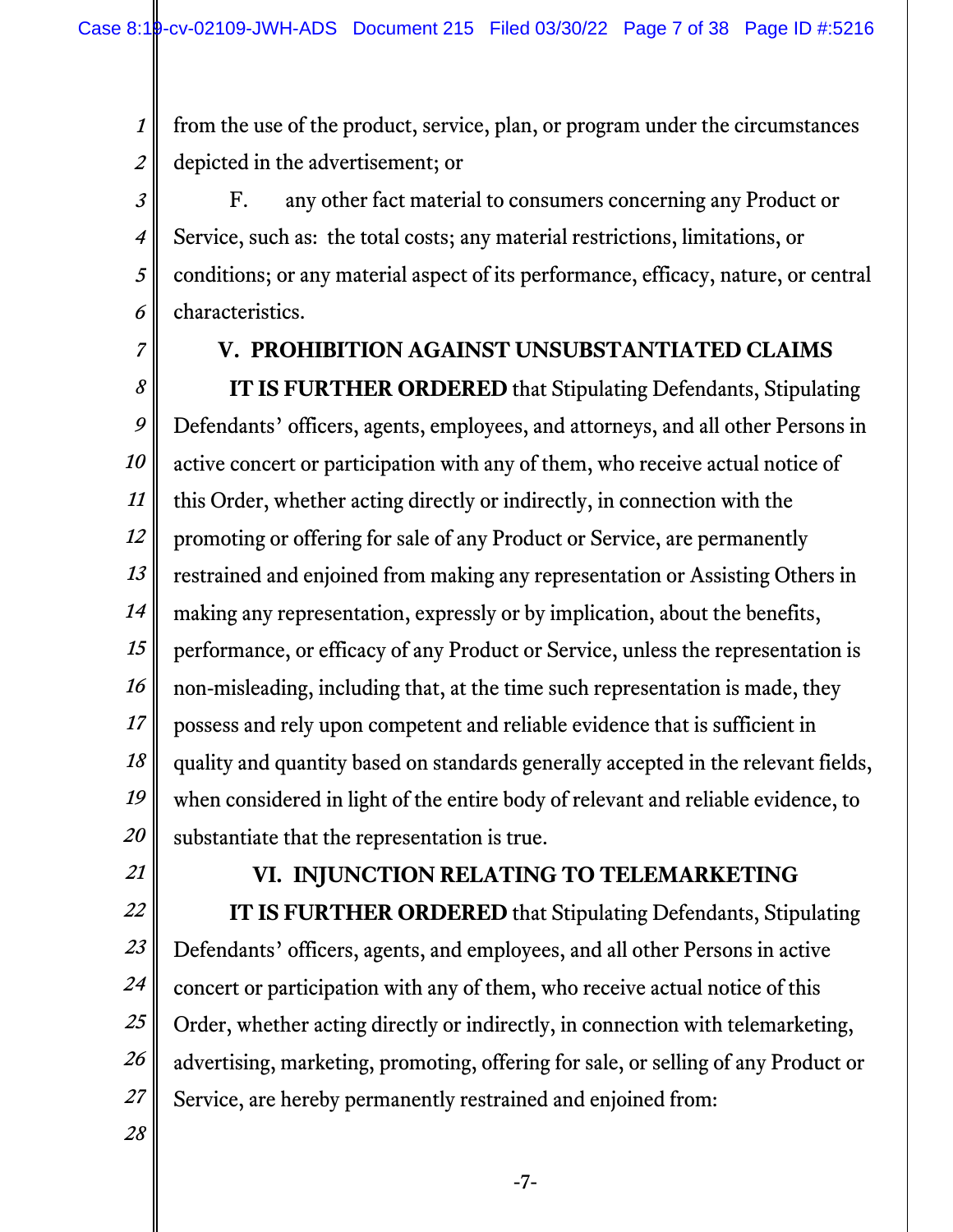*1 2 3*  A. Misrepresenting, directly or by implication, in the sale of goods or services any material aspect of the performance, efficacy, nature, or central characteristics of goods or services that are the subject of a sales offer; and

- *5 4*  B. Violating the FTC's Telemarketing Sales Rule, 16 C.F.R. pt. 310, a copy of which is attached as **Attachment A**.
- *6*

*7* 

# **VII. MONETARY JUDGMENT AND PARTIAL SUSPENSION IT IS FURTHER ORDERED** that:

*10 8 9 11*  A. Judgment in the amount of Twenty-Two Million Seventy-Nine Thousand Seven Hundred Eighty-Seven Dollars and Thirty Cents ([\\$22,079,787.30](https://22,079,787.30)) is entered in favor of the Commission against Stipulating Defendants, jointly and severally, as monetary relief.

*15 12 13 14*  B. In partial satisfaction of the judgment imposed by Subsection A, Stipulating Defendants shall cooperate fully with the Receiver and take any other such steps as the Receiver may require to make the payment ordered by Section X of this Order.

*16 17 18*  C. Upon the payment required by Section X, the remainder of the judgment imposed by Section VII.A is suspended, subject to Sections VII.D through VII.F, below.

*20 19 21 22 23*  D. The Commission's agreement to the suspension of part of the judgment is expressly premised upon the truthfulness, accuracy, and completeness of Stipulating Defendants' sworn financial statements and related documents (collectively, "Financial Attestations") submitted to the Commission or attached to this Order, namely:

1. the financial statement of Defendant Arete Financial Group, signed on December 2, 2019;

2. the financial statement of Defendant Arete Financial Group LLC, signed on December 9, 2019;

*28* 

*25*

*26* 

*27*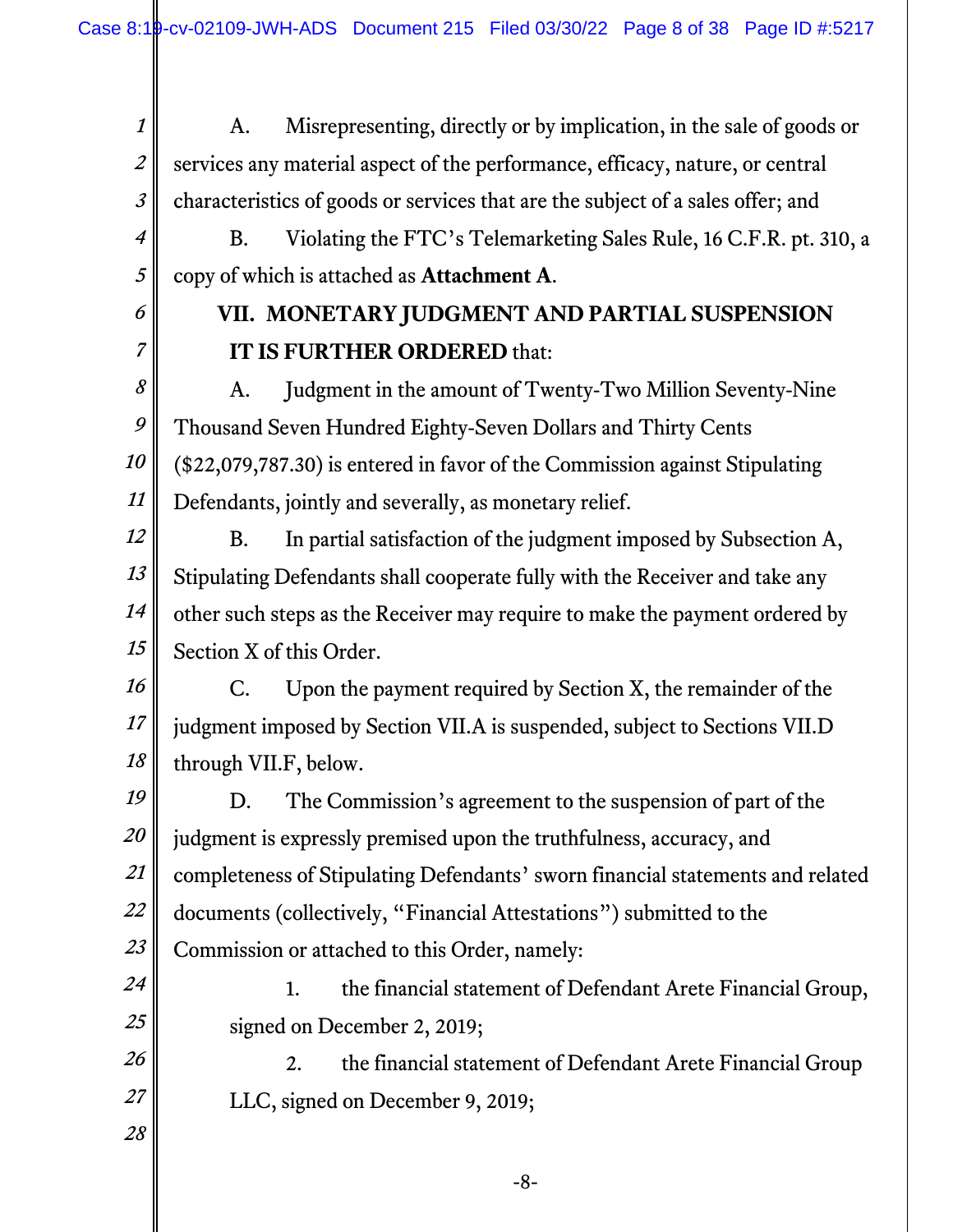*5 10 15 20 25 1 2 3 4 6 7 8 9 11 12 13 14 16 17 18 19 21 22 23 24 26 27 28*  3. the financial statement of Defendant CBC Conglomerate LLC, signed on December 4, 2019; 4. the financial statement of Defendant Diamond Choice Inc., signed on November 21, 2019; 5. the financial statement of Defendant J&L Enterprise LLC, signed on November 21, 2019; 6. the financial statement of Defendant La Casa Bonita Investments, Inc., signed on November 21, 2019; and 7. the financial statement of Relief Defendant MJ Wealth Solutions, LLC, signed on November 21, 2019. E. The suspension of the judgment will be lifted as to any Stipulating Defendant if, upon motion by the Commission, the Court finds that Stipulating Defendant failed to disclose any material asset, materially misstated the value of any asset, or made any other material misstatement or omission in the Financial Attestations identified above. F. If the suspension of the judgment is lifted, the judgment becomes immediately due as to that Stipulating Defendant in the amount specified in Subsection A above (which the parties stipulate only for purposes of this Section represents the consumer injury alleged in the Complaint), less any payments made by the Receiver under Section X of this Order and by any other defendant in this action, plus interest computed from the date of entry of this Order. **VIII. ADDITIONAL MONETARY PROVISIONS IT IS FURTHER ORDERED** that: A. Stipulating Defendants relinquish dominion and all legal and equitable right, title, and interest in all assets transferred pursuant to this Order and may not seek the return of any assets. B. The facts alleged in the Complaint will be taken as true, without further proof, in any subsequent civil litigation by or on behalf of the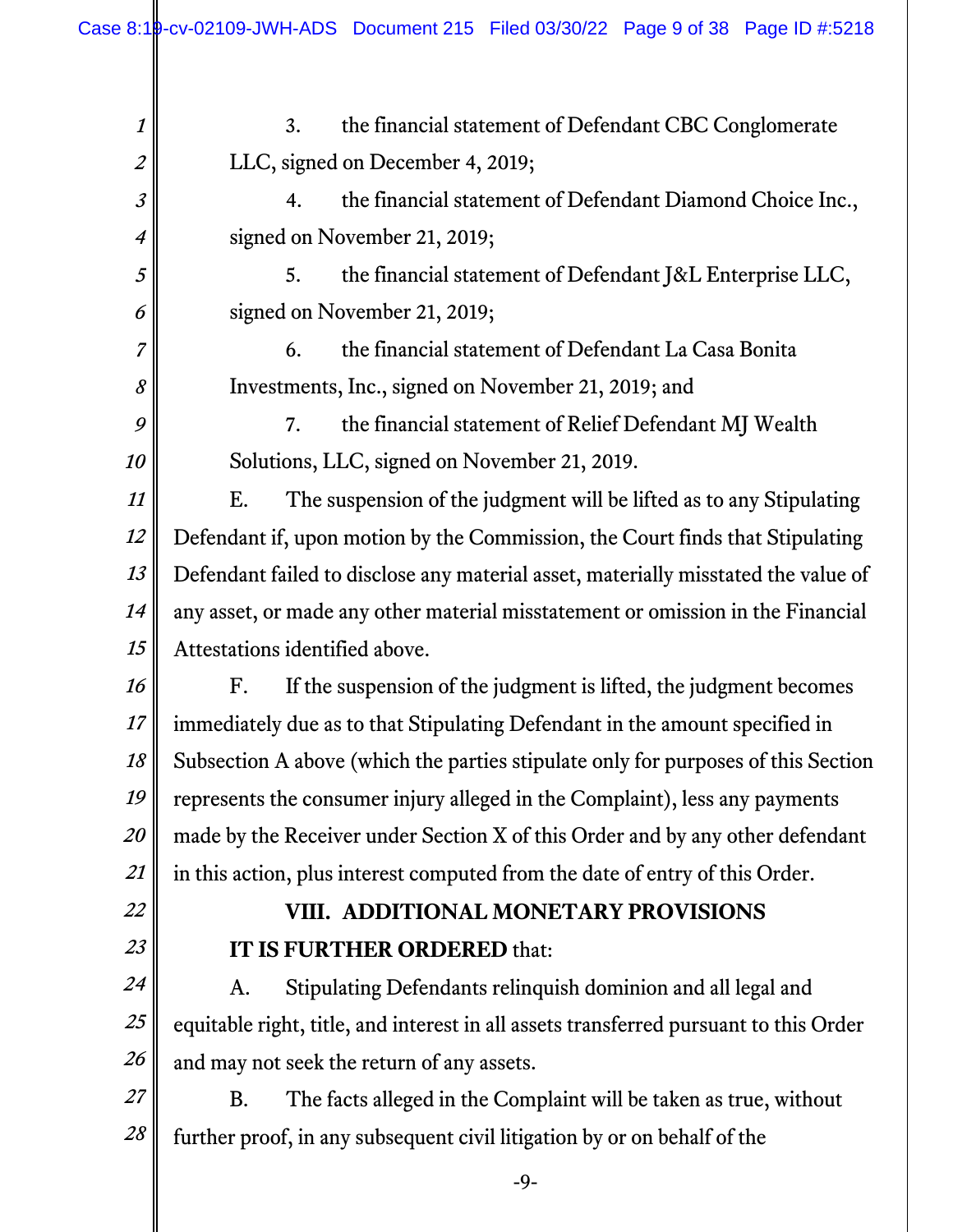*1 2 3*  Commission, including in a proceeding to enforce its rights to any payment or monetary judgment pursuant to this Order, such as a nondischargeability complaint in any bankruptcy case.

*5 4 6 7*  C. The facts alleged in the Complaint establish all elements necessary to sustain an action by the Commission pursuant to Section  $523(a)(2)(A)$  of the Bankruptcy Code, 11 U.S.C. § 523(a)(2)(A), and this Order will have collateral estoppel effect for such purposes.

*10 8 9 11 12*  D. Stipulating Defendants acknowledge that their Taxpayer Identification Numbers (Social Security Numbers or Employer Identification Numbers), which Stipulating Defendants previously submitted to the Commission, may be used for collecting and reporting on any delinquent amount arising out of this Order, in accordance with 31 U.S.C. § 7701.

- *15 20 13 14 16 17 18 19 21 22 23*  E. All money paid to the Commission pursuant to this Order may be deposited into a fund administered by the Commission or its designee to be used for consumer relief, such as redress and any attendant expenses for the administration of any redress fund. If a representative of the Commission decides that direct redress to consumers is wholly or partially impracticable or money remains after redress is completed, the Commission may apply any remaining money for such related relief (including consumer information remedies) as it determines to be reasonably related to Defendants' practices alleged in the Complaint. Any money not used for relief is to be deposited to the U.S. Treasury. Stipulating Defendants have no right to challenge any actions the Commission or its representatives may take pursuant to this Subsection.
- *25 24 26*  F. The asset freeze imposed by the preliminary injunction order entered on December 17, 2019, $^1$  and modified by this Court's order of
- *27 28*

<sup>1</sup> Order for Preliminary Injunction [ECF No. 79].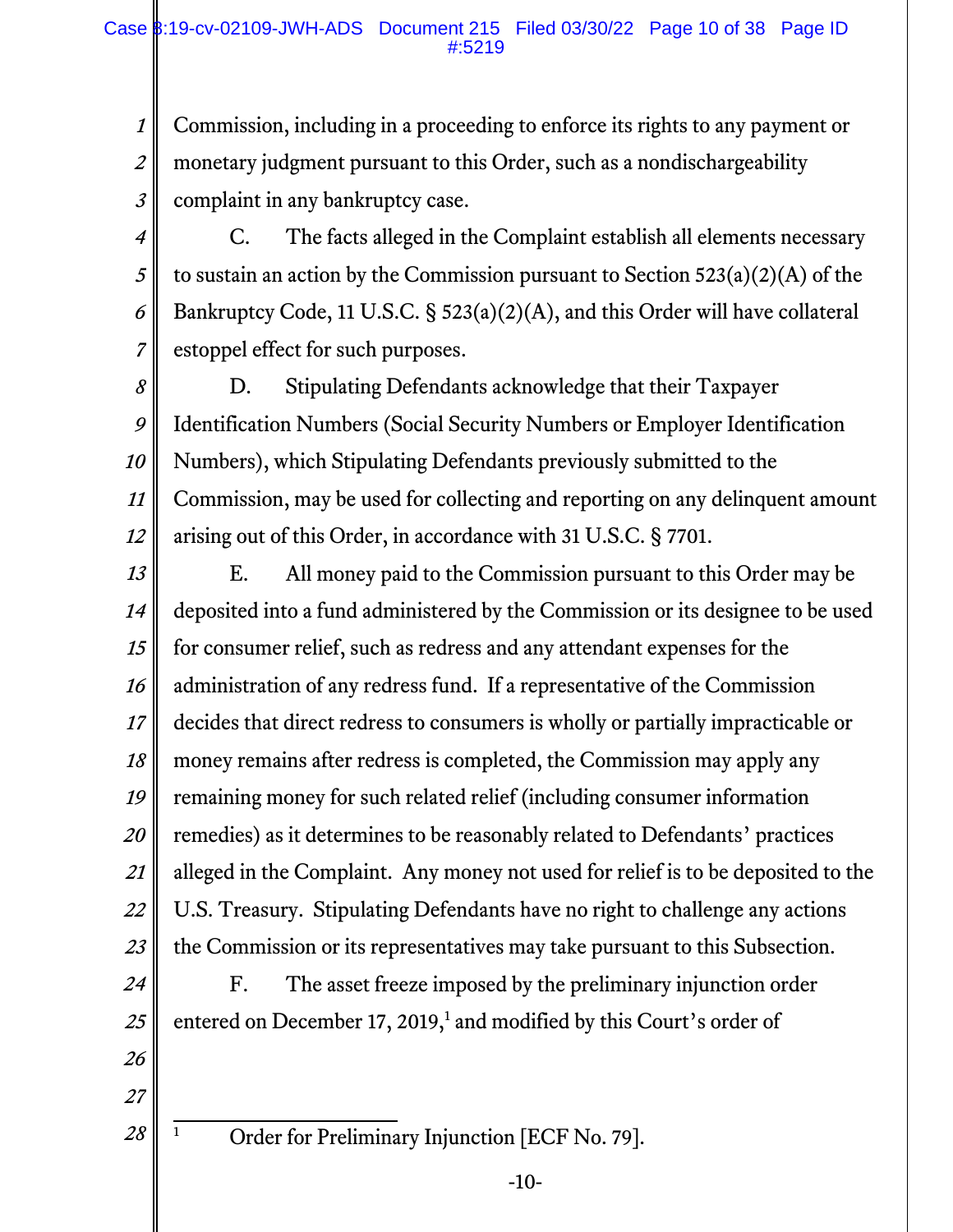*1 2 3 4*  January 27, 2020, $^2$  is further modified to permit the payments identified in Section X. The asset freeze shall otherwise remain in full force and effect until the completion of all such payments, after which the asset freeze shall be dissolved.

## **IX. CUSTOMER INFORMATION**

*10 6 7 8 9 11*  **IT IS FURTHER ORDERED** that Stipulating Defendants, their officers, agents, employees, and attorneys, and all other Persons in active concert or participation with any of them, who receive actual notice of this Order, whether acting directly or indirectly, in connection with the advertising, marketing, promoting, offering for sale, or selling of any Product or Service, are permanently restrained and enjoined from directly or indirectly:

*15 12 13 14 16*  A. failing to provide sufficient customer information to enable the Commission to efficiently administer consumer redress. If a representative of the Commission requests in writing any information related to redress, Stipulating Defendants must provide it, in the form prescribed by the Commission, within 14 days;

*20 17 18 19 21 22*  B. disclosing, using, or benefitting from customer information, including the name, address, telephone number, email address, social security number, other identifying information, or any data that enables access to a customer's account (including a credit card, bank account, or other financial account), that any Defendant obtained prior to entry of this Order in connection with the sale and marketing of student loan debt relief services; and

*25 23 24*  C. Failing to destroy such customer information in all forms in their possession, custody, or control within 30 days after receipt of written direction to do so from a representative of the Commission.

*26* 

- *27*
- *28*  <sup>2</sup> Order Re: Debt Settlement Operations [ECF No. 116].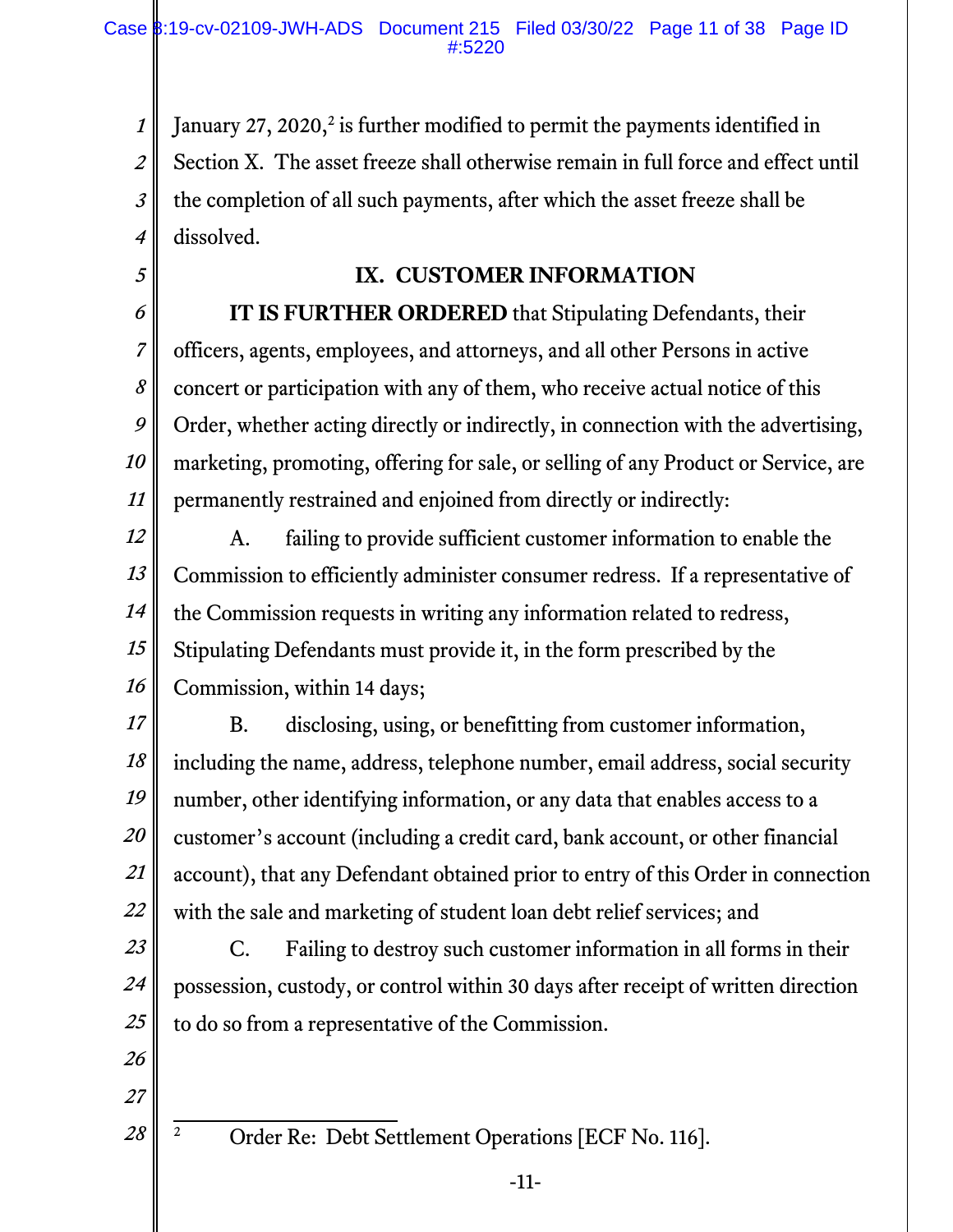*1 2 3*  Provided, however, that customer information need not be disposed of, and may be disclosed, to the extent requested by a government agency or required by law, regulation, or court order.

*4* 

## **X. RECEIVERSHIP TERMINATION**

*5 10 15 6 7 8 9 11 12 13 14 16 17 18*  **IT IS FURTHER ORDERED** that, within 120 days after entry of this Order, the Receiver must file with the Court and serve on the parties a final accounting, report, and request for compensation with respect to Stipulating Defendants. Any party or the Receiver may request that the Court extend this deadline for good cause. After the Court has approved the Receiver's final request for compensation, the Receiver shall transfer to the Commission all dominion, title, and control of Stipulating Defendants' remaining monetary assets in possession of the Receiver, in partial satisfaction of the monetary judgment contained in Section VII.A of this Order. Payment to the Commission of said assets, if any, shall be made by the holder of the assets by electronic fund transfer in accordance with instructions provided to the holder of the assets by a representative of the Commission. Stipulating Defendants waive and release any rights to claims to their funds in possession of the Receiver remaining after payment of the fees authorized by the Court to the Receiver.

*20 19 21 22*  No later than 60 days after the Receiver has transferred Stipulating Defendants' remaining monetary assets to the Commission, the Receiver shall complete all remaining duties with respect to the receivership, and the receivership shall terminate and the Receiver shall be discharged.

*23* 

### **XI. ORDER ACKNOWLEDGMENTS**

*25 24*  **IT IS FURTHER ORDERED** that Stipulating Defendants obtain acknowledgments of receipt of this Order:

*26 27 28*  A. Each Stipulating Defendant, within 7 days of entry of this Order, must submit to the Commission an acknowledgment of receipt of this Order sworn under penalty of perjury, in the form attached to this Order.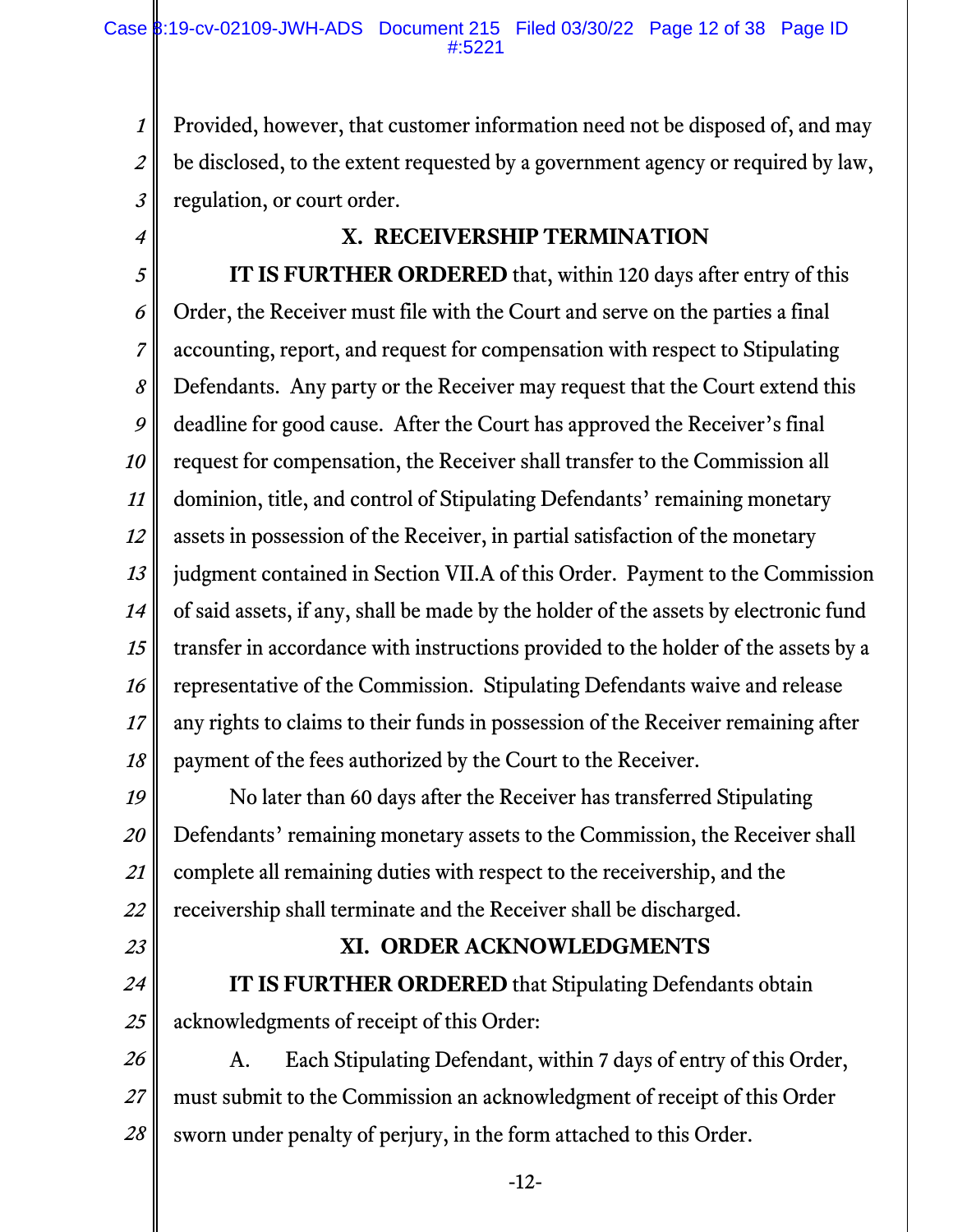*1 2*  B. For 15 years after entry of this Order, each Stipulating Defendant must deliver a copy of this Order to:

*3* 

*5*

*6* 

*7* 

*8* 

*9* 

*4* 

1. all principals, officers, directors, and LLC managers and members;

2. all employees having managerial responsibilities for the conduct specified in Section VI and all agents and representatives who participate in the conduct specified in Section VI;

3. any payment processor or lead broker or generator used by the business; and

*10 11 12 13*  4. any business entity resulting from any change in structure as set forth in the Section titled Compliance Reporting. Delivery must occur within 7 days of entry of this Order for current personnel. For all others, delivery must occur before they assume their responsibilities.

*15 14 16 17*  C. From each individual or entity to which a Stipulating Defendant delivered a copy of this Order, that Stipulating Defendant must obtain and deliver to the Commission, within 30 days, a signed and dated acknowledgment of receipt of this Order, in the form attached to this Order.

*18* 

## *19*

## **XII. COMPLIANCE REPORTING**

*20* **IT IS FURTHER ORDERED** that Stipulating Defendants make timely submissions to the Commission:

*21 22 23*  A. One year after entry of this Order, each Stipulating Defendant must submit a compliance report, sworn under penalty of perjury. In the compliance report, each Stipulating Defendant must:

*25 24*  1. identify the primary physical, postal, and email address and telephone number, as designated points of contact, which representatives of the Commission may use to communicate with such Stipulating Defendant;

*28* 

*26*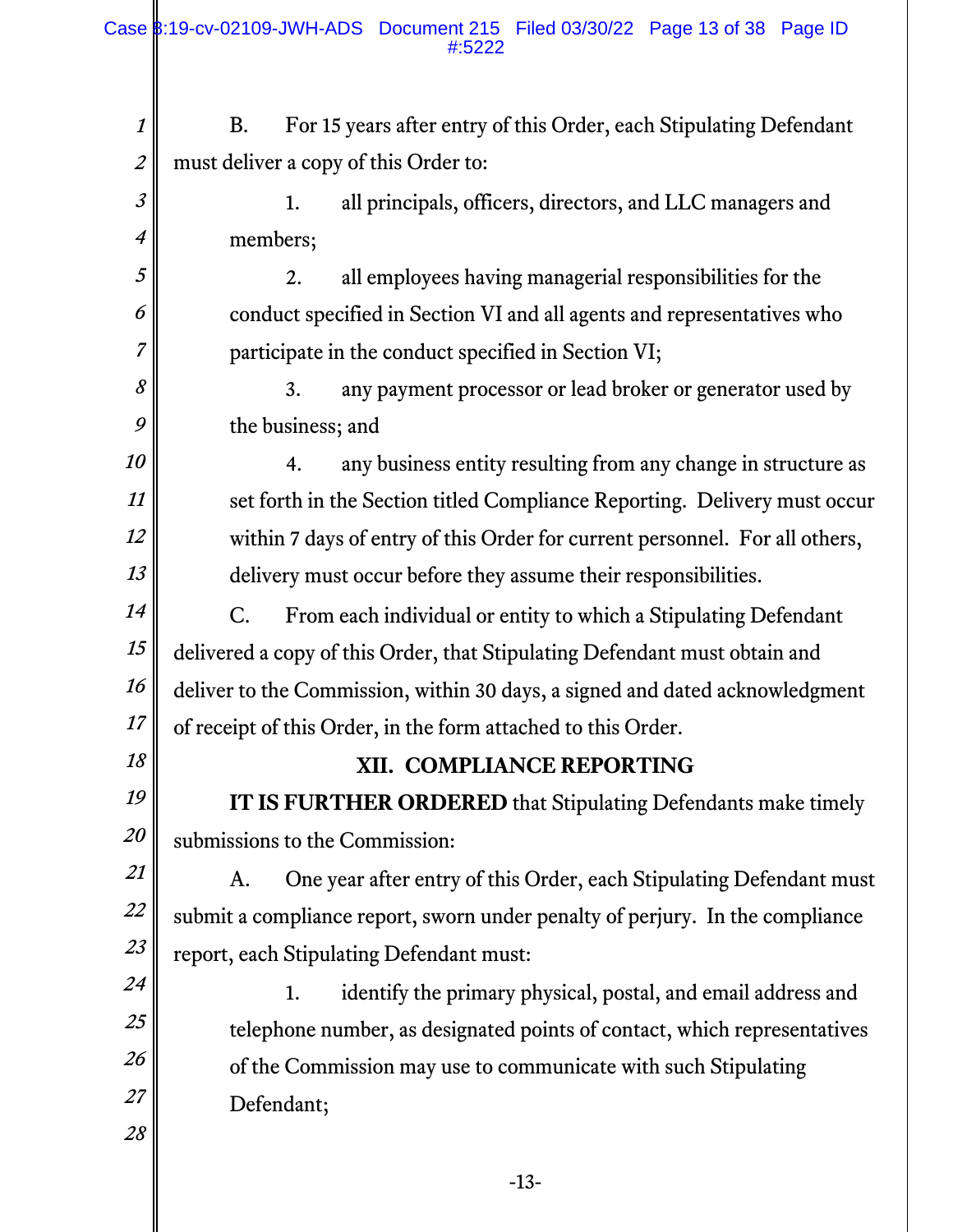2. identify all of that Stipulating Defendant's businesses by all of their names, telephone numbers, and physical, postal, email, and Internet addresses;

3. describe the activities of each business, including the goods and services offered, the means of advertising, marketing, and sales, and the involvement of any other Defendant;

4. describe in detail whether and how that Stipulating Defendant is in compliance with each Section of this Order; and

5. provide a copy of each Order Acknowledgment obtained pursuant to this Order, unless previously submitted to the Commission.

*11 12 13*  B. For 15 years after entry of this Order, each Stipulating Defendant must submit a compliance notice, sworn under penalty of perjury, within 14 days of any change in the following:

*14* 

*15*

*16* 

*17* 

*18* 

*19* 

*20*

*10*

*5*

*6* 

*7* 

*8* 

*9* 

*4* 

*1* 

*2* 

*3* 

1. any designated point of contact; or

2. the structure of any Stipulating Defendant or of any entity that Stipulating Defendant has any ownership interest in or controls directly or indirectly that may affect compliance obligations arising under this Order, including: creation, merger, sale, or dissolution of the entity or any subsidiary, parent, or affiliate that engages in any acts or practices subject to this Order.

*21 22 23*  C. Each Stipulating Defendant must submit to the Commission notice of the filing of any bankruptcy petition, insolvency proceeding, or similar proceeding by or against such Stipulating Defendant within 14 days of its filing.

*25 24 26 27*  D. Any submission to the Commission required by this Order to be sworn under penalty of perjury must be true and accurate and comply with 28 U.S.C. § 1746, such as by concluding: "I declare under penalty of perjury under the laws of the United States of America that the foregoing is true and correct.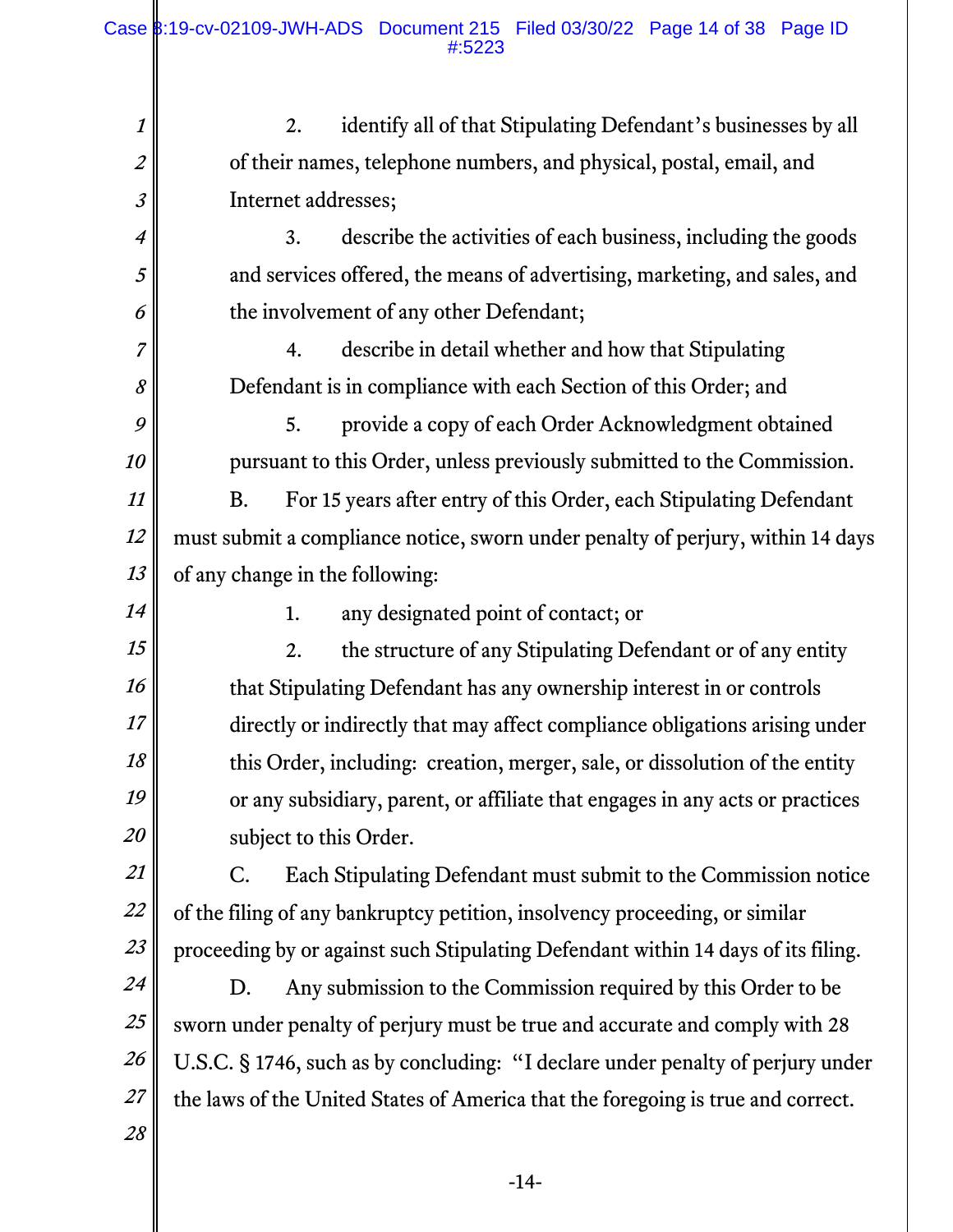*1 2*  Executed on: \_\_\_\_\_\_ " and supplying the date, signatory's full name, title (if applicable), and signature.

*5 3 4 6 7 8 9*  E. Unless otherwise directed by a Commission representative in writing, all submissions to the Commission pursuant to this Order must be emailed to [DEbrief@ftc.gov](mailto:DEbrief@ftc.gov) or sent by overnight courier (not the U.S. Postal Service) to: Associate Director for Enforcement, Bureau of Consumer Protection, Federal Trade Commission, 600 Pennsylvania Avenue NW, Washington, DC 20580. The subject line must begin: *FTC v. American Financial Support Services Inc., et al.*, X200005.

*10*

## **XIII. RECORDKEEPING**

*15 11 12 13 14 16*  **IT IS FURTHER ORDERED** that Stipulating Defendants must create certain records for 15 years after entry of the Order, and retain each such record for 5 years. Specifically, each Stipulating Defendant for any business that such Stipulating Defendant, individually or collectively with any other Defendants, is a majority owner of or controls directly or indirectly, must create and retain the following records:

*17 18*  A. accounting records showing the revenues from all goods or services sold;

*20 19 21 22*  B. personnel records showing, for each person providing services, whether as an employee or otherwise, that person's: name; addresses; telephone numbers; job title or position; dates of service; and (if applicable) the reason for termination;

*23 24*  C. records of all consumer complaints and refund requests, whether received directly or indirectly, such as through a third party, and any response;

*25 26*  D. all records necessary to demonstrate full compliance with each provision of this Order, including all submissions to the Commission; and

*27 28*  E. a listing of all payment processors and lead brokers or generators used in the conduct of the business.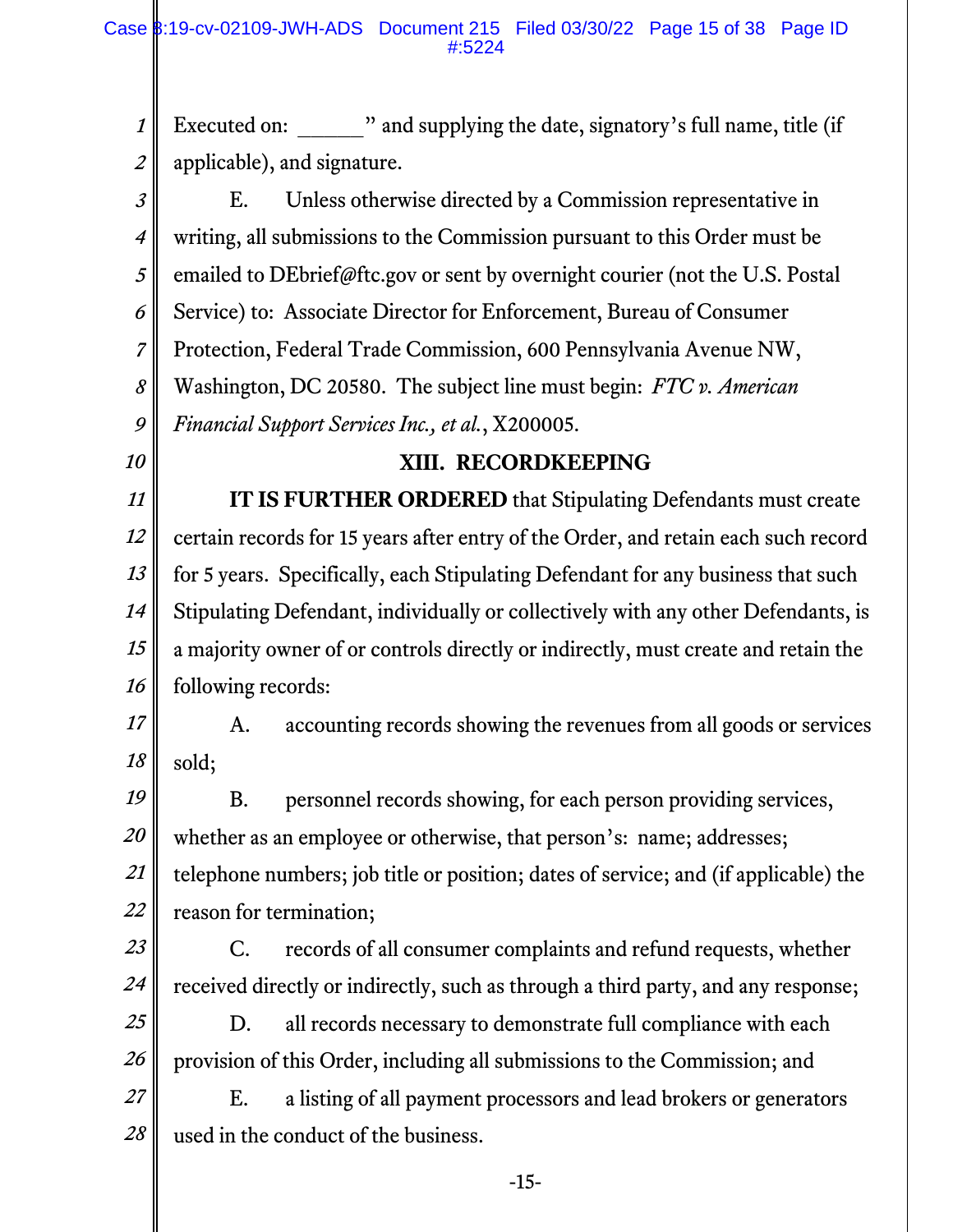*1* 

### **XIV. COMPLIANCE MONITORING**

*5 2 3 4*  **IT IS FURTHER ORDERED** that, for the purpose of monitoring Stipulating Defendants' compliance with this Order, including the Financial Attestations upon which part of the judgment was suspended and any failure to transfer any assets as required by this Order:

*10 6 7 8 9 11 12 13*  A. Within 14 days of receipt of a written request from a representative of the Commission, each Stipulating Defendant must: submit additional compliance reports or other requested information, which must be sworn under penalty of perjury; appear for depositions; and produce documents for inspection and copying. The Commission is also authorized to obtain discovery, without further leave of court, using any of the procedures prescribed by Federal Rules of Civil Procedure 29, 30 (including telephonic depositions), 31, 33, 34, 36, 45, and 69.

*15 14 16 17 18*  B. For matters concerning this Order, the Commission is authorized to communicate directly with each Stipulating Defendant. Such Stipulating Defendant must permit representatives of the Commission to interview any employee or other person affiliated with any Stipulating Defendant who has agreed to such an interview. The person interviewed may have counsel present.

*20 19 21 22 23 24*  C. The Commission may use all other lawful means, including posing, through its representatives, as consumers, suppliers, or other individuals or entities, to Stipulating Defendants or any individual or entity affiliated with Stipulating Defendants, without the necessity of identification or prior notice. Nothing in this Order limits the Commission's lawful use of compulsory process, pursuant to Sections 9 and 20 of the FTC Act, 15 U.S.C. §§ 49, 57b-1.

*25 26 27 28*  D. Upon written request from a representative of the Commission, any consumer reporting agency must furnish consumer reports concerning Stipulating Defendants, pursuant to Section 604(1) of the Fair Credit Reporting Act, 15 U.S.C. § 1681b(a)(1).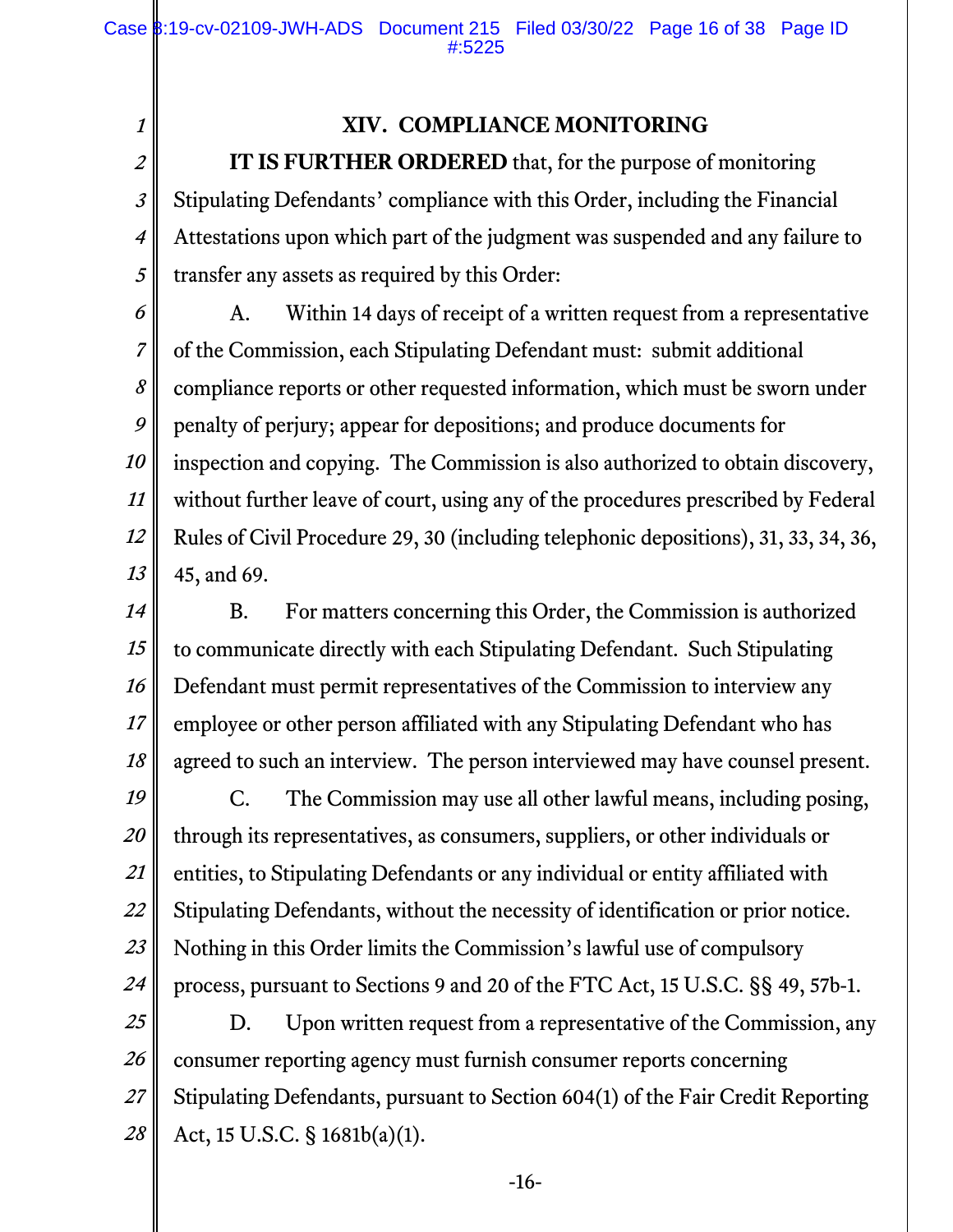II

| 1              | XV. DISPOSITION OF MOTIONS                                                         |
|----------------|------------------------------------------------------------------------------------|
| $\overline{2}$ | IT IS FURTHER ORDERED that, upon entry of this Order, Plaintiff                    |
| $\mathfrak{Z}$ | Federal Trade Commission's Motion for Default Judgment <sup>3</sup> and Defendants |
| $\overline{4}$ | Arete Financial Group and Arete Financial Group LLC's Motion to Set Aside          |
| 5              | Entry of Default <sup>4</sup> shall be, and hereby are, <b>DENIED AS MOOT</b> .    |
| 6              | XVI. RETENTION OF JURISDICTION                                                     |
| 7              | IT IS FURTHER ORDERED that this Court retains jurisdiction of this                 |
| 8              | matter for purposes of construction, modification, and enforcement of this         |
| 9              | Order.                                                                             |
| 10             | IT IS SO ORDERED.                                                                  |
| 11             |                                                                                    |
| 12             | Dated: March 30, 2022                                                              |
| 13             | n W. Holcomb<br>ITED STATES DISTRICT JUDGE                                         |
| 14             |                                                                                    |
| 15             |                                                                                    |
| 16             |                                                                                    |
| 17             |                                                                                    |
| 18             |                                                                                    |
| 19             |                                                                                    |
| 20             |                                                                                    |
| 21             |                                                                                    |
| 22             |                                                                                    |
| 23             |                                                                                    |
| 24             |                                                                                    |
| 25             |                                                                                    |
| 26             |                                                                                    |
| 27             | 3<br>See generally Motion for Default.                                             |
| 28             | Mot. To Set Aside Entry of Default [ECF No. 194].                                  |
|                | $-17-$                                                                             |
|                |                                                                                    |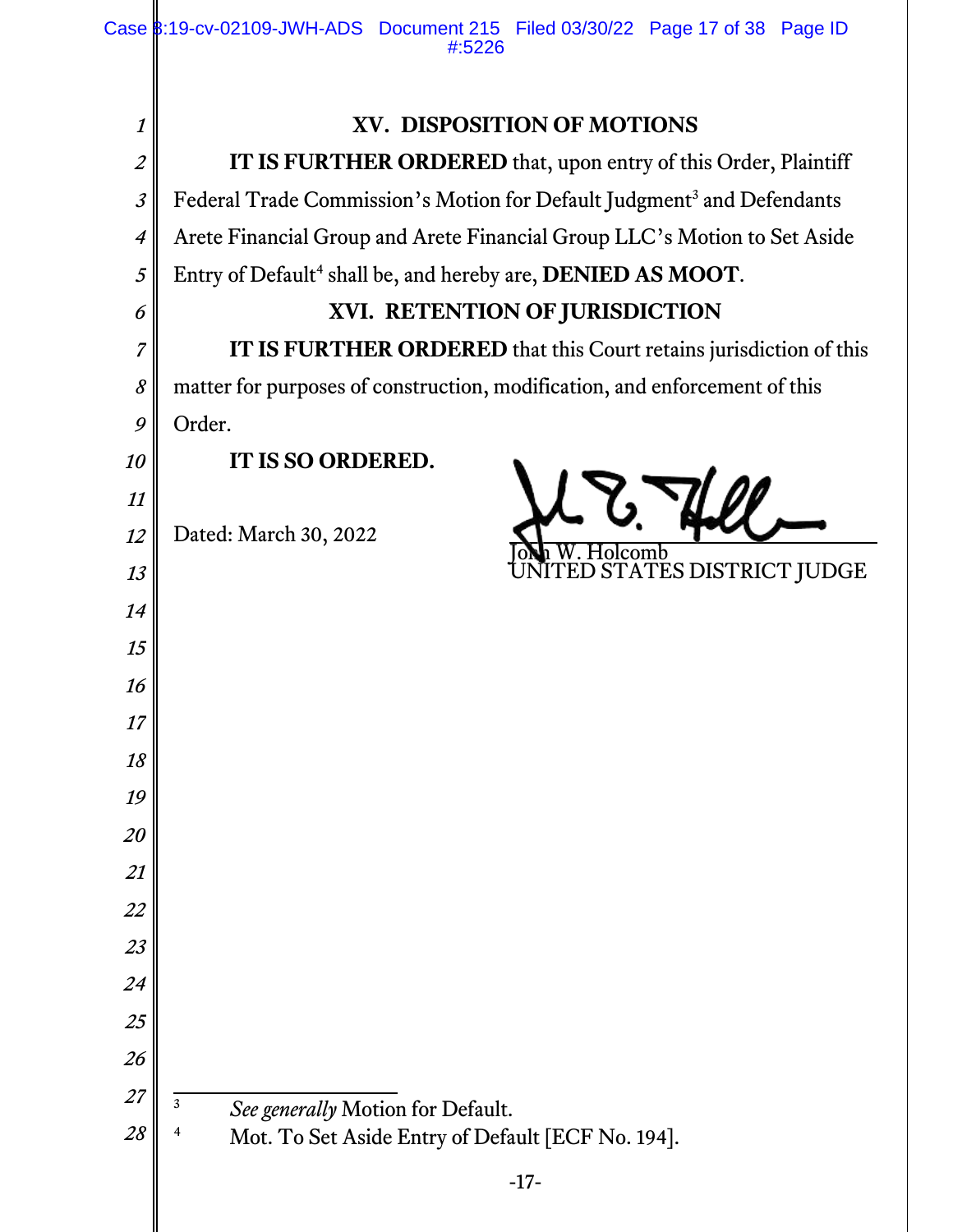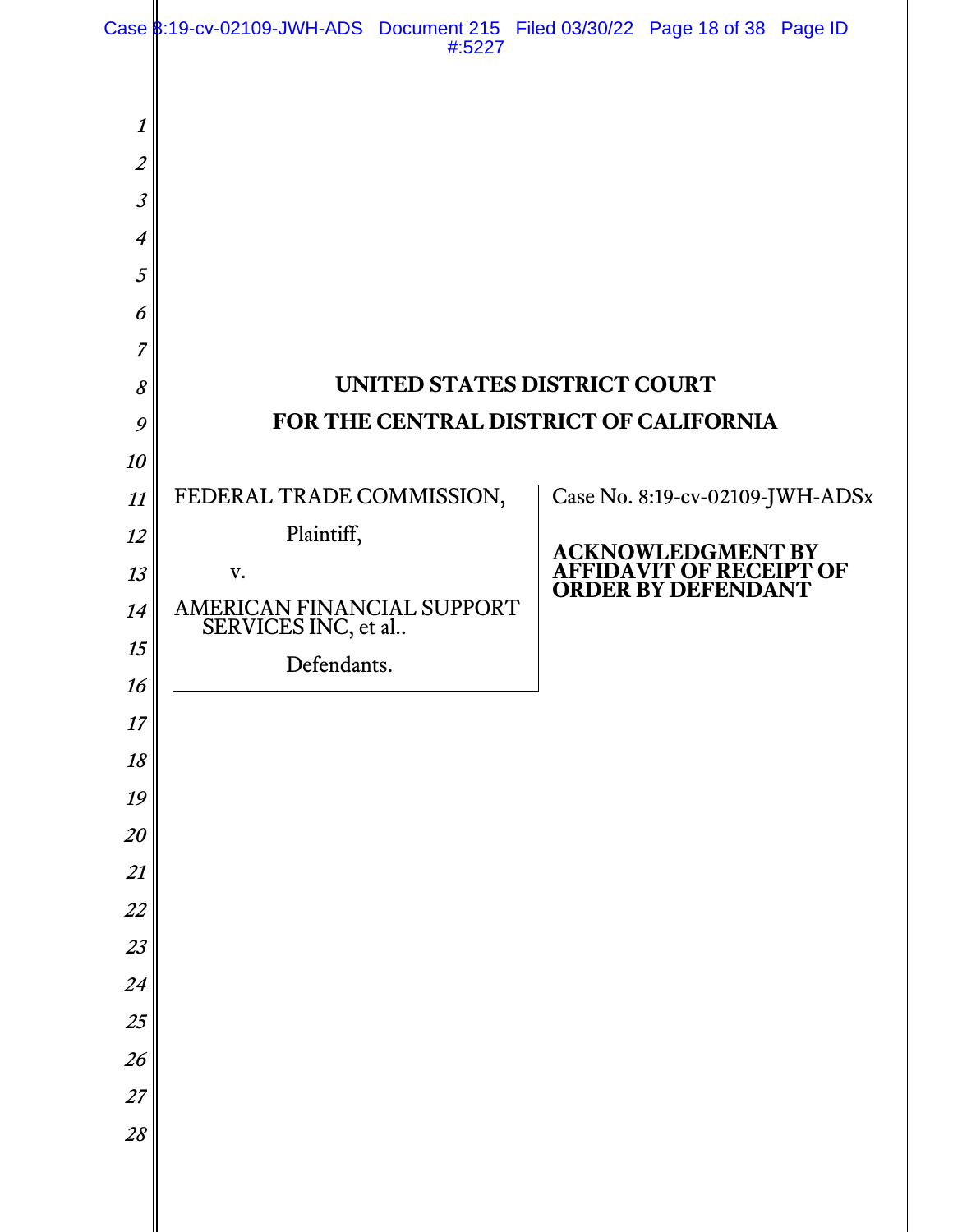### Case 8:19-cv-02109-JWH-ADS Document 215 Filed 03/30/22 Page 19 of 38 Page ID #:5228

| and I am authorized to accept service of<br>$\overline{2}$<br>process on Defendant<br>$\mathfrak{Z}$<br>I am a U.S. citizen over the age of eighteen, and I have personal knowledge of<br>$\overline{4}$<br>the facts set forth in this Acknowledgement.<br>5<br>was a Defendant in Federal<br>2.<br>6<br>$\overline{7}$<br>court case listed near the top of this page.<br>8<br>3.<br>9<br>Stipulated Order for Permanent Injunction and Monetary Judgment as to<br>Defendants Arete Financial Group; Arete Financial Group LLC; CBC<br>signed by the Honorable John W. Holcomb and entered by the Court on<br>$\frac{1}{\sqrt{1-\frac{1}{2}}}\frac{1}{\sqrt{1-\frac{1}{2}}}\frac{1}{\sqrt{1-\frac{1}{2}}}\frac{1}{\sqrt{1-\frac{1}{2}}}\frac{1}{\sqrt{1-\frac{1}{2}}}\frac{1}{\sqrt{1-\frac{1}{2}}}\frac{1}{\sqrt{1-\frac{1}{2}}}\frac{1}{\sqrt{1-\frac{1}{2}}}\frac{1}{\sqrt{1-\frac{1}{2}}}\frac{1}{\sqrt{1-\frac{1}{2}}}\frac{1}{\sqrt{1-\frac{1}{2}}}\frac{1}{\sqrt{1-\frac{1}{2}}}\frac{1}{\sqrt{1-\frac{1}{2}}}\frac{1}{\sqrt{1-\frac{$<br>4.<br>received a copy of the Stipulated<br>Financial Group; Arete Financial Group LLC; CBC Conglomerate LLC;<br>and Relief Defendant MJ Wealth Solutions, LLC, which was signed by the<br>111<br>111<br>111<br>111<br>111<br>111<br>111<br>111 |                           |                                                                                    |  |  |  |  |  |
|---------------------------------------------------------------------------------------------------------------------------------------------------------------------------------------------------------------------------------------------------------------------------------------------------------------------------------------------------------------------------------------------------------------------------------------------------------------------------------------------------------------------------------------------------------------------------------------------------------------------------------------------------------------------------------------------------------------------------------------------------------------------------------------------------------------------------------------------------------------------------------------------------------------------------------------------------------------------------------------------------------------------------------------------------------------------------------------------------------------------------------------------------------------------------------------------------------------------------------------------------------------------------------------------------|---------------------------|------------------------------------------------------------------------------------|--|--|--|--|--|
| 11<br>15<br>18                                                                                                                                                                                                                                                                                                                                                                                                                                                                                                                                                                                                                                                                                                                                                                                                                                                                                                                                                                                                                                                                                                                                                                                                                                                                                    | $\boldsymbol{\mathit{1}}$ | 1.                                                                                 |  |  |  |  |  |
|                                                                                                                                                                                                                                                                                                                                                                                                                                                                                                                                                                                                                                                                                                                                                                                                                                                                                                                                                                                                                                                                                                                                                                                                                                                                                                   |                           |                                                                                    |  |  |  |  |  |
|                                                                                                                                                                                                                                                                                                                                                                                                                                                                                                                                                                                                                                                                                                                                                                                                                                                                                                                                                                                                                                                                                                                                                                                                                                                                                                   |                           |                                                                                    |  |  |  |  |  |
|                                                                                                                                                                                                                                                                                                                                                                                                                                                                                                                                                                                                                                                                                                                                                                                                                                                                                                                                                                                                                                                                                                                                                                                                                                                                                                   |                           |                                                                                    |  |  |  |  |  |
| 10<br>12<br>13<br>16<br>17                                                                                                                                                                                                                                                                                                                                                                                                                                                                                                                                                                                                                                                                                                                                                                                                                                                                                                                                                                                                                                                                                                                                                                                                                                                                        |                           |                                                                                    |  |  |  |  |  |
|                                                                                                                                                                                                                                                                                                                                                                                                                                                                                                                                                                                                                                                                                                                                                                                                                                                                                                                                                                                                                                                                                                                                                                                                                                                                                                   |                           |                                                                                    |  |  |  |  |  |
|                                                                                                                                                                                                                                                                                                                                                                                                                                                                                                                                                                                                                                                                                                                                                                                                                                                                                                                                                                                                                                                                                                                                                                                                                                                                                                   |                           | Trade Commission v. American Financial Support Services Inc., et al., which is the |  |  |  |  |  |
|                                                                                                                                                                                                                                                                                                                                                                                                                                                                                                                                                                                                                                                                                                                                                                                                                                                                                                                                                                                                                                                                                                                                                                                                                                                                                                   |                           |                                                                                    |  |  |  |  |  |
|                                                                                                                                                                                                                                                                                                                                                                                                                                                                                                                                                                                                                                                                                                                                                                                                                                                                                                                                                                                                                                                                                                                                                                                                                                                                                                   |                           |                                                                                    |  |  |  |  |  |
|                                                                                                                                                                                                                                                                                                                                                                                                                                                                                                                                                                                                                                                                                                                                                                                                                                                                                                                                                                                                                                                                                                                                                                                                                                                                                                   |                           |                                                                                    |  |  |  |  |  |
| 14                                                                                                                                                                                                                                                                                                                                                                                                                                                                                                                                                                                                                                                                                                                                                                                                                                                                                                                                                                                                                                                                                                                                                                                                                                                                                                |                           |                                                                                    |  |  |  |  |  |
|                                                                                                                                                                                                                                                                                                                                                                                                                                                                                                                                                                                                                                                                                                                                                                                                                                                                                                                                                                                                                                                                                                                                                                                                                                                                                                   |                           | Conglomerate LLC; Diamond Choice Inc.; J&L Enterprise LLC; La Casa Bonita          |  |  |  |  |  |
|                                                                                                                                                                                                                                                                                                                                                                                                                                                                                                                                                                                                                                                                                                                                                                                                                                                                                                                                                                                                                                                                                                                                                                                                                                                                                                   |                           | Investments, Inc.; and Relief Defendant MJ Wealth Solutions, LLC, which was        |  |  |  |  |  |
|                                                                                                                                                                                                                                                                                                                                                                                                                                                                                                                                                                                                                                                                                                                                                                                                                                                                                                                                                                                                                                                                                                                                                                                                                                                                                                   |                           |                                                                                    |  |  |  |  |  |
| 19<br>20<br>21<br>22<br>23<br>24<br>25<br>26<br>27<br>28                                                                                                                                                                                                                                                                                                                                                                                                                                                                                                                                                                                                                                                                                                                                                                                                                                                                                                                                                                                                                                                                                                                                                                                                                                          |                           |                                                                                    |  |  |  |  |  |
|                                                                                                                                                                                                                                                                                                                                                                                                                                                                                                                                                                                                                                                                                                                                                                                                                                                                                                                                                                                                                                                                                                                                                                                                                                                                                                   |                           |                                                                                    |  |  |  |  |  |
|                                                                                                                                                                                                                                                                                                                                                                                                                                                                                                                                                                                                                                                                                                                                                                                                                                                                                                                                                                                                                                                                                                                                                                                                                                                                                                   |                           |                                                                                    |  |  |  |  |  |
|                                                                                                                                                                                                                                                                                                                                                                                                                                                                                                                                                                                                                                                                                                                                                                                                                                                                                                                                                                                                                                                                                                                                                                                                                                                                                                   |                           | Order for Permanent Injunction and Monetary Judgment as to Defendants Arete        |  |  |  |  |  |
|                                                                                                                                                                                                                                                                                                                                                                                                                                                                                                                                                                                                                                                                                                                                                                                                                                                                                                                                                                                                                                                                                                                                                                                                                                                                                                   |                           |                                                                                    |  |  |  |  |  |
|                                                                                                                                                                                                                                                                                                                                                                                                                                                                                                                                                                                                                                                                                                                                                                                                                                                                                                                                                                                                                                                                                                                                                                                                                                                                                                   |                           | Diamond Choice Inc.; J&L Enterprise LLC; La Casa Bonita Investments, Inc.;         |  |  |  |  |  |
|                                                                                                                                                                                                                                                                                                                                                                                                                                                                                                                                                                                                                                                                                                                                                                                                                                                                                                                                                                                                                                                                                                                                                                                                                                                                                                   |                           |                                                                                    |  |  |  |  |  |
|                                                                                                                                                                                                                                                                                                                                                                                                                                                                                                                                                                                                                                                                                                                                                                                                                                                                                                                                                                                                                                                                                                                                                                                                                                                                                                   |                           |                                                                                    |  |  |  |  |  |
|                                                                                                                                                                                                                                                                                                                                                                                                                                                                                                                                                                                                                                                                                                                                                                                                                                                                                                                                                                                                                                                                                                                                                                                                                                                                                                   |                           |                                                                                    |  |  |  |  |  |
|                                                                                                                                                                                                                                                                                                                                                                                                                                                                                                                                                                                                                                                                                                                                                                                                                                                                                                                                                                                                                                                                                                                                                                                                                                                                                                   |                           |                                                                                    |  |  |  |  |  |
|                                                                                                                                                                                                                                                                                                                                                                                                                                                                                                                                                                                                                                                                                                                                                                                                                                                                                                                                                                                                                                                                                                                                                                                                                                                                                                   |                           |                                                                                    |  |  |  |  |  |
|                                                                                                                                                                                                                                                                                                                                                                                                                                                                                                                                                                                                                                                                                                                                                                                                                                                                                                                                                                                                                                                                                                                                                                                                                                                                                                   |                           |                                                                                    |  |  |  |  |  |
|                                                                                                                                                                                                                                                                                                                                                                                                                                                                                                                                                                                                                                                                                                                                                                                                                                                                                                                                                                                                                                                                                                                                                                                                                                                                                                   |                           |                                                                                    |  |  |  |  |  |
|                                                                                                                                                                                                                                                                                                                                                                                                                                                                                                                                                                                                                                                                                                                                                                                                                                                                                                                                                                                                                                                                                                                                                                                                                                                                                                   |                           |                                                                                    |  |  |  |  |  |
|                                                                                                                                                                                                                                                                                                                                                                                                                                                                                                                                                                                                                                                                                                                                                                                                                                                                                                                                                                                                                                                                                                                                                                                                                                                                                                   |                           |                                                                                    |  |  |  |  |  |
| $-2-$                                                                                                                                                                                                                                                                                                                                                                                                                                                                                                                                                                                                                                                                                                                                                                                                                                                                                                                                                                                                                                                                                                                                                                                                                                                                                             |                           |                                                                                    |  |  |  |  |  |

 $\parallel$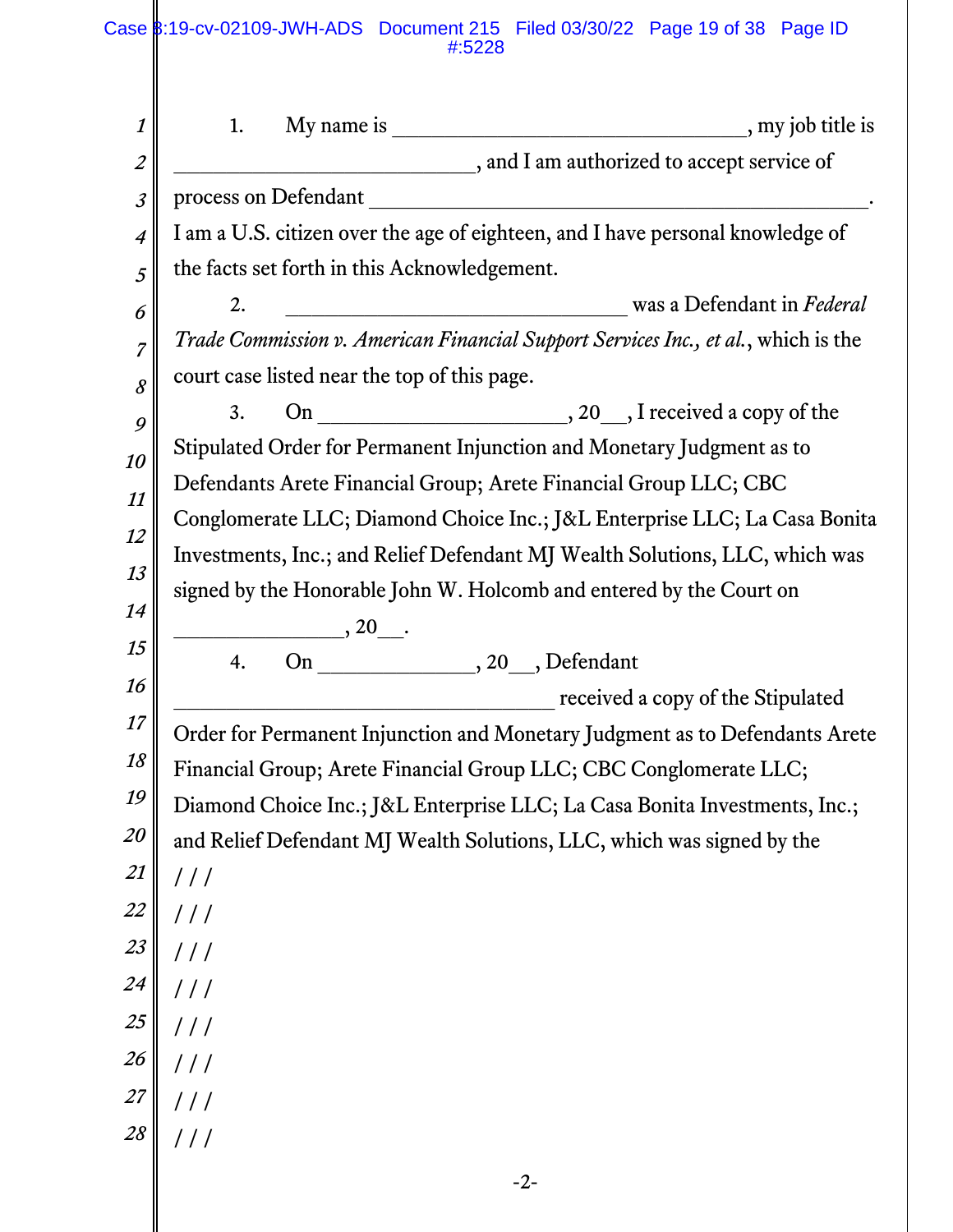|                       | Case \$:19-cv-02109-JWH-ADS Document 215 Filed 03/30/22 Page 20 of 38 Page ID<br>#:5229 |       |                                                                           |
|-----------------------|-----------------------------------------------------------------------------------------|-------|---------------------------------------------------------------------------|
| $\boldsymbol{1}$      | Honorable John W. Holcomb and entered by the Court on ___________________________       |       |                                                                           |
| $\overline{2}$        | $20$ .                                                                                  |       |                                                                           |
| $\mathfrak{Z}$        |                                                                                         |       | I declare under penalty of perjury under the laws of the United States of |
| $\boldsymbol{4}$      | America that the foregoing is true and correct.                                         |       |                                                                           |
| 5                     |                                                                                         |       |                                                                           |
| 6                     | [place].                                                                                |       |                                                                           |
| $\overline{7}$        |                                                                                         |       |                                                                           |
| $\boldsymbol{\delta}$ |                                                                                         |       |                                                                           |
| 9                     |                                                                                         |       | Individually and as an officer of                                         |
| 10                    |                                                                                         |       |                                                                           |
| 11                    |                                                                                         |       |                                                                           |
| 12                    | Subscribed and sworn to before me                                                       |       |                                                                           |
| 13                    | this $\_\_\_\_$ day of $\_\_\_\_\_$ , 20 $\_\_\_\_\$ .                                  |       |                                                                           |
| 14                    |                                                                                         |       |                                                                           |
| 15                    | <b>Notary Public</b>                                                                    |       |                                                                           |
| 16                    | My commission expires:                                                                  |       |                                                                           |
| 17                    |                                                                                         |       |                                                                           |
| $18$                  |                                                                                         |       |                                                                           |
| 19                    |                                                                                         |       |                                                                           |
| 20                    |                                                                                         |       |                                                                           |
| 21                    |                                                                                         |       |                                                                           |
| 22                    |                                                                                         |       |                                                                           |
| 23                    |                                                                                         |       |                                                                           |
| 24                    |                                                                                         |       |                                                                           |
| 25                    |                                                                                         |       |                                                                           |
| 26                    |                                                                                         |       |                                                                           |
| 27                    |                                                                                         |       |                                                                           |
| 28                    |                                                                                         |       |                                                                           |
|                       |                                                                                         | $-3-$ |                                                                           |
|                       |                                                                                         |       |                                                                           |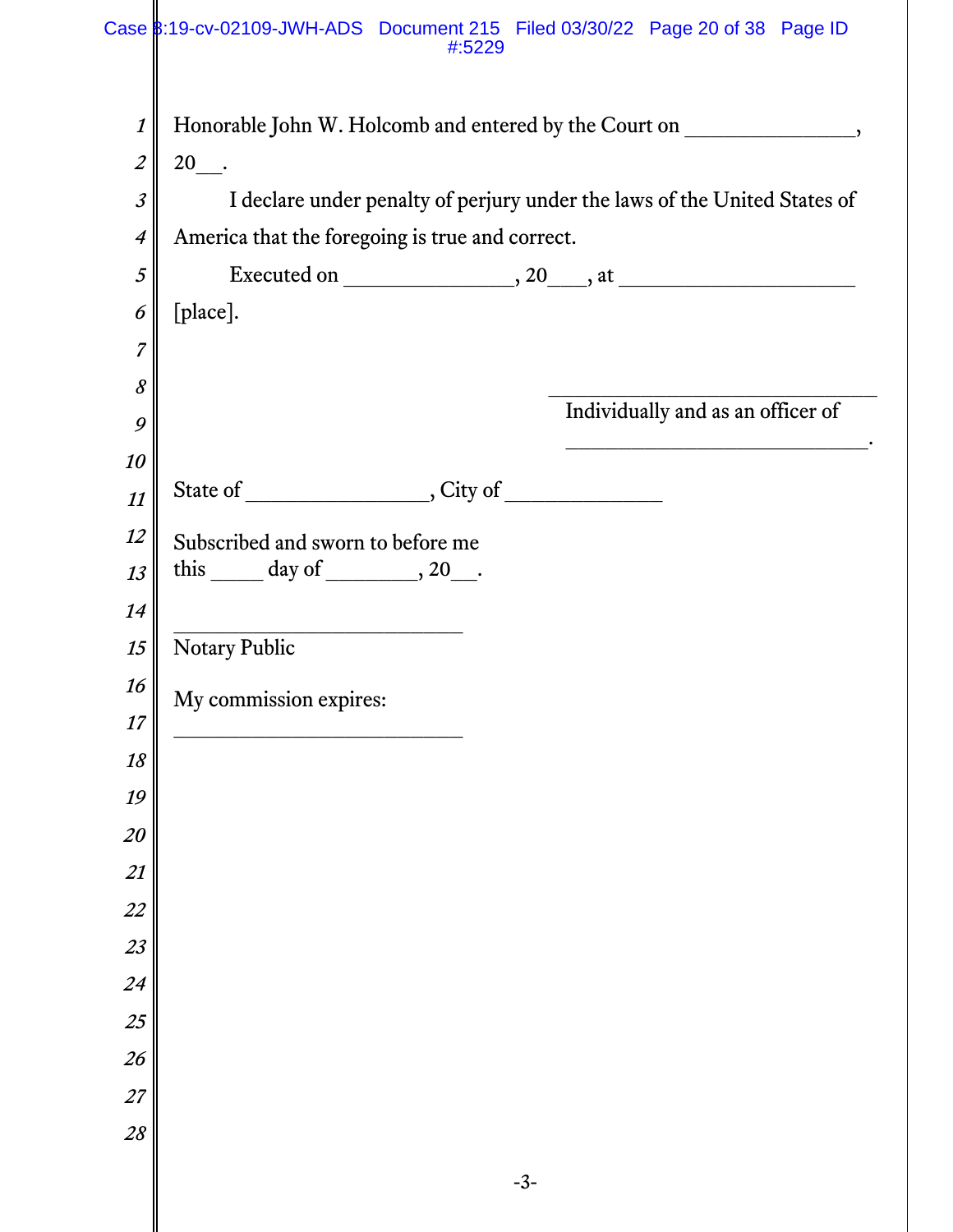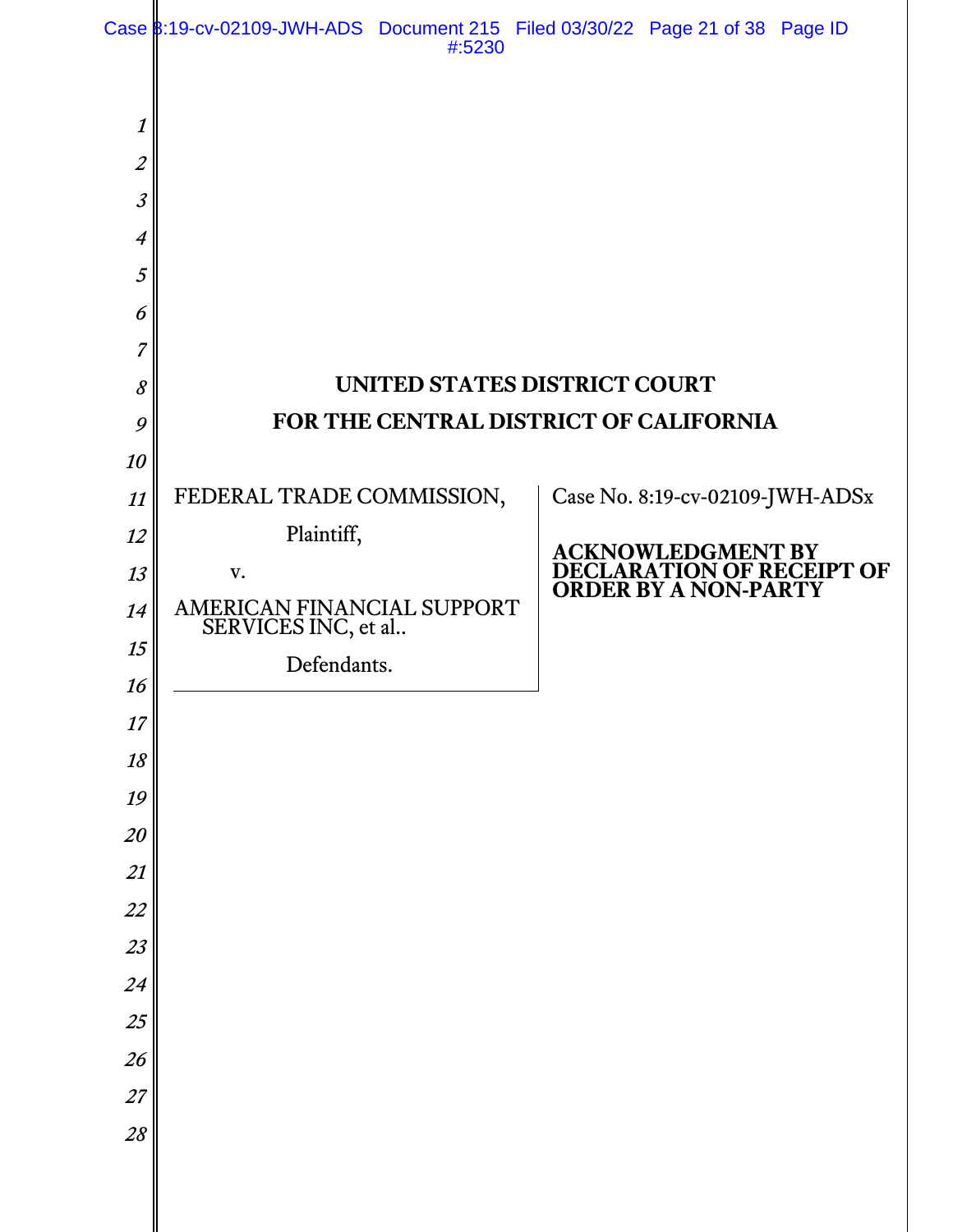| Case 8:19-cv-02109-JWH-ADS Document 215 Filed 03/30/22 Page 22 of 38 Page ID |        |  |  |
|------------------------------------------------------------------------------|--------|--|--|
|                                                                              | #:5231 |  |  |

| $\boldsymbol{\it 1}$ | 1.                                                                                  |
|----------------------|-------------------------------------------------------------------------------------|
| $\overline{2}$       | copy of the Stipulated Order for Permanent Injunction and Monetary Judgment         |
| $\mathfrak{Z}$       | as to Defendants Arete Financial Group, Arete Financial Group LLC, CBC              |
| $\boldsymbol{4}$     | Conglomerate LLC, Diamond Choice Inc., J&L Enterprise LLC, La Casa Bonita           |
| 5                    | Investments, Inc., and Relief Defendant MJ Wealth Solutions, LLC in the case        |
| 6                    | of Federal Trade Commission v. American Financial Support Services Inc., et al., on |
| $\overline{7}$       | $\overbrace{\hspace{2.5cm}}^{20}$ .                                                 |
| 8                    | I was not a Defendant in that court case. My title or relationship<br>2.            |
| 9                    |                                                                                     |
| 10                   |                                                                                     |
| 11                   | I declare under penalty of perjury under the laws of the United States of           |
| 12                   | America that the foregoing is true and correct.                                     |
| 13                   |                                                                                     |
| 14                   | [place].                                                                            |
| 15                   |                                                                                     |
| 16                   |                                                                                     |
| 17                   |                                                                                     |
| $18$                 |                                                                                     |
| 19                   |                                                                                     |
| 20                   |                                                                                     |
| 21                   |                                                                                     |
| 22                   |                                                                                     |
| 23                   |                                                                                     |
| 24                   |                                                                                     |
| 25                   |                                                                                     |
| 26                   |                                                                                     |
| 27                   |                                                                                     |
| 28                   |                                                                                     |
|                      | $-2-$                                                                               |
|                      |                                                                                     |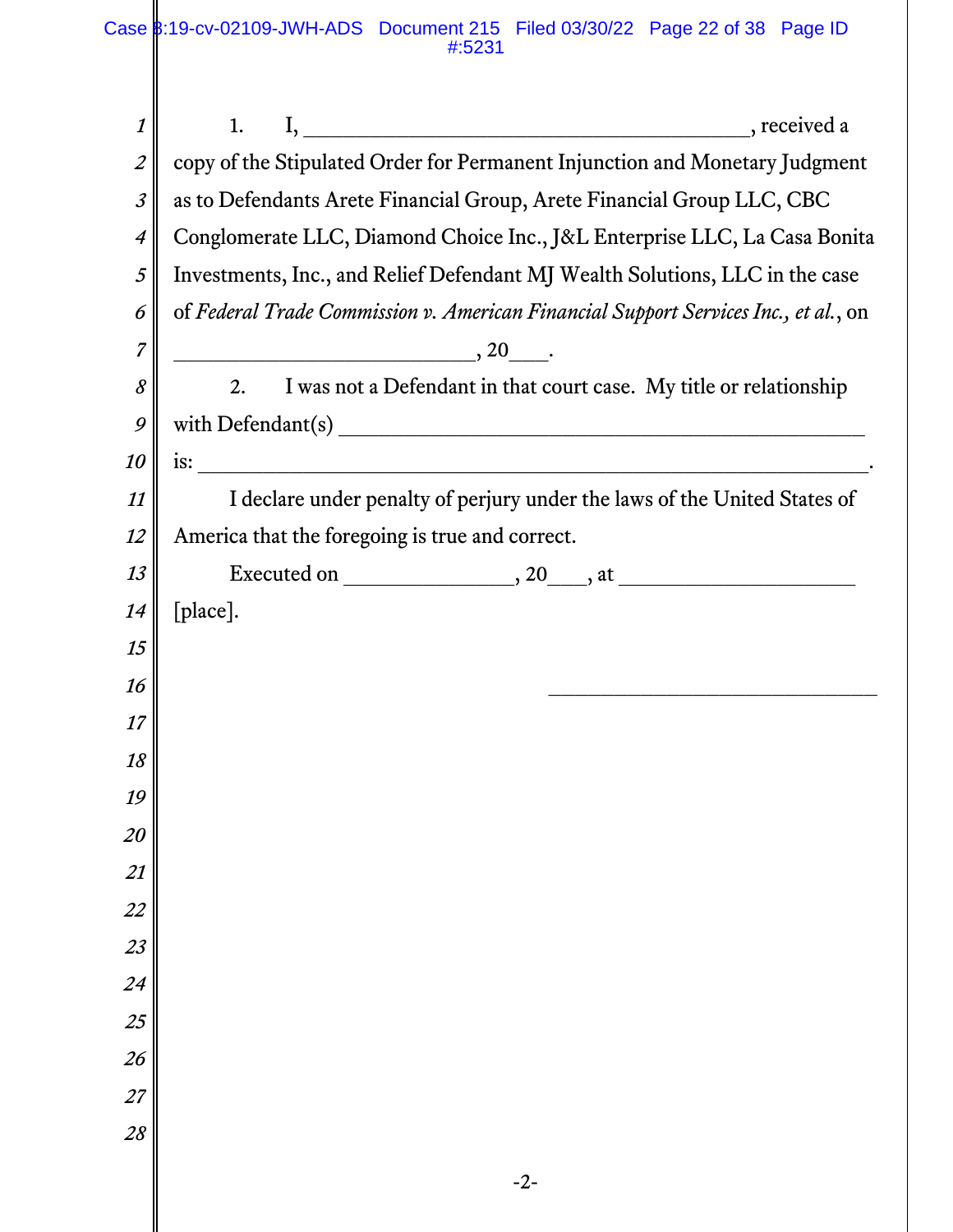|                | $\left[\begin{matrix} \text{Case }8:19\text{-cv-02109-JWH-ADS} & \text{Document }215 & \text{Field }03/30/22 & \text{Page }23 \text{ of }38 & \text{Page ID} \ +:5232 & \end{matrix}\right]$ |
|----------------|----------------------------------------------------------------------------------------------------------------------------------------------------------------------------------------------|
|                |                                                                                                                                                                                              |
| $\mathbf{1}$   |                                                                                                                                                                                              |
| $\overline{2}$ | <b>ATTACHMENT A</b>                                                                                                                                                                          |
| $\overline{3}$ |                                                                                                                                                                                              |
| $\overline{4}$ |                                                                                                                                                                                              |
| 5              |                                                                                                                                                                                              |
| 6              |                                                                                                                                                                                              |
| $\overline{7}$ |                                                                                                                                                                                              |
| 8              |                                                                                                                                                                                              |
| 9              |                                                                                                                                                                                              |
| 10             |                                                                                                                                                                                              |
| 11             |                                                                                                                                                                                              |
| 12             |                                                                                                                                                                                              |
| 13             |                                                                                                                                                                                              |
| 14<br>15       |                                                                                                                                                                                              |
| 16             |                                                                                                                                                                                              |
| 17             |                                                                                                                                                                                              |
| 18             |                                                                                                                                                                                              |
| 19             |                                                                                                                                                                                              |
| 20             |                                                                                                                                                                                              |
| 21             |                                                                                                                                                                                              |
| 22             |                                                                                                                                                                                              |
| 23             |                                                                                                                                                                                              |
| 24             |                                                                                                                                                                                              |
| 25             |                                                                                                                                                                                              |
| 26             |                                                                                                                                                                                              |
| $27\,$         |                                                                                                                                                                                              |
| 28             |                                                                                                                                                                                              |
|                |                                                                                                                                                                                              |
|                | ATTACHMENT A<br>TO STIDUIL A TED ORDER EOR REDMANIENT INIUNCTION AND MONETARY HIDGMENT                                                                                                       |

TO STIPULATED ORDER FOR PERMANENT INJUNCTION AND MONETARY JUDGMENT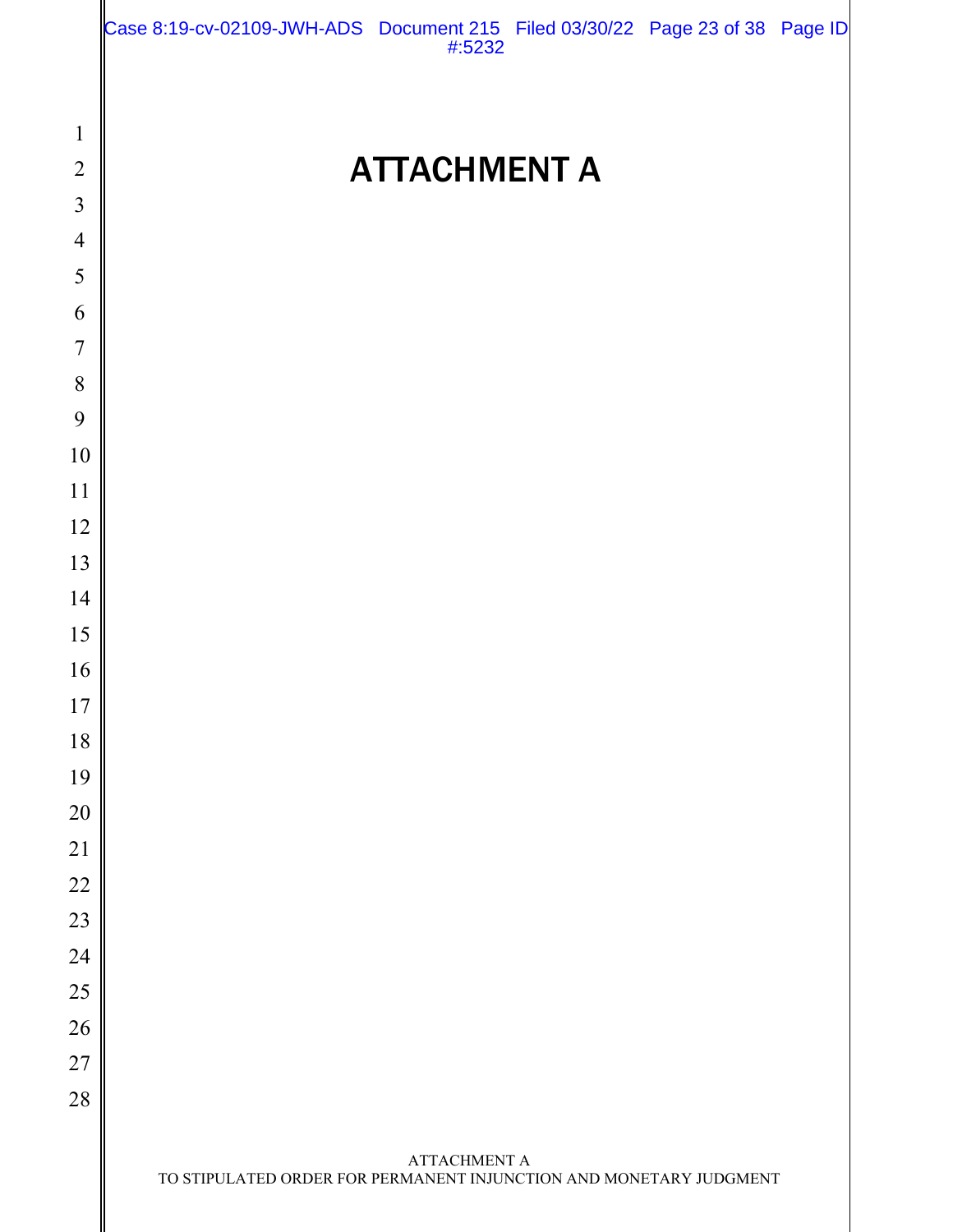

**Federal Trade Commission § 310.2** 

#### **PART 310—TELEMARKETING SALES RULE**

Sec.

- 310.1 Scope of regulations in this part.
- 310.2 Definitions.
- 310.3 Deceptive telemarketing acts or practices.
- 310.4 Abusive telemarketing acts or practices.
- 310.5 Recordkeeping requirements.
- 310.6 Exemptions.
- 310.7 Actions by states and private persons.
- 310.8 Fee for access to the National Do Not
- Call Registry.
- 310.9 Severability.

AUTHORITY: 15 U.S.C. 6101–6108.

SOURCE: 75 FR 48516, Aug. 10, 2010, unless otherwise noted.

#### **§ 310.1 Scope of regulations in this part.**

This part implements the Telemarketing and Consumer Fraud and Abuse Prevention Act, 15 U.S.C. 6101- 6108, as amended.

#### **§ 310.2 Definitions.**

(a) *Acquirer* means a business organization, financial institution, or an agent of a business organization or financial institution that has authority from an organization that operates or licenses a credit card system to authorize merchants to accept, transmit, or process payment by credit card through the credit card system for money, goods or services, or anything else of value.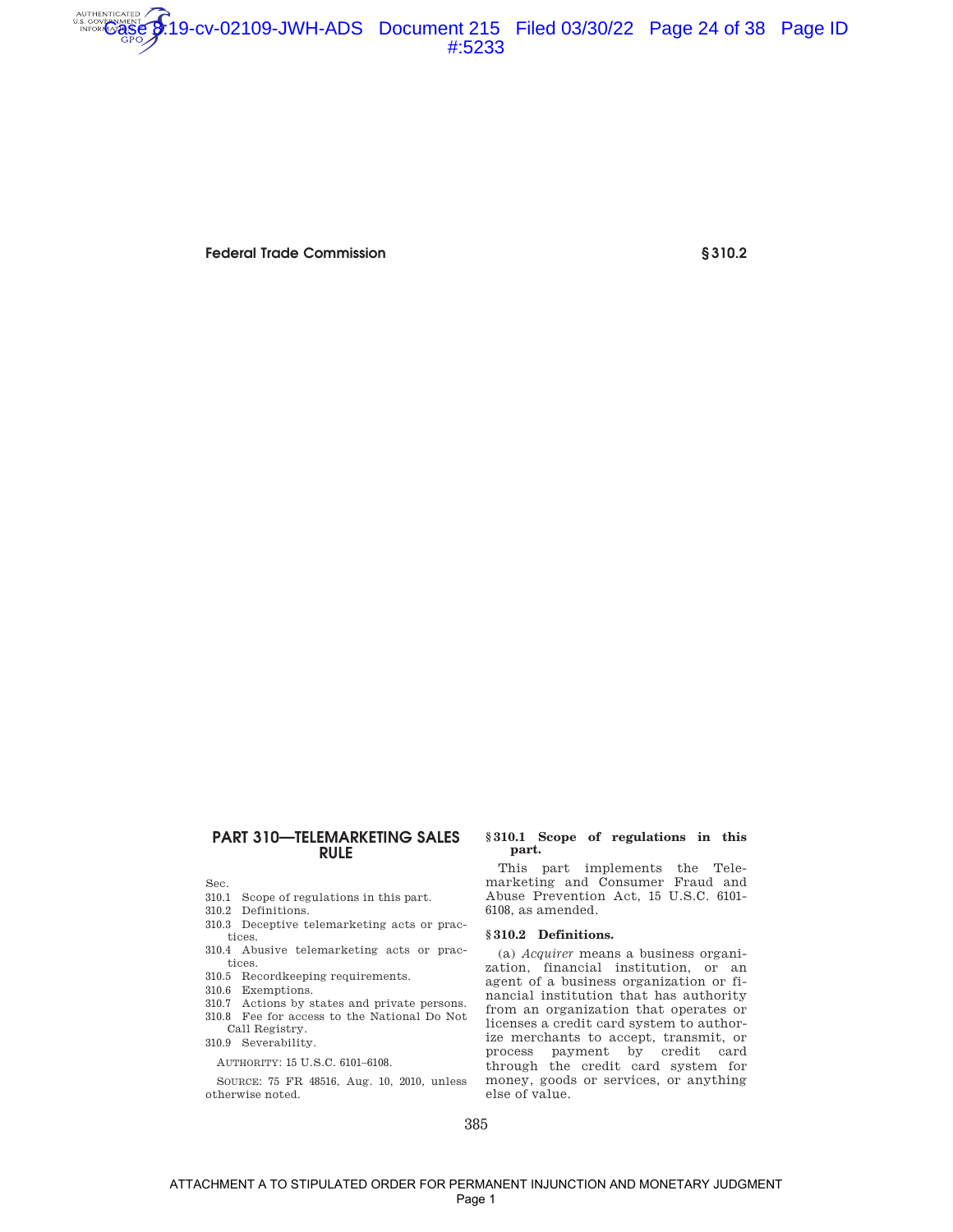Case 8:19-cv-02109-JWH-ADS Document 215 Filed 03/30/22 Page 25 of 38 Page ID #:5234

#### **§ 310.2**

(b) *Attorney General* means the chief legal officer of a state.

(c) *Billing information* means any data that enables any person to access a customer's or donor's account, such as a credit card, checking, savings, share or similar account, utility bill, mortgage loan account, or debit card.

(d) *Caller identification service* means a service that allows a telephone subscriber to have the telephone number, and, where available, name of the calling party transmitted contemporaneously with the telephone call, and displayed on a device in or connected to the subscriber's telephone.

(e) *Cardholder* means a person to whom a credit card is issued or who is authorized to use a credit card on behalf of or in addition to the person to whom the credit card is issued.

(f) *Cash-to-cash money transfer* means the electron[ic \(as](https://www.westlaw.com/Link/Document/FullText?rs=USCLink&vr=3.0&findType=Y&cite=ic%2B%2B&clientid=USCourts) defined in section 106(2) of the Electronic Signatures in Global and National Commerce Act (15 U.S.C. 7006(2)) transfer of the value of cash received from one person to another person in a different location that is sent by a money transfer provider and received in the form of cash. For purposes of this definition, *money transfer provider* means any person or financial institution that provides cash-to-cash money transfers for a person in the normal course of its business, whether or not the person holds an account with such person or financial institution. The term *cash-to-cash money transfer* includes a remittance transfer, as defined in section  $919(y)(2)$ of the Electronic Fund Transfer Act (''EFTA''), 15 U.S.C. 1693a, that is a cash-to-cash transaction; however it does not include any transaction that is:

(1) An electronic fund transfer as defined in section 903 of the EFTA;

(2) Covered by Regulation E, 12 CFR 1005.20, pertaining to gift cards; or

(3) Subject to the Truth in Lending Act, 15 U.S.C. 1601 *et seq.* 

(g) *Cash reload mechanism* is a device, authorization code, personal identification number, or other security measure that makes it possible for a person to convert cash into an electro[nic \(as](https://www.westlaw.com/Link/Document/FullText?rs=USCLink&vr=3.0&findType=Y&cite=ic%2B%2B&clientid=USCourts) defined in section 106(2) of the Electronic Signatures in Global and National Commerce Act (15 U.S.C. 7006(2)) form

#### **16 CFR Ch. I (1–1–21 Edition)**

that can be used to add funds to a general-use prepaid card, as defined in Regulation E, 12 CFR 1005.2, or an account with a payment intermediary. For purposes of this definition, a cash reload mechanism is not itself a general-use prepaid debit card or a swipe reload process or similar method in which funds are added directly onto a person's own general-use prepaid card or account with a payment intermediary.

(h) *Charitable contribution* means any donation or gift of money or any other thing of value.

(i) *Commission* means the Federal Trade Commission.

(j) *Credit* means the right granted by a creditor to a debtor to defer payment of debt or to incur debt and defer its payment.

(k) *Credit card* means any card, plate, coupon book, or other credit device existing for the purpose of obtaining money, property, labor, or services on credit.

(l) *Credit card sales draft* means any record or evidence of a credit card transaction.

(m) *Credit card system* means any method or procedure used to process credit card transactions involving credit cards issued or licensed by the operator of that system.

(n) *Customer* means any person who is or may be required to pay for goods or services offered through telemarketing.

(o) *Debt relief service* means any program or service represented, directly or by implication, to renegotiate, settle, or in any way alter the terms of payment or other terms of the debt between a person and one or more unsecured creditors or debt collectors, including, but not limited to, a reduction in the balance, interest rate, or fees owed by a person to an unsecured creditor or debt collector.

(p) *Donor* means any person solicited to make a charitable contribution.

(q) *Established business relationship*  means a relationship between a seller and a consumer based on:

(1) the consumer's purchase, rental, or lease of the seller's goods or services or a financial transaction between the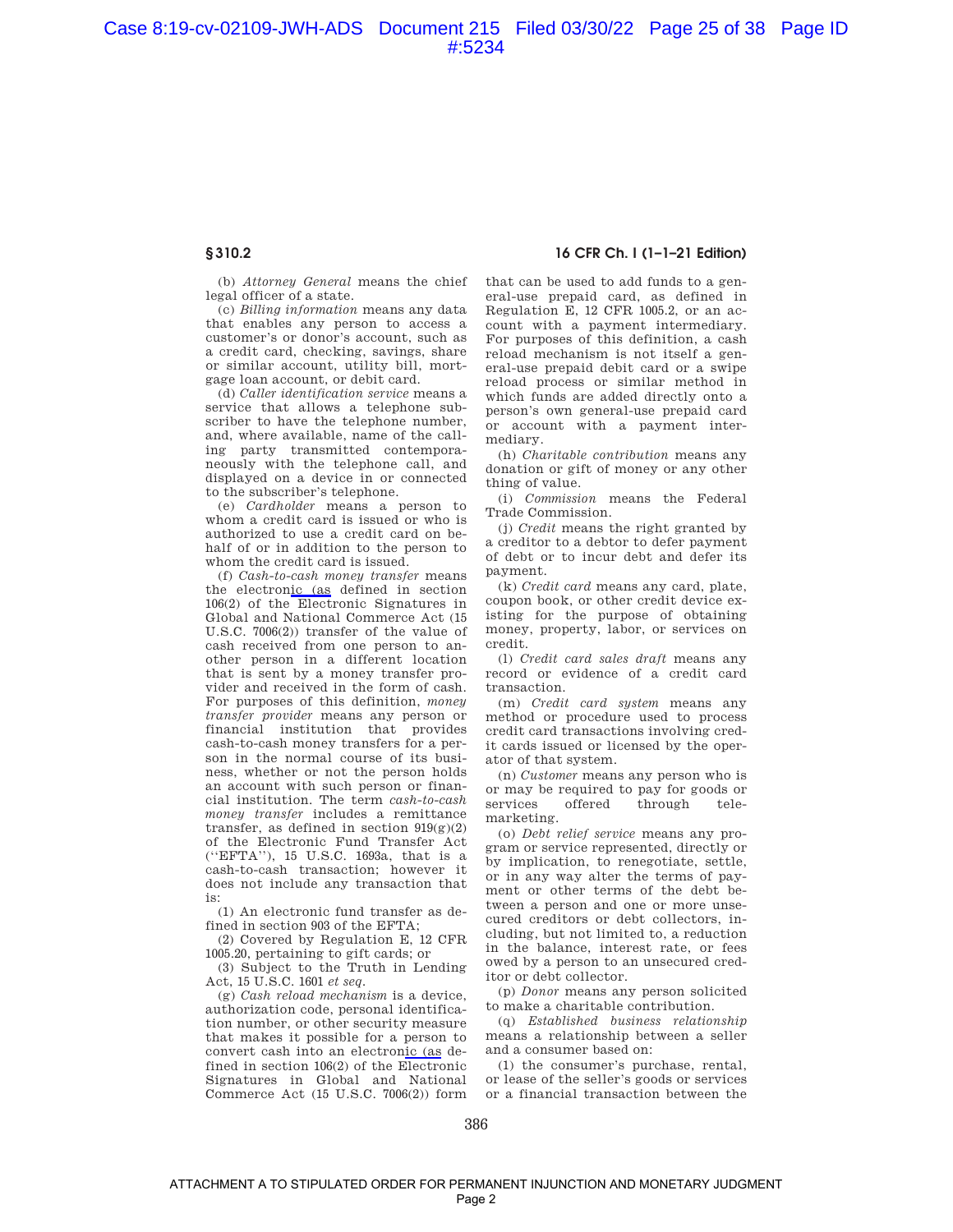Case 8:19-cv-02109-JWH-ADS Document 215 Filed 03/30/22 Page 26 of 38 Page ID #:5235

#### **Federal Trade Commission**

consumer and seller, within the eighteen (18) months immediately preceding the date of a telemarketing call; or

(2) the consumer's inquiry or application regarding a product or service offered by the seller, within the three (3) months immediately preceding the date of a telemarketing call.

(r) *Free-to-pay conversion* means, in an offer or agreement to sell or provide any goods or services, a provision under which a customer receives a product or service for free for an initial period and will incur an obligation to pay for the product or service if he or she does not take affirmative action to cancel before the end of that period.

(s) *Investment opportunity* means anything, tangible or intangible, that is offered, offered for sale, sold, or traded based wholly or in part on representations, either express or implied, about past, present, or future income, profit, or appreciation.

(t) *Material* means likely to affect a person's choice of, or conduct regarding, goods or services or a charitable contribution.

(u) *Merchant* means a person who is authorized under a written contract with an acquirer to honor or accept credit cards, or to transmit or process for payment credit card payments, for the purchase of goods or services or a charitable contribution.

(v) *Merchant agreement* means a written contract between a merchant and an acquirer to honor or accept credit cards, or to transmit or process for payment credit card payments, for the purchase of goods or services or a charitable contribution.

(w) *Negative option feature* means, in an offer or agreement to sell or provide any goods or services, a provision under which the customer's silence or failure to take an affirmative action to reject goods or services or to cancel the agreement is interpreted by the seller as acceptance of the offer.

(x) *Outbound telephone call* means a telephone call initiated by a telemarketer to induce the purchase of goods or services or to solicit a charitable contribution.

(y) *Person* means any individual, group, unincorporated association, limited or general partnership, corporation, or other business entity.

(z) *Preacquired account information*  means any information that enables a seller or telemarketer to cause a charge to be placed against a customer's or donor's account without obtaining the account number directly from the customer or donor during the telemarketing transaction pursuant to which the account will be charged.

(aa) *Prize* means anything offered, or purportedly offered, and given, or purportedly given, to a person by chance. For purposes of this definition, chance exists if a person is guaranteed to receive an item and, at the time of the offer or purported offer, the telemarketer does not identify the specific item that the person will receive.

(bb) *Prize promotion* means:

(1) A sweepstakes or other game of chance; or

(2) An oral or written express or implied representation that a person has won, has been selected to receive, or may be eligible to receive a prize or purported prize.

(cc) *Remotely created payment order*  means any payment instruction or order drawn on a person's account that is created by the payee or the payee's agent and deposited into or cleared through the check clearing system. The term includes, without limitation, a ''remotely created check,'' as defined in Regulation CC, Availability of Funds and Collection of Checks, 12 CFR 229.2(fff), but does not include a payment order cleared through an Automated Clearinghouse (ACH) Network or subject to the Truth in Lending Act, 15 U.S.C. 1601 *et seq.,* and Regulation Z, 12 CFR part 1026.

(dd) *Seller* means any person who, in connection with a telemarketing transaction, provides, offers to provide, or arranges for others to provide goods or services to the customer in exchange for consideration.

(ee) *State* means any state of the United States, the District of Columbia, Puerto Rico, the Northern Mariana Islands, and any territory or possession of the United States.

(ff) *Telemarketer* means any person who, in connection with telemarketing, initiates or receives telephone calls to or from a customer or donor.

(gg) *Telemarketing* means a plan, program, or campaign which is conducted

**§ 310.2**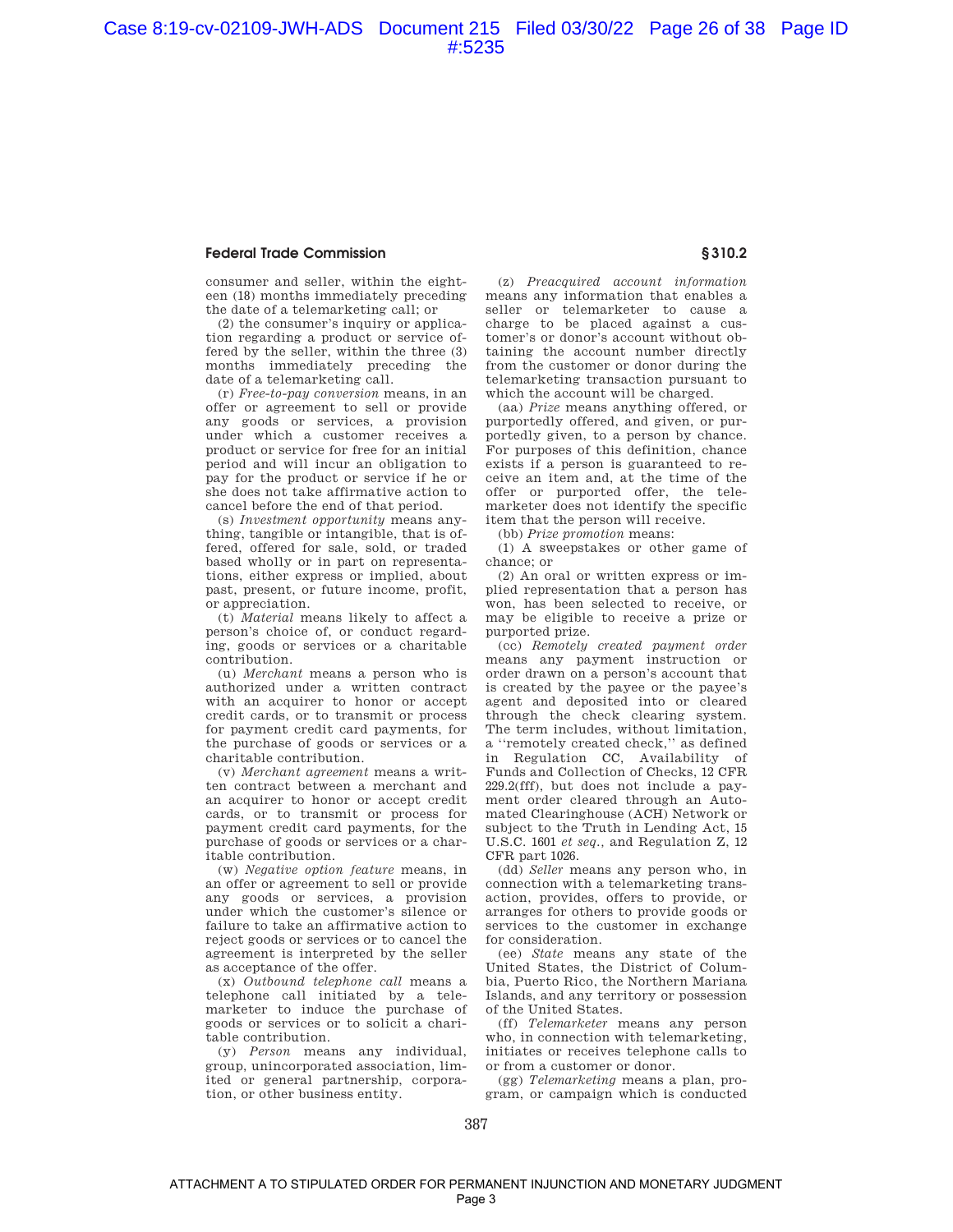Case 8:19-cv-02109-JWH-ADS Document 215 Filed 03/30/22 Page 27 of 38 Page ID #:5236

#### **§ 310.3**

to induce the purchase of goods or services or a charitable contribution, by use of one or more telephones and which involves more than one interstate telephone call. The term does not include the solicitation of sales through the mailing of a catalog which: contains a written description or illustration of the goods or services offered for sale; includes the business address of the seller; includes multiple pages of written material or illustrations; and has been issued not less frequently than once a year, when the person making the solicitation does not solicit customers by telephone but only receives calls initiated by customers in response to the catalog and during those calls takes orders only without further solicitation. For purposes of the previous sentence, the term "further solicitation" does not include providing the customer with information about, or attempting to sell, any other item included in the same catalog which prompted the customer's call or in a substantially similar catalog.

(hh) *Upselling* means soliciting the purchase of goods or services following an initial transaction during a single telephone call. The upsell is a separate telemarketing transaction, not a continuation of the initial transaction. An ''external upsell'' is a solicitation made by or on behalf of a seller different from the seller in the initial transaction, regardless of whether the initial transaction and the subsequent solicitation are made by the same telemarketer. An ''internal upsell'' is a solicitation made by or on behalf of the same seller as in the initial transaction, regardless of whether the initial transaction and subsequent solicitation are made by the same telemarketer.

[75 FR 48516, Aug. 10, 2010, as amended at 80 FR 77557, Dec. 14, 2015]

#### **§ 310.3 Deceptive telemarketing acts or practices.**

(a) *Prohibited deceptive telemarketing acts or practices.* It is a deceptive telemarketing act or practice and a violation of this Rule for any seller or telemarketer to engage in the following conduct:

#### **16 CFR Ch. I (1–1–21 Edition)**

(1) Before a customer consents to pay 659 for goods or services offered, failing to disclose truthfully, in a clear and conspicuous manner, the following material information:

(i) The total costs to purchase, receive, or use, and the quantity of, any goods or services that are the subject of the sales offer; 660

(ii) All material restrictions, limitations, or conditions to purchase, receive, or use the goods or services that are the subject of the sales offer;

(iii) If the seller has a policy of not making refunds, cancellations, exchanges, or repurchases, a statement informing the customer that this is the seller's policy; or, if the seller or telemarketer makes a representation about a refund, cancellation, exchange, or repurchase policy, a statement of all material terms and conditions of such policy;

(iv) In any prize promotion, the odds of being able to receive the prize, and, if the odds are not calculable in advance, the factors used in calculating the odds; that no purchase or payment is required to win a prize or to participate in a prize promotion and that any purchase or payment will not increase the person's chances of winning; and the no-purchase/no-payment method of participating in the prize promotion with either instructions on how to participate or an address or local or tollfree telephone number to which customers may write or call for information on how to participate;

<sup>659</sup> When a seller or telemarketer uses, or directs a customer to use, a courier to transport payment, the seller or telemarketer must make the disclosures required by § 310.3(a)(1) before sending a courier to pick up payment or authorization for payment, or directing a customer to have a courier pick up payment or authorization for payment. In the case of debt relief services, the seller or telemarketer must make the disclosures required by  $$310.3(a)(1)$  before the consumer enrolls in an offered program.<br><sup>660</sup> For offers of consumer credit products

subject to the Truth in Lending Act, 15 U.S.C. 1601 *et seq.,* and Regulation Z, 12 CFR 226, compliance with the disclosure requirements under the Truth in Lending Act and Regulation Z shall constitute compliance with  $$310.3(a)(1)(i)$  of this Rule.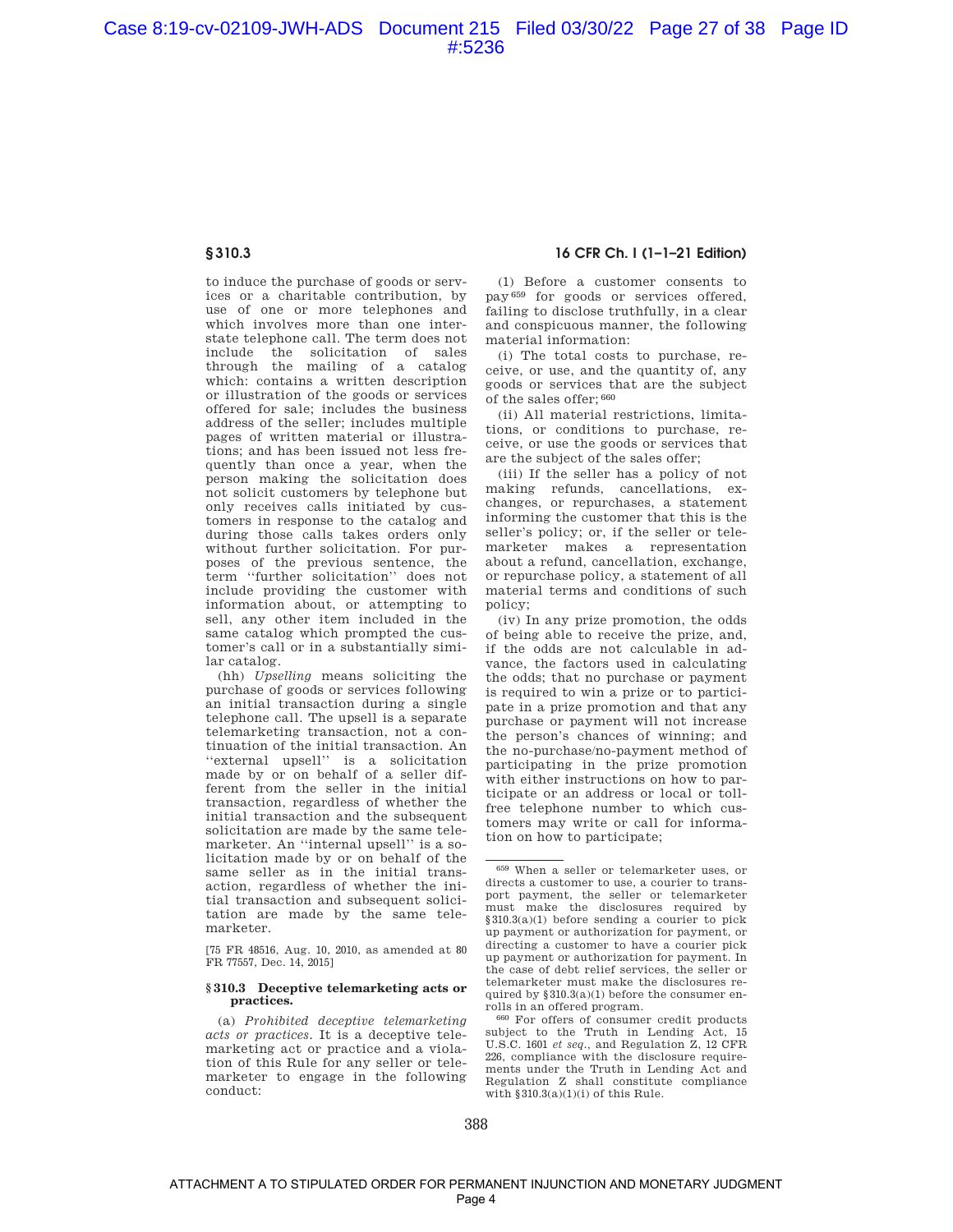Case 8:19-cv-02109-JWH-ADS Document 215 Filed 03/30/22 Page 28 of 38 Page ID #:5237

#### **Federal Trade Commission**

(v) All material costs or conditions to receive or redeem a prize that is the subject of the prize promotion;

(vi) In the sale of any goods or services represented to protect, insure, or otherwise limit a customer's liability in the event of unauthorized use of the customer's credit card, the limits on a cardholder's liability for unauthorized use of a credit card pursuant to 15 U.S.C. 1643;

(vii) If the offer includes a negative option feature, all material terms and conditions of the negative option feature, including, but not limited to, the fact that the customer's account will be charged unless the customer takes an affirmative action to avoid the charge(s), the date(s) the charge(s) will be submitted for payment, and the specific steps the customer must take to avoid the charge(s); and

(viii) In the sale of any debt relief service:

(A) the amount of time necessary to achieve the represented results, and to the extent that the service may include a settlement offer to any of the customer's creditors or debt collectors, the time by which the debt relief service provider will make a bona fide settlement offer to each of them;

(B) to the extent that the service may include a settlement offer to any of the customer's creditors or debt collectors, the amount of money or the percentage of each outstanding debt that the customer must accumulate before the debt relief service provider will make a bona fide settlement offer to each of them;

(C) to the extent that any aspect of the debt relief service relies upon or results in the customer's failure to make timely payments to creditors or debt collectors, that the use of the debt relief service will likely adversely affect the customer's creditworthiness, may result in the customer being subject to collections or sued by creditors or debt collectors, and may increase the amount of money the customer owes due to the accrual of fees and interest; and

(D) to the extent that the debt relief service requests or requires the customer to place funds in an account at an insured financial institution, that the customer owns the funds held in

the account, the customer may withdraw from the debt relief service at any time without penalty, and, if the customer withdraws, the customer must receive all funds in the account, other than funds earned by the debt relief service in compliance with  $§310.4(a)(5)(i)(A)$  through  $(C)$ .

(2) Misrepresenting, directly or by implication, in the sale of goods or services any of the following material information:

(i) The total costs to purchase, receive, or use, and the quantity of, any goods or services that are the subject of a sales offer;

(ii) Any material restriction, limitation, or condition to purchase, receive, or use goods or services that are the subject of a sales offer;

(iii) Any material aspect of the performance, efficacy, nature, or central characteristics of goods or services that are the subject of a sales offer;

(iv) Any material aspect of the nature or terms of the seller's refund, cancellation, exchange, or repurchase policies;

(v) Any material aspect of a prize promotion including, but not limited to, the odds of being able to receive a prize, the nature or value of a prize, or that a purchase or payment is required to win a prize or to participate in a prize promotion;

(vi) Any material aspect of an investment opportunity including, but not limited to, risk, liquidity, earnings potential, or profitability;

(vii) A seller's or telemarketer's affiliation with, or endorsement or sponsorship by, any person or government entity;

(viii) That any customer needs offered goods or services to provide protections a customer already has pursuant to 15 U.S.C. 1643;

(ix) Any material aspect of a negative option feature including, but not limited to, the fact that the customer's account will be charged unless the customer takes an affirmative action to avoid the charge(s), the date(s) the charge(s) will be submitted for payment, and the specific steps the customer must take to avoid the charge(s); or

**§ 310.3**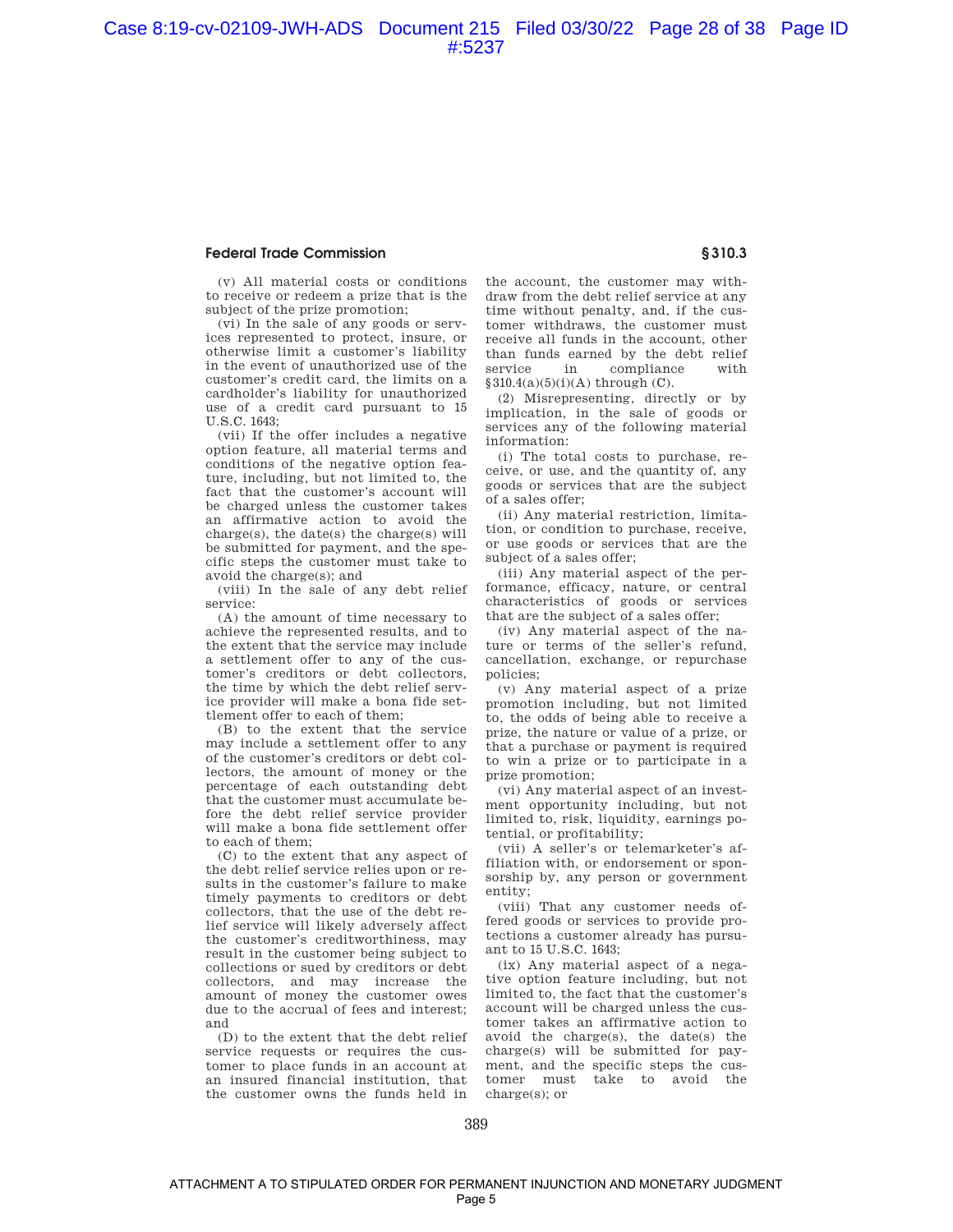Case 8:19-cv-02109-JWH-ADS Document 215 Filed 03/30/22 Page 29 of 38 Page ID #:5238

#### **§ 310.3**

(x) Any material aspect of any debt relief service, including, but not limited to, the amount of money or the percentage of the debt amount that a customer may save by using such service; the amount of time necessary to achieve the represented results; the amount of money or the percentage of each outstanding debt that the customer must accumulate before the provider of the debt relief service will initiate attempts with the customer's creditors or debt collectors or make a bona fide offer to negotiate, settle, or modify the terms of the customer's debt; the effect of the service on a customer's creditworthiness; the effect of the service on collection efforts of the customer's creditors or debt collectors; the percentage or number of customers who attain the represented results; and whether a debt relief service is offered or provided by a non-profit entity.

(3) Causing billing information to be submitted for payment, or collecting or attempting to collect payment for goods or services or a charitable contribution, directly or indirectly, without the customer's or donor's express verifiable authorization, except when the method of payment used is a credit card subject to protections of the Truth in Lending Act and Regulation Z,661 or a debit card subject to the protections of the Electronic Fund Transfer Act and Regulation E.662 Such authorization shall be deemed verifiable if any of the following means is employed:

(i) Express written authorization by the customer or donor, which includes the customer's or donor's signature;<sup>663</sup>

(ii) Express oral authorization which is audio-recorded and made available upon request to the customer or donor, and the customer's or donor's bank or other billing entity, and which evidences clearly both the customer's or

#### **16 CFR Ch. I (1–1–21 Edition)**

donor's authorization of payment for the goods or services or charitable contribution that are the subject of the telemarketing transaction and the customer's or donor's receipt of all of the following information:

(A) An accurate description, clearly and conspicuously stated, of the goods or services or charitable contribution for which payment authorization is sought;

(B) The number of debits, charges, or payments (if more than one);

(C) The date(s) the debit(s), charge(s), or payment(s) will be submitted for payment;

(D) The amount(s) of the debit(s), charge(s), or payment(s);

(E) The customer's or donor's name;

(F) The customer's or donor's billing information, identified with sufficient specificity such that the customer or donor understands what account will be used to collect payment for the goods or services or charitable contribution that are the subject of the telemarketing transaction;

(G) A telephone number for customer or donor inquiry that is answered during normal business hours; and

(H) The date of the customer's or donor's oral authorization; or

(iii) Written confirmation of the transaction, identified in a clear and conspicuous manner as such on the outside of the envelope, sent to the customer or donor via first class mail prior to the submission for payment of the customer's or donor's billing information, and that includes all of the in-<br>formation contained in contained in  $\S$ §310.3(a)(3)(ii)(A)-(G) and a clear and conspicuous statement of the procedures by which the customer or donor can obtain a refund from the seller or telemarketer or charitable organization in the event the confirmation is inaccurate; provided, however, that this means of authorization shall not be deemed verifiable in instances in which goods or services are offered in a transaction involving a free-to-pay conversion and preacquired account information.

(4) Making a false or misleading statement to induce any person to pay for goods or services or to induce a charitable contribution.

 $661$  Truth in Lending Act, 15 U.S.C. 1601 *et seq.*, and Regulation Z, 12 CFR part 226.

Electronic Fund Transfer Act, 15 U.S.C. 1693 *et seq.,* and Regulation E, 12 CFR part

 $663$  For purposes of this Rule, the term ''signature'' shall include an electronic or digital form of signature, to the extent that such form of signature is recognized as a valid signature under applicable federal law or state contract law.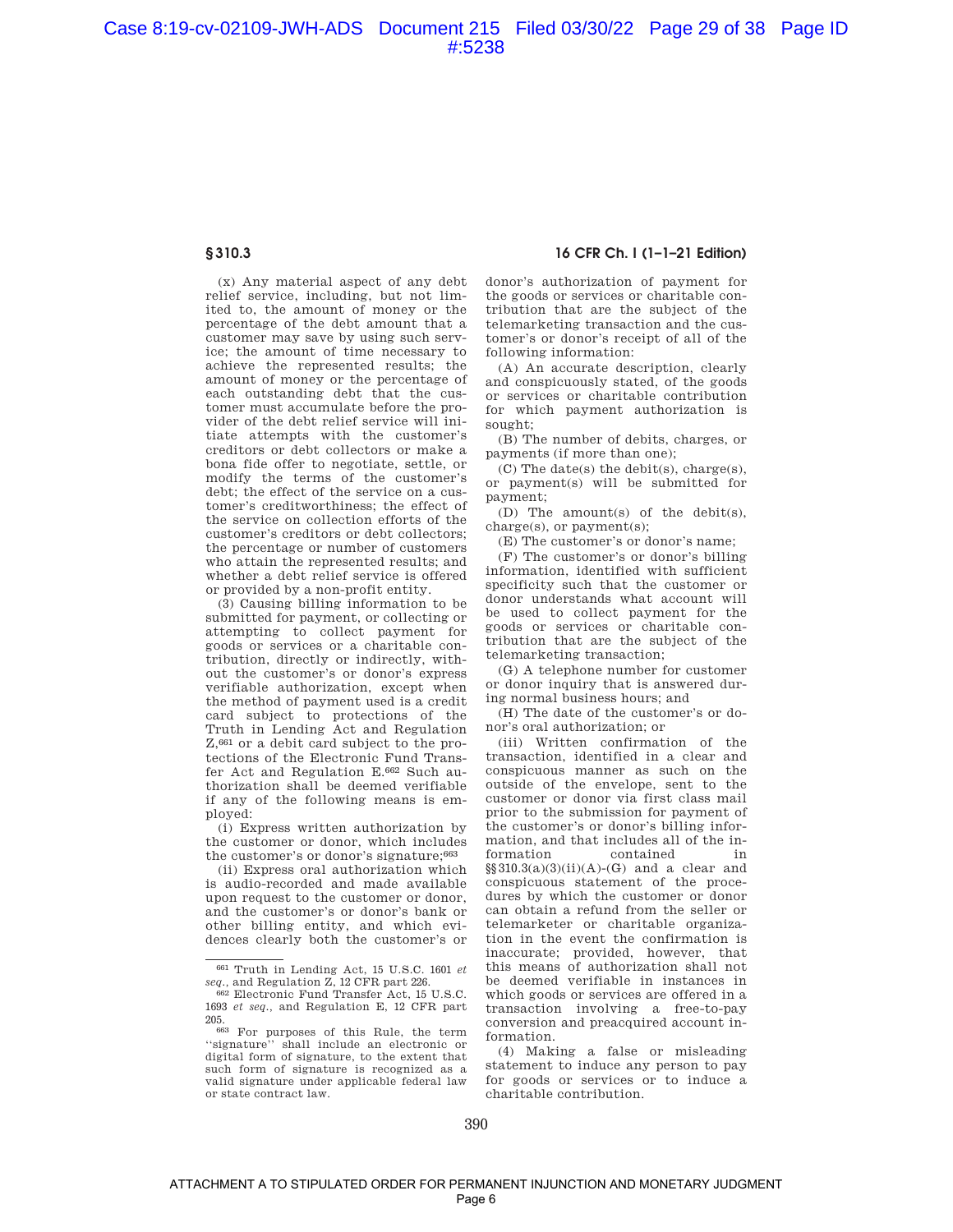Case 8:19-cv-02109-JWH-ADS Document 215 Filed 03/30/22 Page 30 of 38 Page ID #:5239

#### **Federal Trade Commission**

(b) *Assisting and facilitating.* It is a deceptive telemarketing act or practice and a violation of this Rule for a person to provide substantial assistance or support to any seller or telemarketer when that person knows or consciously avoids knowing that the seller or telemarketer is engaged in any act or practice that violates  $\S$ 310.3(a), (c) or (d), or § 310.4 of this Rule.

(c) *Credit card laundering.* Except as expressly permitted by the applicable credit card system, it is a deceptive telemarketing act or practice and a violation of this Rule for:

(1) A merchant to present to or deposit into, or cause another to present to or deposit into, the credit card system for payment, a credit card sales draft generated by a telemarketing transaction that is not the result of a telemarketing credit card transaction between the cardholder and the merchant;

(2) Any person to employ, solicit, or otherwise cause a merchant, or an employee, representative, or agent of the merchant, to present to or deposit into the credit card system for payment, a credit card sales draft generated by a telemarketing transaction that is not the result of a telemarketing credit card transaction between the cardholder and the merchant; or

(3) Any person to obtain access to the credit card system through the use of a business relationship or an affiliation with a merchant, when such access is not authorized by the merchant agreement or the applicable credit card system.

(d) *Prohibited deceptive acts or practices in the solicitation of charitable contributions.* It is a fraudulent charitable solicitation, a deceptive telemarketing act or practice, and a violation of this Rule for any telemarketer soliciting charitable contributions to misrepresent, directly or by implication, any of the following material information:

(1) The nature, purpose, or mission of any entity on behalf of which a charitable contribution is being requested;

(2) That any charitable contribution is tax deductible in whole or in part;

(3) The purpose for which any charitable contribution will be used;

(4) The percentage or amount of any charitable contribution that will go to a charitable organization or to any particular charitable program;

(5) Any material aspect of a prize promotion including, but not limited to: the odds of being able to receive a prize; the nature or value of a prize; or that a charitable contribution is required to win a prize or to participate in a prize promotion; or

(6) A charitable organization's or telemarketer's affiliation with, or endorsement or sponsorship by, any person or government entity.

[75 FR 48516, Aug. 10, 2010, as amended at 80 FR 77558, Dec. 14, 2015]

#### **§ 310.4 Abusive telemarketing acts or practices.**

(a) *Abusive conduct generally.* It is an abusive telemarketing act or practice and a violation of this Rule for any seller or telemarketer to engage in the following conduct:

(1) Threats, intimidation, or the use of profane or obscene language;

(2) Requesting or receiving payment of any fee or consideration for goods or services represented to remove derogatory information from, or improve, a person's credit history, credit record, or credit rating until:

(i) The time frame in which the seller has represented all of the goods or services will be provided to that person has expired; and

(ii) The seller has provided the person with documentation in the form of a consumer report from a consumer reporting agency demonstrating that the promised results have been achieved, such report having been issued more than six months after the results were achieved. Nothing in this Rule should be construed to affect the requirement in the Fair Credit Reporting Act, 15 U.S.C. 1681, that a consumer report may only be obtained for a specified permissible purpose;

(3) Requesting or receiving payment of any fee or consideration from a person for goods or services represented to recover or otherwise assist in the return of money or any other item of value paid for by, or promised to, that person in a previous transaction, until seven (7) business days after such money or other item is delivered to that person. This provision shall not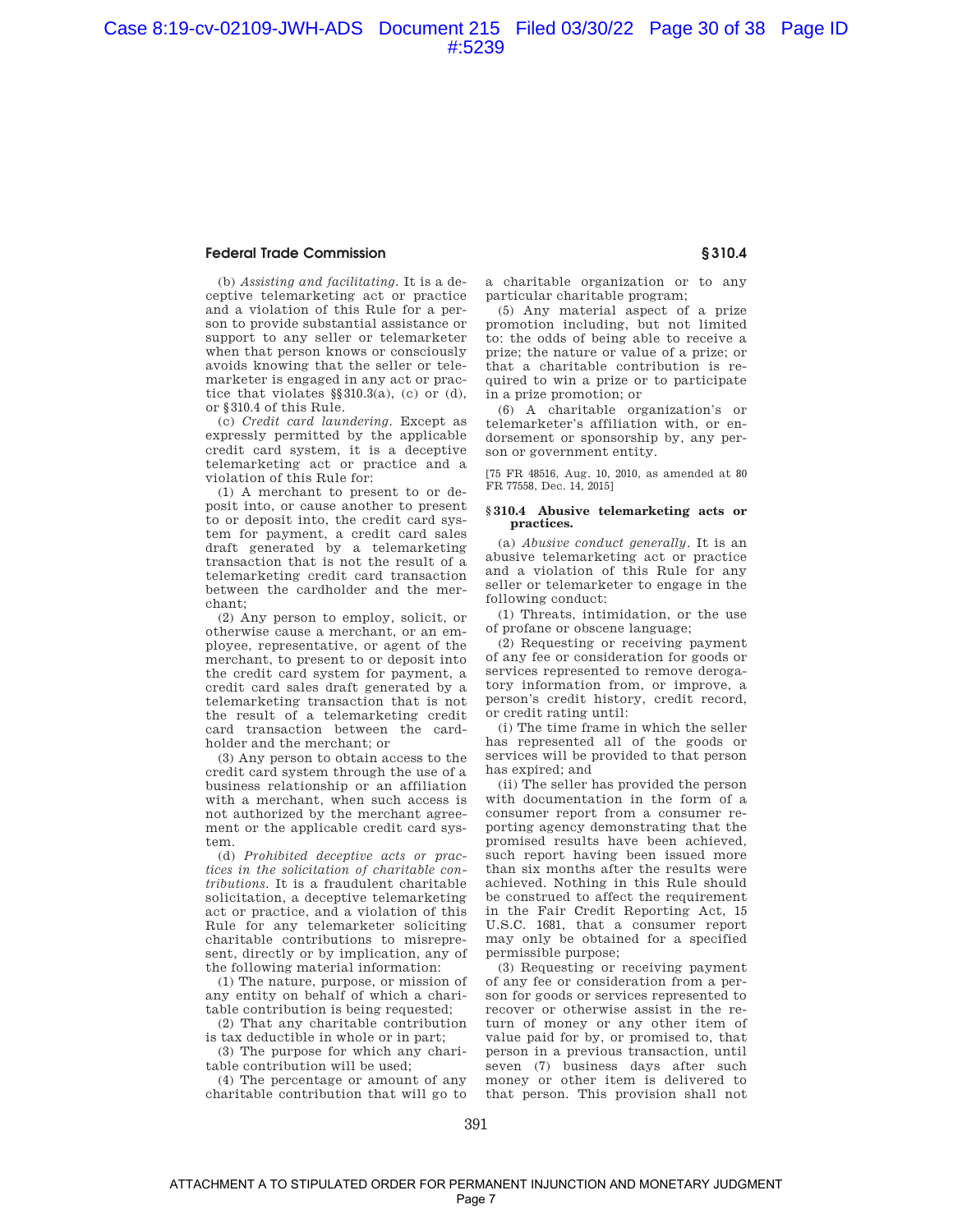Case 8:19-cv-02109-JWH-ADS Document 215 Filed 03/30/22 Page 31 of 38 Page ID #:5240

#### **§ 310.4**

apply to goods or services provided to a person by a licensed attorney;

(4) Requesting or receiving payment of any fee or consideration in advance of obtaining a loan or other extension of credit when the seller or telemarketer has guaranteed or represented a high likelihood of success in obtaining or arranging a loan or other extension of credit for a person;

(5)(i) Requesting or receiving payment of any fee or consideration for any debt relief service until and unless:

(A) The seller or telemarketer has renegotiated, settled, reduced, or otherwise altered the terms of at least one debt pursuant to a settlement agreement, debt management plan, or other such valid contractual agreement executed by the customer;

(B) The customer has made at least one payment pursuant to that settlement agreement, debt management plan, or other valid contractual agreement between the customer and the creditor or debt collector; and

(C) To the extent that debts enrolled in a service are renegotiated, settled, reduced, or otherwise altered individually, the fee or consideration either:

(*1*) Bears the same proportional relationship to the total fee for renegotiating, settling, reducing, or altering the terms of the entire debt balance as the individual debt amount bears to the entire debt amount. The individual debt amount and the entire debt amount are those owed at the time the debt was enrolled in the service; or

(*2*) Is a percentage of the amount saved as a result of the renegotiation, settlement, reduction, or alteration. The percentage charged cannot change from one individual debt to another. The amount saved is the difference between the amount owed at the time the debt was enrolled in the service and the amount actually paid to satisfy the debt.

(ii) Nothing in  $$310.4(a)(5)(i)$  prohibits requesting or requiring the customer to place funds in an account to be used for the debt relief provider's fees and for payments to creditors or debt collectors in connection with the renegotiation, settlement, reduction, or other alteration of the terms of payment or other terms of a debt, provided that:

#### **16 CFR Ch. I (1–1–21 Edition)**

(A) The funds are held in an account at an insured financial institution;

(B) The customer owns the funds held in the account and is paid accrued interest on the account, if any;

(C) The entity administering the account is not owned or controlled by, or in any way affiliated with, the debt relief service;

(D) The entity administering the account does not give or accept any money or other compensation in exchange for referrals of business involving the debt relief service; and

(E) The customer may withdraw from the debt relief service at any time without penalty, and must receive all funds in the account, other than funds earned by the debt relief service in compliance with  $§ 310.4(a)(5)(i)(A)$ through (C), within seven (7) business days of the customer's request.

(6) Disclosing or receiving, for consideration, unencrypted consumer account numbers for use in telemarketing; provided, however, that this paragraph shall not apply to the disclosure or receipt of a customer's or donor's billing information to process a payment for goods or services or a charitable contribution pursuant to a transaction;

(7) Causing billing information to be submitted for payment, directly or indirectly, without the express informed consent of the customer or donor. In any telemarketing transaction, the seller or telemarketer must obtain the express informed consent of the customer or donor to be charged for the goods or services or charitable contribution and to be charged using the<br>identified account. In any teleidentified account. In marketing transaction involving preacquired account information, the requirements in paragraphs  $(a)(7)(i)$ through (ii) of this section must be met to evidence express informed consent.

(i) In any telemarketing transaction involving preacquired account information and a free-to-pay conversion feature, the seller or telemarketer must:

(A) Obtain from the customer, at a minimum, the last four (4) digits of the account number to be charged;

(B) Obtain from the customer his or her express agreement to be charged for the goods or services and to be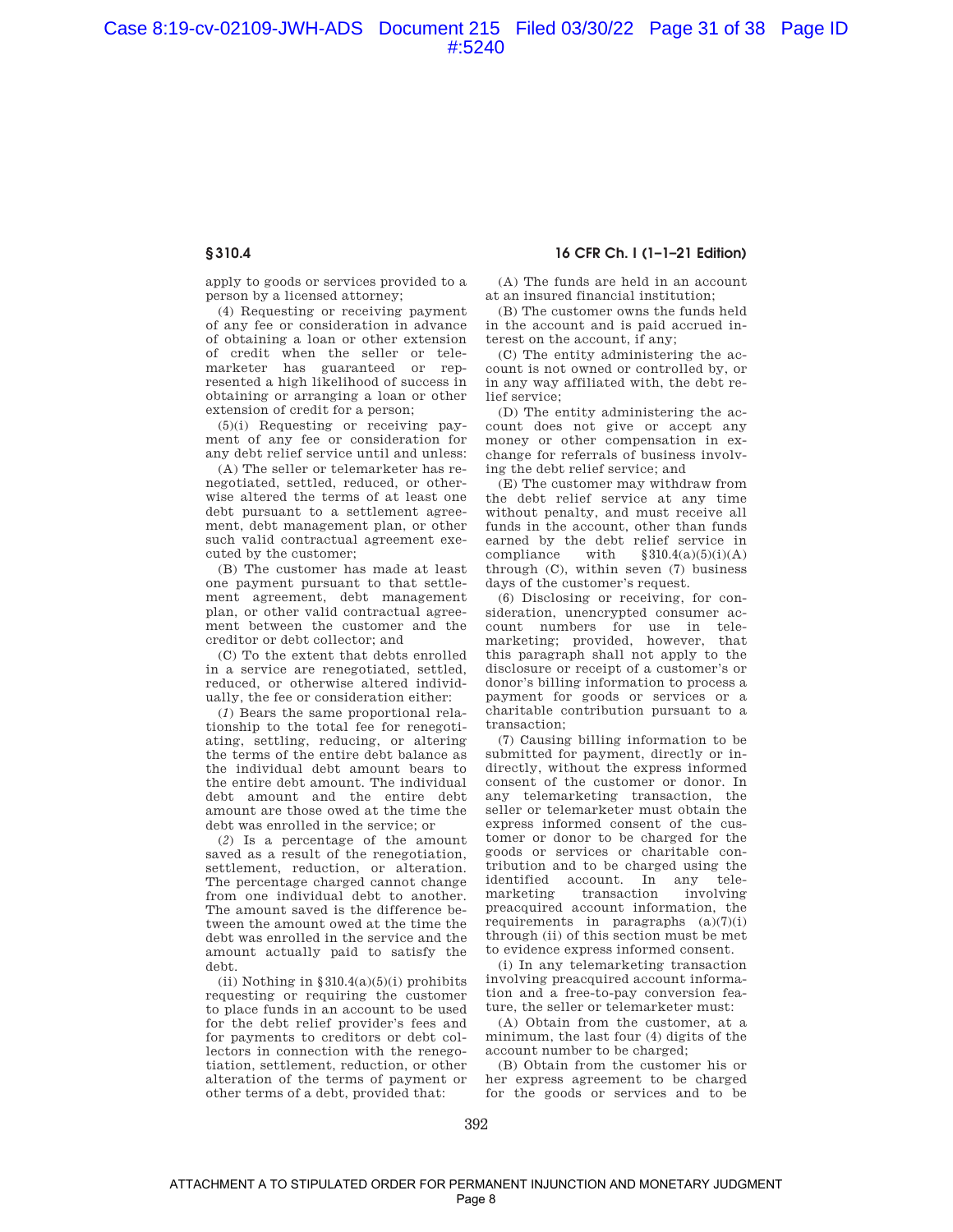Case 8:19-cv-02109-JWH-ADS Document 215 Filed 03/30/22 Page 32 of 38 Page ID #:5241

#### **Federal Trade Commission**

charged using the account number pursuant to paragraph  $(a)(7)(i)(A)$  of this section; and,

(C) Make and maintain an audio recording of the entire telemarketing transaction.

(ii) In any other telemarketing transaction involving preacquired account information not described in paragraph  $(a)(7)(i)$  of this section, the seller or telemarketer must:

(A) At a minimum, identify the account to be charged with sufficient specificity for the customer or donor to understand what account will be charged; and

(B) Obtain from the customer or donor his or her express agreement to be charged for the goods or services and to be charged using the account number identified pursuant to para $graph (a)(7)(ii)(A)$  of this section;

(8) Failing to transmit or cause to be transmitted the telephone number, and, when made available by the telemarketer's carrier, the name of the telemarketer, to any caller identification service in use by a recipient of a telemarketing call; provided that it shall not be a violation to substitute (for the name and phone number used in, or billed for, making the call) the name of the seller or charitable organization on behalf of which a telemarketing call is placed, and the seller's or charitable organization's customer or donor service telephone number, which is answered during regular business hours;

(9) Creating or causing to be created, directly or indirectly, a remotely created payment order as payment for goods or services offered or sold through telemarketing or as a charitable contribution solicited or sought through telemarketing; or

(10) Accepting from a customer or donor, directly or indirectly, a cash-tocash money transfer or cash reload mechanism as payment for goods or services offered or sold through telemarketing or as a charitable contribution solicited or sought through telemarketing.

(b) *Pattern of calls.* (1) It is an abusive telemarketing act or practice and a violation of this Rule for a telemarketer to engage in, or for a seller

to cause a telemarketer to engage in, the following conduct:

(i) Causing any telephone to ring, or engaging any person in telephone conversation, repeatedly or continuously with intent to annoy, abuse, or harass any person at the called number;

(ii) Denying or interfering in any way, directly or indirectly, with a person's right to be placed on any registry of names and/or telephone numbers of persons who do not wish to receive outbound telephone calls established to comply with paragraph  $(b)(1)(iii)(A)$  of this section, including, but not limited to, harassing any person who makes such a request; hanging up on that person; failing to honor the request; requiring the person to listen to a sales pitch before accepting the request; assessing a charge or fee for honoring the request; requiring a person to call a different number to submit the request; and requiring the person to identify the seller making the call or on whose behalf the call is made;

(iii) Initiating any outbound telephone call to a person when:

(A) That person previously has stated that he or she does not wish to receive an outbound telephone call made by or on behalf of the seller whose goods or services are being offered or made on behalf of the charitable organization for which a charitable contribution is being solicited; or

(B) That person's telephone number is on the ''do-not-call'' registry, maintained by the Commission, of persons who do not wish to receive outbound telephone calls to induce the purchase of goods or services unless the seller or telemarketer:

(*1*) Can demonstrate that the seller has obtained the express agreement, in writing, of such person to place calls to that person. Such written agreement shall clearly evidence such person's authorization that calls made by or on behalf of a specific party may be placed to that person, and shall include the telephone number to which the calls may be placed and the signature 664 of that person; or

<sup>664</sup> For purposes of this Rule, the term ''signature'' shall include an electronic or digital form of signature, to the extent that such form of signature is recognized as a *Continued*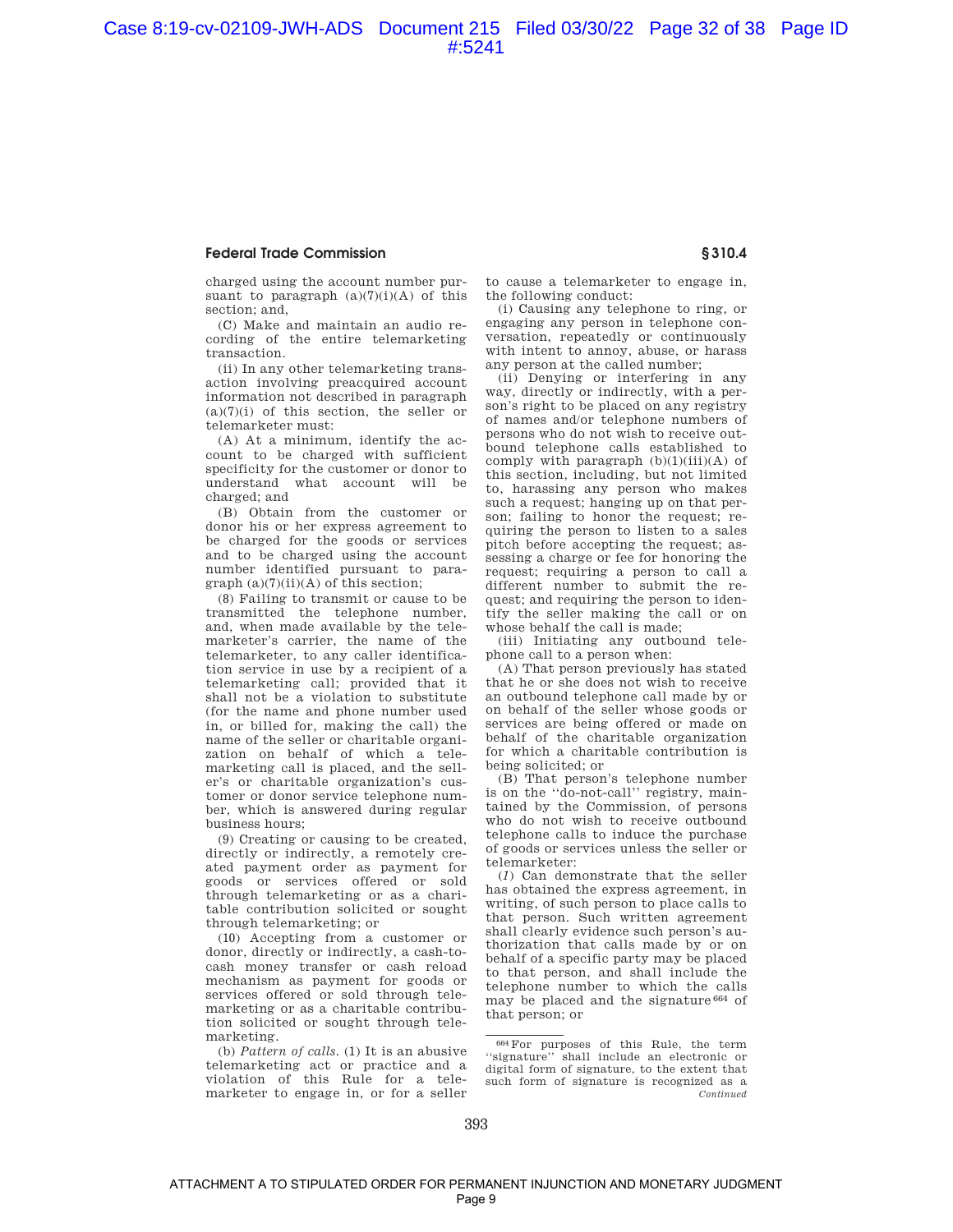Case 8:19-cv-02109-JWH-ADS Document 215 Filed 03/30/22 Page 33 of 38 Page ID #:5242

#### **§ 310.4**

(*2*) Can demonstrate that the seller has an established business relationship with such person, and that person has not stated that he or she does not wish to receive outbound telephone calls under paragraph  $(b)(1)(iii)(A)$  of this section; or

(iv) Abandoning any outbound telephone call. An outbound telephone call is ''abandoned'' under this section if a person answers it and the telemarketer does not connect the call to a sales representative within two (2) seconds of the person's completed greeting.

(v) Initiating any outbound telephone call that delivers a prerecorded message, other than a prerecorded message permitted for compliance with the call abandonment safe harbor in § 310.4(b)(4)(iii), unless:

(A) In any such call to induce the purchase of any good or service, the seller has obtained from the recipient of the call an express agreement, in writing, that:

(i) The seller obtained only after a clear and conspicuous disclosure that the purpose of the agreement is to authorize the seller to place prerecorded calls to such person;

(ii) The seller obtained without requiring, directly or indirectly, that the agreement be executed as a condition of purchasing any good or service;

(iii) Evidences the willingness of the recipient of the call to receive calls that deliver prerecorded messages by or on behalf of a specific seller; and

(iv) Includes such person's telephone number and signature;665 and

(B) In any such call to induce the purchase of any good or service, or to induce a charitable contribution from a member of, or previous donor to, a nonprofit charitable organization on whose behalf the call is made, the seller or telemarketer:

(i) Allows the telephone to ring for at least fifteen (15) seconds or four (4) rings before disconnecting an unanswered call; and

#### **16 CFR Ch. I (1–1–21 Edition)**

(ii) Within two (2) seconds after the completed greeting of the person called, plays a prerecorded message that promptly provides the disclosures required by § 310.4(d) or (e), followed immediately by a disclosure of one or both of the following:

(A) In the case of a call that could be answered in person by a consumer, that the person called can use an automated interactive voice and/or keypress-activated opt-out mechanism to assert a Do Not Call request pursuant to  $§310.4(b)(1)(iii)(A)$  at any time during the message. The mechanism must:

(1) Automatically add the number called to the seller's entity-specific Do Not Call list;

(2) Once invoked, immediately disconnect the call; and

(3) Be available for use at any time during the message; and

(B) In the case of a call that could be answered by an answering machine or voicemail service, that the person called can use a toll-free telephone number to assert a Do Not Call request pursuant to  $$310.4(b)(1)(iii)(A)$ . The number provided must connect directly to an automated interactive voice or keypress-activated opt-out mechanism  $t$ hat $\cdot$ 

(1) Automatically adds the number called to the seller's entity-specific Do Not Call list;

 $(2)$  Immediately thereafter connects the call; and

(3) Is accessible at any time throughout the duration of the telemarketing campaign; and

(iii) Complies with all other requirements of this part and other applicable federal and state laws.

(C) Any call that complies with all applicable requirements of this paragraph (v) shall not be deemed to violate  $§310.4(b)(1)(iv)$  of this part.

(D) This paragraph (v) shall not apply to any outbound telephone call that delivers a prerecorded healthcare message made by, or on behalf of, a covered entity or its business associate, as those terms are defined in the HIPAA Privacy Rule, 45 CFR 160.103.

(2) It is an abusive telemarketing act or practice and a violation of this Rule for any person to sell, rent, lease, purchase, or use any list established to comply with  $§ 310.4(b)(1)(iii)(A)$ , or

valid signature under applicable federal law

 $665$  For purposes of this Rule, the term ''signature'' shall include an electronic or digital form of signature, to the extent that such form of signature is recognized as a valid signature under applicable federal law or state contract law.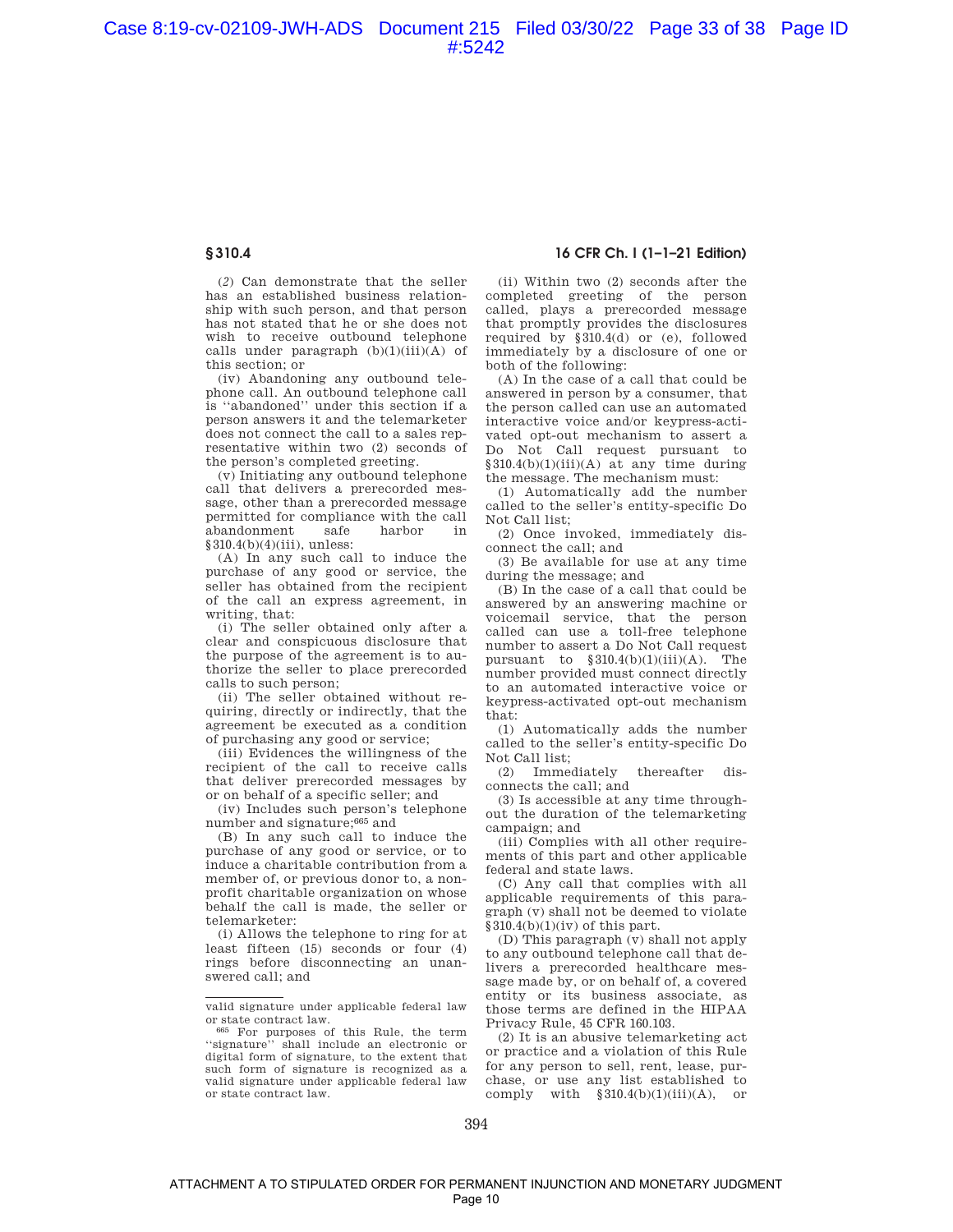Case 8:19-cv-02109-JWH-ADS Document 215 Filed 03/30/22 Page 34 of 38 Page ID #:5243

#### **Federal Trade Commission**

maintained by the Commission pursuant to  $$310.4(b)(1)(iii)(B)$ , for any purpose except compliance with the provisions of this Rule or otherwise to prevent telephone calls to telephone numbers on such lists.

(3) A seller or telemarketer will not be liable for violating  $§310.4(b)(1)(ii)$ and (iii) if it can demonstrate that, as part of the seller's or telemarketer's routine business practice:

(i) It has established and implemented written procedures to comply with  $§310.4(b)(1)(ii)$  and (iii);

(ii) It has trained its personnel, and any entity assisting in its compliance, in the procedures established pursuant to  $$310.4(b)(3)(i);$ 

(iii) The seller, or a telemarketer or another person acting on behalf of the seller or charitable organization, has maintained and recorded a list of telephone numbers the seller or charitable organization may not contact, in compliance with  $§310.4(b)(1)(iii)(A);$ 

(iv) The seller or a telemarketer uses a process to prevent telemarketing to any telephone number on any list established pursuant to § 310.4(b)(3)(iii) or  $310.4(b)(1)(iii)(B)$ , employing a version of the ''do-not-call'' registry obtained from the Commission no more than thirty-one (31) days prior to the date any call is made, and maintains records documenting this process;

(v) The seller or a telemarketer or another person acting on behalf of the seller or charitable organization, monitors and enforces compliance with the procedures established pursuant to  $\frac{1}{2}$  310.4(b)(3)(i); and

(vi) Any subsequent call otherwise violating paragraph  $(b)(1)(ii)$  or (iii) of this section is the result of error and not of failure to obtain any information necessary to comply with a request pursuant to paragraph  $(b)(1)(iii)(A)$  of this section not to receive further calls by or on behalf of a seller or charitable organization.

(4) A seller or telemarketer will not be liable for violating  $§310.4(b)(1)(iv)$  if:

(i) The seller or telemarketer employs technology that ensures abandonment of no more than three (3) percent of all calls answered by a person, measured over the duration of a single calling campaign, if less than 30 days, or separately over each successive 30day period or portion thereof that the campaign continues.

(ii) The seller or telemarketer, for each telemarketing call placed, allows the telephone to ring for at least fifteen (15) seconds or four (4) rings before disconnecting an unanswered call;

(iii) Whenever a sales representative is not available to speak with the person answering the call within two (2) seconds after the person's completed greeting, the seller or telemarketer promptly plays a recorded message that states the name and telephone number of the seller on whose behalf the call was placed<sup>666</sup>; and

(iv) The seller or telemarketer, in accordance with § 310.5(b)-(d), retains records establishing compliance with  $§ 310.4(b)(4)(i)-(iii)$ .

(c) *Calling time restrictions.* Without the prior consent of a person, it is an abusive telemarketing act or practice and a violation of this Rule for a telemarketer to engage in outbound telephone calls to a person's residence at any time other than between 8:00 a.m. and 9:00 p.m. local time at the called person's location.

(d) *Required oral disclosures in the sale of goods or services.* It is an abusive telemarketing act or practice and a violation of this Rule for a telemarketer in an outbound telephone call or internal or external upsell to induce the purchase of goods or services to fail to disclose truthfully, promptly, and in a clear and conspicuous manner to the person receiving the call, the following information:

(1) The identity of the seller;

(2) That the purpose of the call is to sell goods or services;

(3) The nature of the goods or services; and

(4) That no purchase or payment is necessary to be able to win a prize or participate in a prize promotion if a prize promotion is offered and that any purchase or payment will not increase the person's chances of winning. This disclosure must be made before or in conjunction with the description of the prize to the person called. If requested

<sup>666</sup> This provision does not affect any seller's or telemarketer's obligation to comply with relevant state and federal laws, including but not limited to the TCPA, 47 U.S.C. 227, and 47 CFR part 64.1200.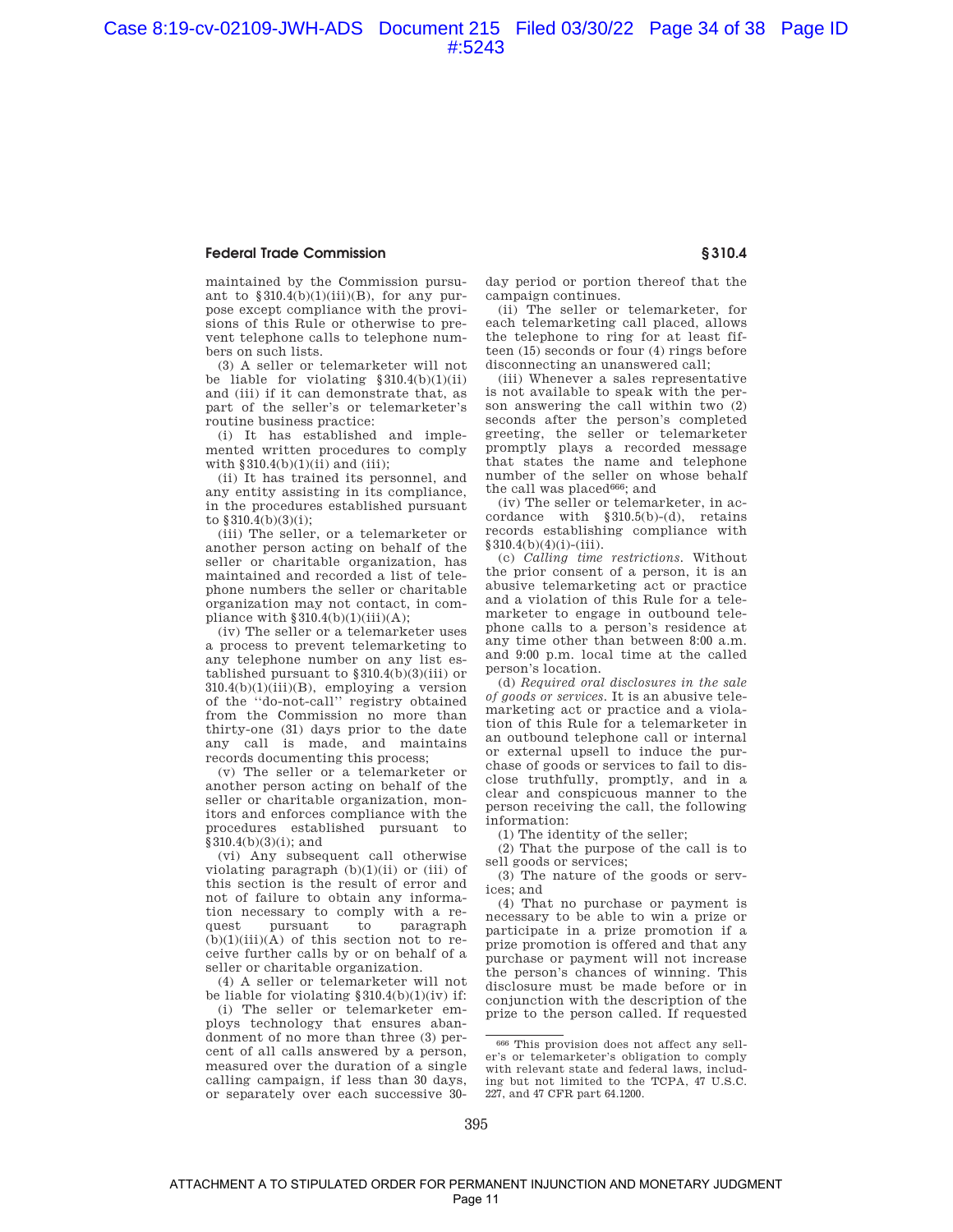Case 8:19-cv-02109-JWH-ADS Document 215 Filed 03/30/22 Page 35 of 38 Page ID #:5244

#### **§ 310.5**

by that person, the telemarketer must disclose the no-purchase/no-payment entry method for the prize promotion; provided, however, that, in any internal upsell for the sale of goods or services, the seller or telemarketer must provide the disclosures listed in this section only to the extent that the information in the upsell differs from the disclosures provided in the initial telemarketing transaction.

(e) *Required oral disclosures in charitable solicitations.* It is an abusive telemarketing act or practice and a violation of this Rule for a telemarketer, in an outbound telephone call to induce a charitable contribution, to fail to disclose truthfully, promptly, and in a clear and conspicuous manner to the person receiving the call, the following information:

(1) The identity of the charitable organization on behalf of which the request is being made; and

(2) That the purpose of the call is to solicit a charitable contribution.

[75 FR 48516, Aug. 10, 2010, as amended at 76 FR 58716, Sept. 22, 2011; 80 FR 77559, Dec. 14, 2015]

#### **§ 310.5 Recordkeeping requirements.**

(a) Any seller or telemarketer shall keep, for a period of 24 months from the date the record is produced, the following records relating to its telemarketing activities:

(1) All substantially different adver-<br>sing, brochures, telemarketing tising, brochures, telemarketing scripts, and promotional materials;

(2) The name and last known address of each prize recipient and the prize awarded for prizes that are represented, directly or by implication, to have a value of \$25.00 or more;

(3) The name and last known address of each customer, the goods or services purchased, the date such goods or services were shipped or provided, and the amount paid by the customer for the goods or services;667

(4) The name, any fictitious name used, the last known home address and

#### **16 CFR Ch. I (1–1–21 Edition)**

telephone number, and the job title(s) for all current and former employees directly involved in telephone sales or solicitations; provided, however, that if the seller or telemarketer permits fictitious names to be used by employees, each fictitious name must be traceable to only one specific employee; and

(5) All verifiable authorizations or records of express informed consent or express agreement required to be provided or received under this Rule.

(b) A seller or telemarketer may keep the records required by § 310.5(a) in any form, and in the same manner, format, or place as they keep such records in the ordinary course of business. Failure to keep all records required by § 310.5(a) shall be a violation of this Rule.

(c) The seller and the telemarketer calling on behalf of the seller may, by written agreement, allocate responsibility between themselves for the recordkeeping required by this Section. When a seller and telemarketer have entered into such an agreement, the terms of that agreement shall govern, and the seller or telemarketer, as the case may be, need not keep records that duplicate those of the other. If the agreement is unclear as to who must maintain any required record(s), or if no such agreement exists, the seller shall be responsible for complying with §§ 310.5(a)(1)-(3) and (5); the telemarketer shall be responsible for complying with  $§ 310.5(a)(4)$ .

(d) In the event of any dissolution or termination of the seller's or telemarketer's business, the principal of that seller or telemarketer shall maintain all records as required under this section. In the event of any sale, assignment, or other change in ownership of the seller's or telemarketer's business, the successor business shall maintain all records required under this section.

#### **§ 310.6 Exemptions.**

(a) Solicitations to induce charitable contributions via outbound telephone calls are not covered by § 310.4(b)(1)(iii)(B) of this Rule.

(b) The following acts or practices are exempt from this Rule:

 $^{667}$  For offers of consumer credit products subject to the Truth in Lending Act, 15 U.S.C. 1601 *et seq.,* and Regulation Z, 12 CFR 226, compliance with the recordkeeping requirements under the Truth in Lending Act, and Regulation Z, shall constitute compliance with  $\S 310.5(a)(3)$  of this Rule.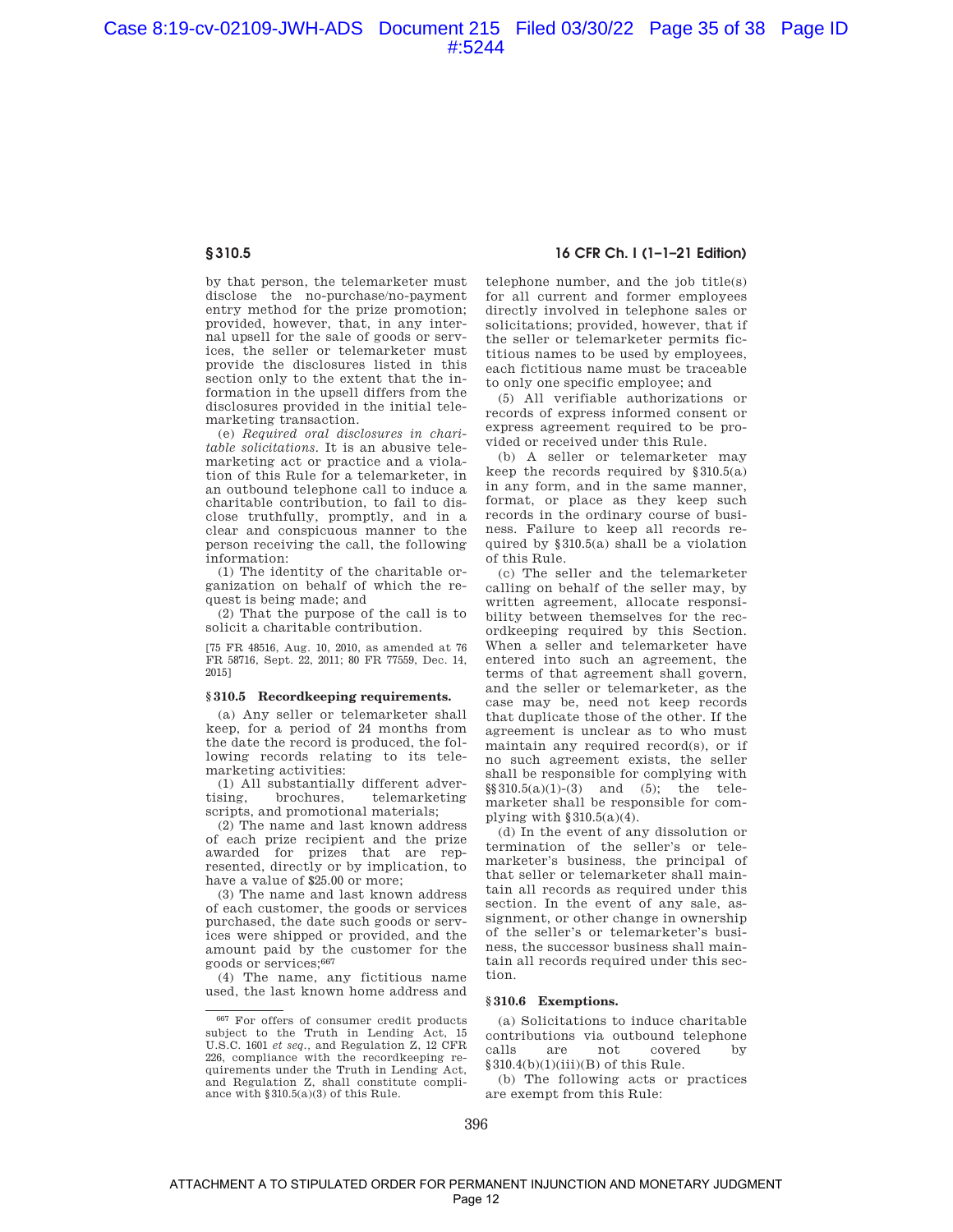Case 8:19-cv-02109-JWH-ADS Document 215 Filed 03/30/22 Page 36 of 38 Page ID #:5245

#### **Federal Trade Commission**

(1) The sale of pay-per-call services subject to the Commission's Rule entitled ''Trade Regulation Rule Pursuant to the Telephone Disclosure and Dispute Resolution Act of 1992,'' 16 CFR part 308, *provided,* however, that this exemption does not apply to the requirements of  $\S 310.4(a)(1)$ ,  $(a)(7)$ ,  $(b)$ , and (c);

(2) The sale of franchises subject to the Commission's Rule entitled ''Disclosure Requirements and Prohibitions Concerning Franchising,'' (''Franchise Rule'') 16 CFR part 436, and the sale of business opportunities subject to the Commission's Rule entitled ''Disclosure Requirements and Prohibitions Concerning Business Opportunities,'' (''Business Opportunity Rule'') 16 CFR part 437, *provided,* however, that this exemption does not apply to the requirements of  $\S$  $310.4(a)(1)$ ,  $(a)(7)$ ,  $(b)$ , and (c);

(3) Telephone calls in which the sale of goods or services or charitable solicitation is not completed, and payment or authorization of payment is not required, until after a face-to-face sales or donation presentation by the seller or charitable organization, *provided,*  however, that this exemption does not<br>apply to the requirements of requirements of  $\S$ §310.4(a)(1), (a)(7), (b), and (c);

(4) Telephone calls initiated by a customer or donor that are not the result of any solicitation by a seller, charitable organization, or telemarketer, *provided,* however, that this exemption does not apply to any instances of upselling included in such telephone calls;

(5) Telephone calls initiated by a customer or donor in response to an advertisement through any medium, other than direct mail solicitation, *provided,*  however, that this exemption does not apply to:

(i) Calls initiated by a customer or donor in response to an advertisement relating to investment opportunities, debt relief services, business opportunities other than business arrangements covered by the Franchise Rule or Business Opportunity Rule, or advertisements involving offers for goods or services described in  $§ 310.3(a)(1)(vi)$  or  $$310.4(a)(2)$  through  $(4)$ ;

(ii) The requirements of  $§310.4(a)(9)$ or (10); or

(iii) Any instances of upselling included in such telephone calls;

(6) Telephone calls initiated by a customer or donor in response to a direct mail solicitation, including solicitations via the U.S. Postal Service, facsimile transmission, electronic mail, and other similar methods of delivery in which a solicitation is directed to specific address(es) or person(s), that clearly, conspicuously, and truthfully discloses all material information listed in  $$310.3(a)(1)$ , for any goods or services offered in the direct mail solicitation, and that contains no material misrepresentation regarding any item contained in § 310.3(d) for any requested charitable contribution; *provided,* however, that this exemption does not apply to:

(i) Calls initiated by a customer in response to a direct mail solicitation relating to prize promotions, investment opportunities, debt relief services, business opportunities other than business arrangements covered by the Franchise Rule or Business Opportunity Rule, or goods or services described in  $$310.3(a)(1)(vi)$  or  $$310.4(a)(2)$ through (4);

(ii) The requirements of  $§310.4(a)(9)$ or (10); or

(iii) Any instances of upselling included in such telephone calls; and

(7) Telephone calls between a telemarketer and any business to induce the purchase of goods or services or a charitable contribution by the business, except calls to induce the retail sale of nondurable office or cleaning supplies; *provided,* however, that §§ 310.4(b)(1)(iii)(B) and 310.5 shall not apply to sellers or telemarketers of nondurable office or cleaning supplies.

[75 FR 48516, Aug. 10, 2010, as amended at 80 FR 77559, Dec. 14, 2015]

#### **§ 310.7 Actions by states and private persons.**

(a) Any attorney general or other officer of a state authorized by the state to bring an action under the Telemarketing and Consumer Fraud and Abuse Prevention Act, and any private person who brings an action under that Act, shall serve written notice of its action on the Commission, if feasible, prior to its initiating an action under this Rule. The notice shall be sent to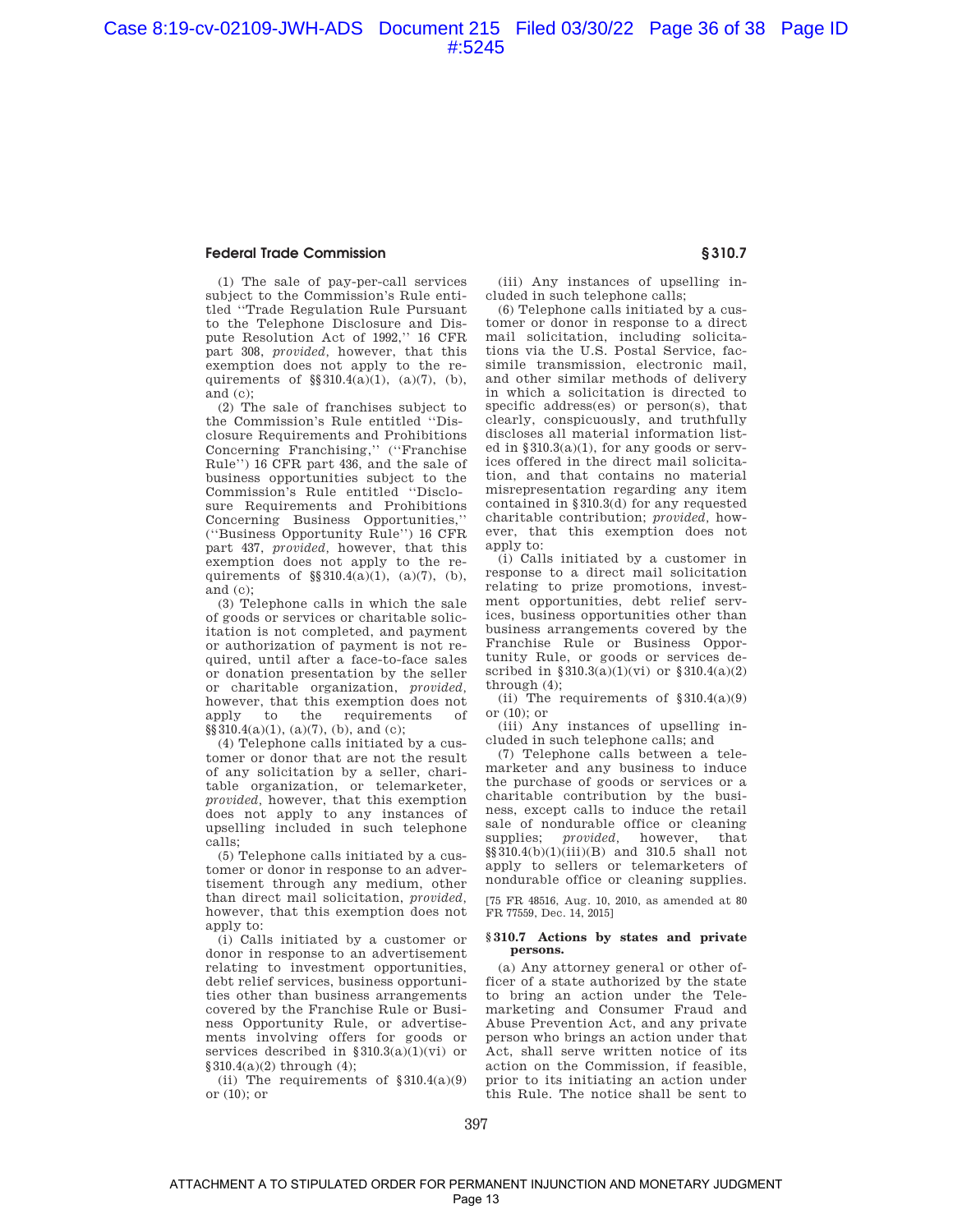#### **§ 310.8**

the Office of the Director, Bureau of Consumer Protection, Federal Trade Commission, Washington, DC 20580, and shall include a copy of the state's or private person's complaint and any other pleadings to be filed with the court. If prior notice is not feasible, the state or private person shall serve the Commission with the required notice immediately upon instituting its action.

(b) Nothing contained in this Section shall prohibit any attorney general or other authorized state official from proceeding in state court on the basis of an alleged violation of any civil or criminal statute of such state.

#### **§ 310.8 Fee for access to the National Do Not Call Registry.**

(a) It is a violation of this Rule for any seller to initiate, or cause any telemarketer to initiate, an outbound telephone call to any person whose telephone number is within a given area code unless such seller, either directly or through another person, first has paid the annual fee, required by § 310.8(c), for access to telephone numbers within that area code that are included in the National Do Not Call Registry maintained by the Commission under  $$310.4(b)(1)(iii)(B);$  provided, however, that such payment is not necessary if the seller initiates, or causes a telemarketer to initiate, calls solely to persons pursuant to  $\S(310.4(b)(1)(iii)(B)(i)$  or (ii), and the seller does not access the National Do Not Call Registry for any other purpose.

(b) It is a violation of this Rule for any telemarketer, on behalf of any seller, to initiate an outbound telephone call to any person whose telephone number is within a given area code unless that seller, either directly or through another person, first has paid the annual fee, required by  $§ 310.8(c)$ , for access to the telephone numbers within that area code that are included in the National Do Not Call Registry; provided, however, that such payment is not necessary if the seller initiates, or causes a telemarketer to initiate, calls solely to persons pursuant to  $\S\$ 310.4(b)(1)(iii)(B)(i) or (ii), and the seller does not access the National Do

**16 CFR Ch. I (1–1–21 Edition)** 

Not Call Registry for any other purpose.

(c) The annual fee, which must be paid by any person prior to obtaining access to the National Do Not Call Registry, is \$66 for each area code of data accessed, up to a maximum of \$18,044; *provided,* however, that there shall be no charge to any person for accessing the first five area codes of data, and *provided further,* that there shall be no charge to any person engaging in or causing others to engage in outbound telephone calls to consumers and who is accessing area codes of data in the National Do Not Call Registry if the person is permitted to access, but is not required to access, the National Do Not Call Registry under this Rule, 47 CFR 64.1200, or any other Federal regulation or law. No person may participate in any arrangement to share the cost of accessing the National Do Not Call Registry, including any arrangement with any telemarketer or service provider to divide the costs to access the registry among various clients of that telemarketer or service provider.

(d) Each person who pays, either directly or through another person, the annual fee set forth in paragraph (c) of this section, each person excepted under paragraph (c) from paying the annual fee, and each person excepted from paying an annual fee under § 310.4(b)(1)(iii)(B), will be provided a unique account number that will allow that person to access the registry data for the selected area codes at any time for the twelve month period beginning on the first day of the month in which the person paid the fee (''the annual period''). To obtain access to additional area codes of data during the first six months of the annual period, each person required to pay the fee under paragraph (c) of this section must first pay \$66 for each additional area code of data not initially selected. To obtain access to additional area codes of data during the second six months of the annual period, each person required to pay the fee under paragraph (c) of this section must first pay \$33 for each additional area code of data not initially selected. The payment of the additional fee will permit the person to access the additional area codes of data for the remainder of the annual period.